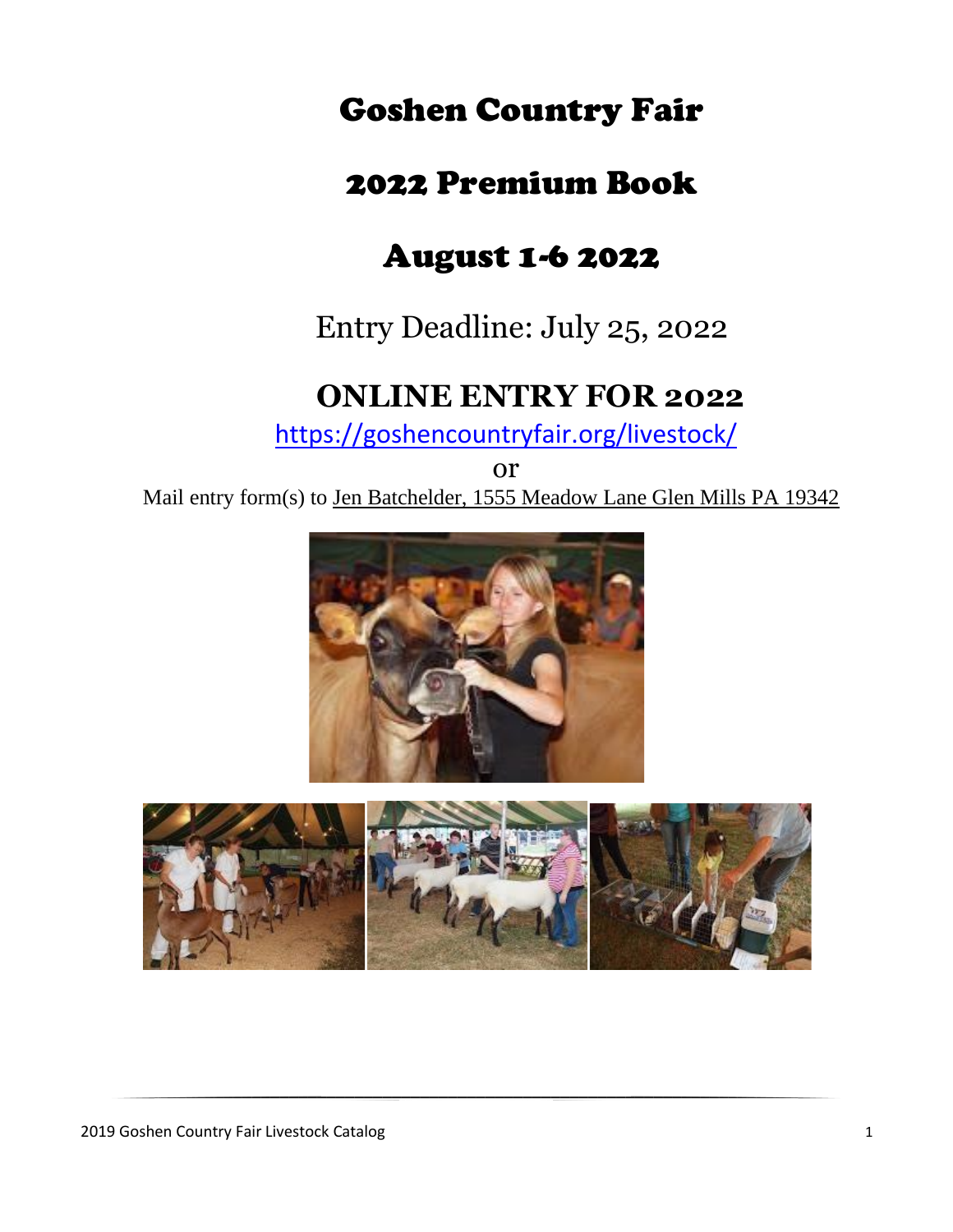### **TABLE OF CONTENTS**

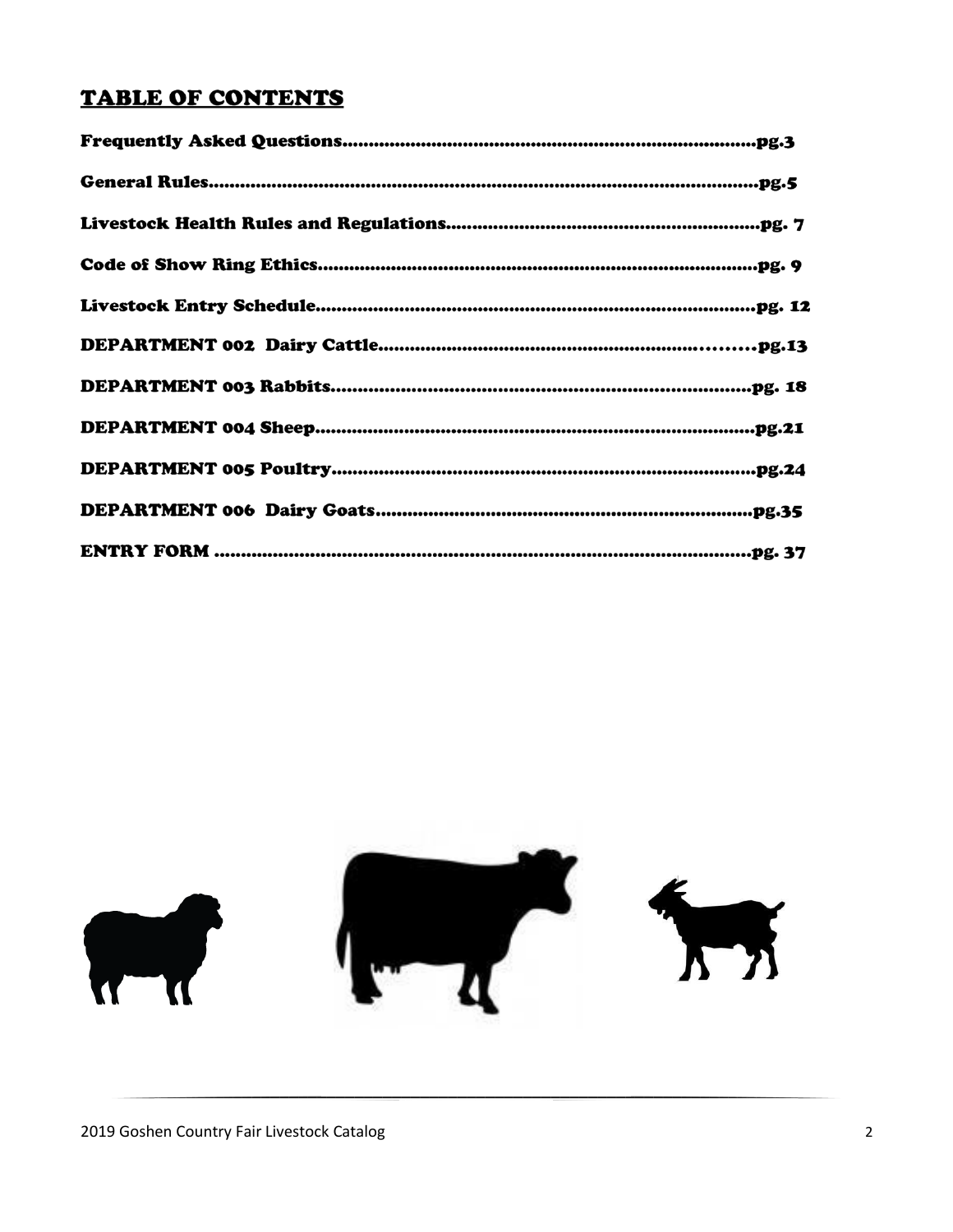## **Frequently Asked Questions**

### 1. How do I enter?

- For the 2022 Fair, you can enter online at <https://goshencountryfair.org/livestock/>  $\Box$  Read the "General Rules" for basic information on eligibility, judging and prize money.
- Choose the classes you want to enter.
- Check the specific rules for those classes.
- Fill out the "Exhibitor Entry Form" from this catalog and print out entry form and mail to. Jen Batchelder, 1555 Meadow Lane, Glen Mills, PA 19342 Questions 610-7213297 Email: Hillsidefarm13@aol.comSubmit entries by the deadline.
- Mail in any necessary registration fees.

#### 2. Can I enter more than one item?

Livestock exhibitors, you are allowed 2 entries per class.

#### 3. Is there a fee to enter?

Livestock entries are \$2.00 per **open** animal entered. **4-H entries are FREE**

#### 4. What do I have to bring?

The fair supplies straw and water, if you need additional straw, please bring it and any other supplies or equipment that you may need.

#### 5. Where do we park and also park your trailer.

Please park your trailer behind the cattle barn along the fence line, and you may park your vehicle behind the cattle barn, parking attendants will help you.

#### 6. Can someone else bring my entries for me?

Yes, as long as you send all paperwork and health papers with the person bringing your animals.

#### 7. Can I bring items that were not pre-registered?

If you have a scratch or addition please email or call Jen as soon as you know so we can change it in our system. Jen- Hillsidefarm13@aol.com, Cell: 610-721-3297.

#### 8. How long do my entries remain at the Fair?

Dairy Cattle, Goats, and Sheep have separate check-in and release schedules. Refer to the Entry Schedules for specific release days and times.

### 9. What do I get if I win?

All winners receive a cash prize and a ribbon, with the exception of Best of Show and Livestock Champion winner who only receive Rosette ribbons.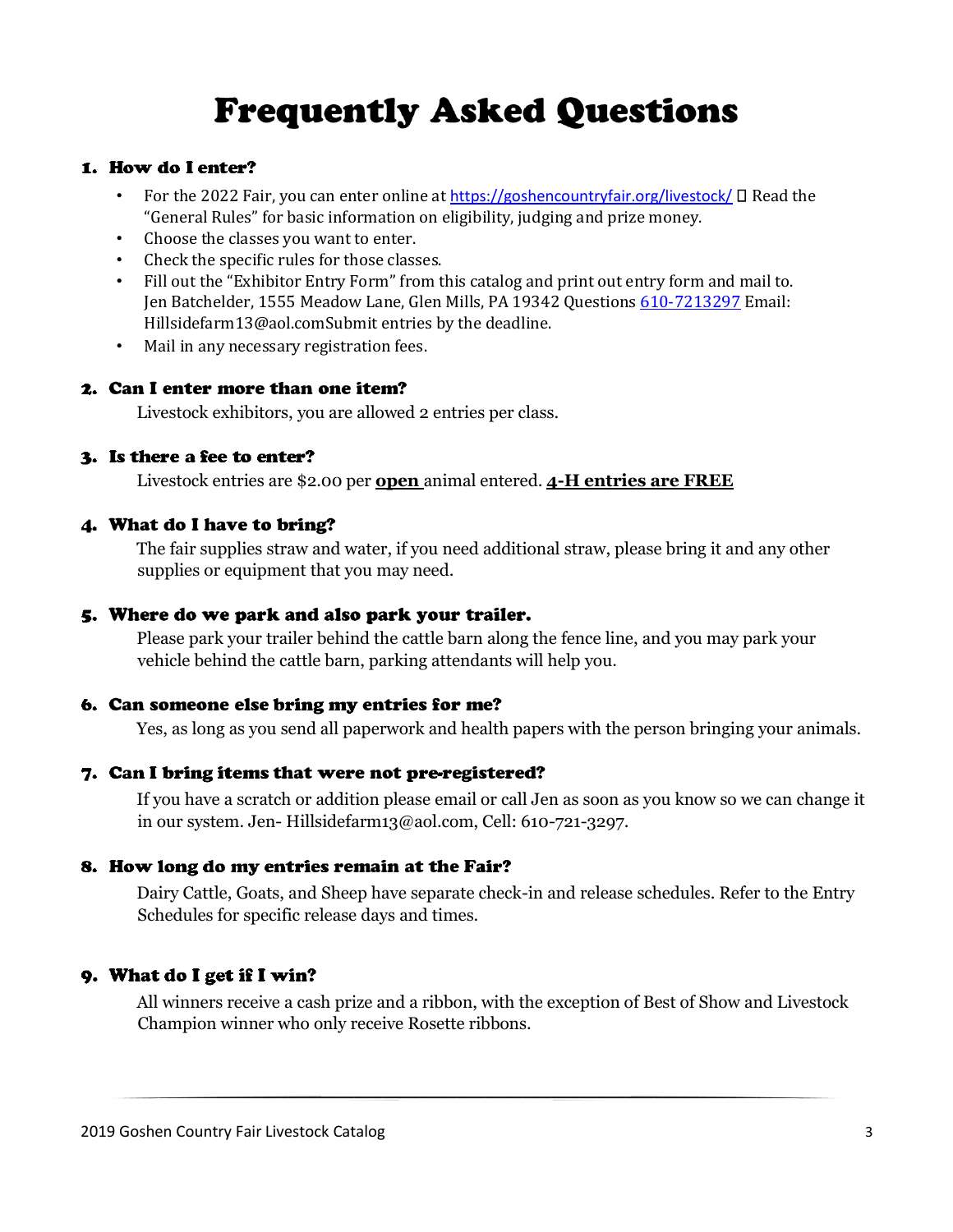### 10. When do I find out if I won a prize?

Livestock exhibits are judged in the Show Ring each night of the Fair, and winners are announced during the Shows.

### 11. Where and when do I pick up my prize money?

If checks are ready, they will be handed out Saturday late night, if you are not there then they will be mailed to you. Checks not cashed in 60 days become a donation to the fair.

#### 12. Can someone else pick up my prize money?

Yes, as long as that person possesses a signed statement from the exhibitor giving that person the right to pick up their prize money. The alternate person may be asked to show photo identification. They must sign the Exhibitor's Statement. This signature indicates that they are now responsible for the prize money.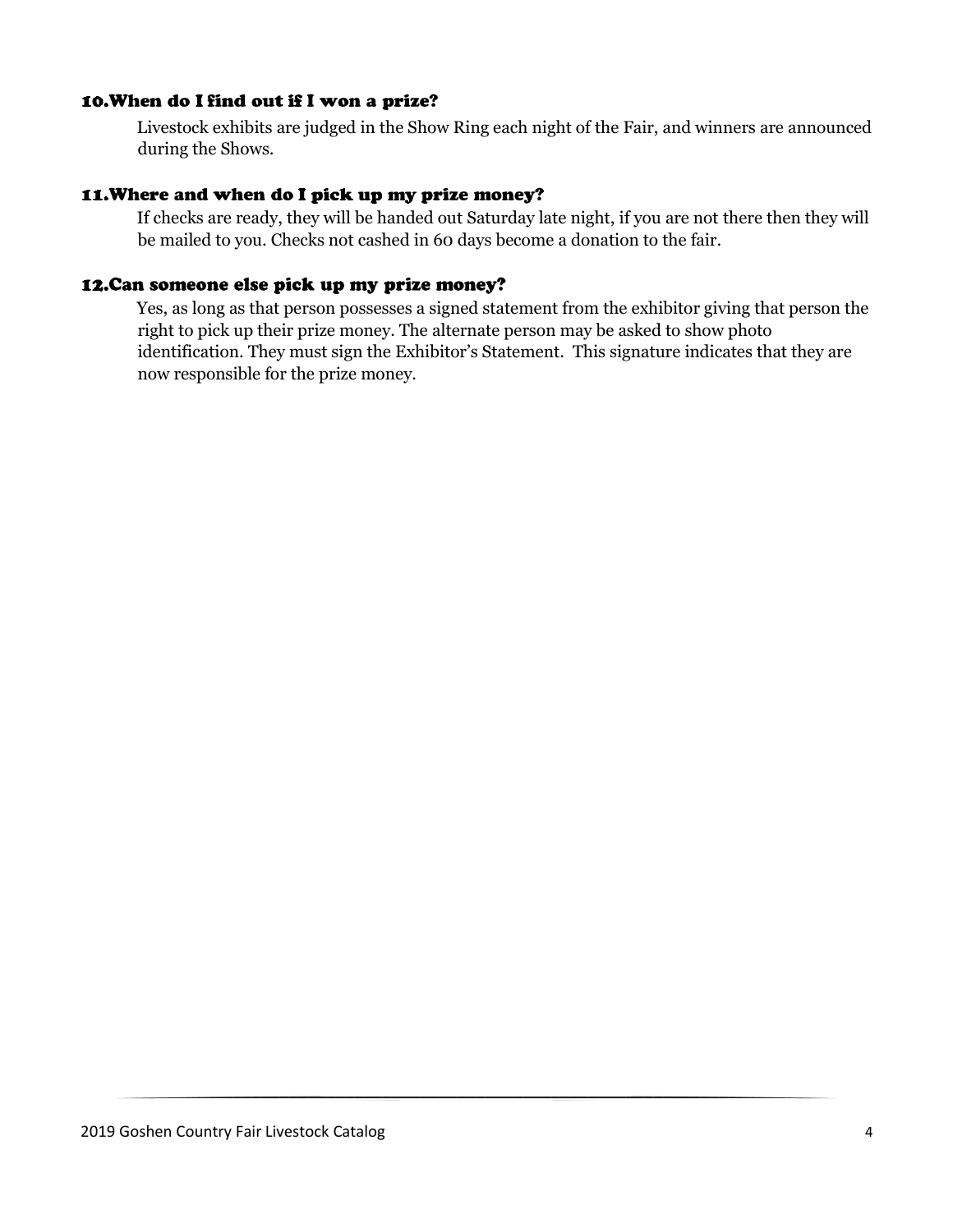## **General Rules and Regulations**

All exhibitors agree to be bound by the rules and regulations of the Goshen Country Fair. The Fair Management reserves the right to amend or add to these rules and regulations as its judges may determine. The Fair shall have the sole discretion to determine whether, in its judgment, Exhibitors or Contestants may continue to participate in the Competitive Exhibits Program in the event that the Fair determines that any state mentor representation is not true and accurate, or that any action is in consistent with the rules, standards and dignity of the Program.

### **EXHIBITS AND EXHIBITORS**

- **1.** Reasonable care will be taken to protect all exhibits on display from all injury and damage, but the Fair is not, in anyway, to be held responsible for accidents, loss or damage by water, fire, theft, or otherwise, whatever may be the cause or extent of the damage or loss.
- 2. Entries will be made according to classifications listed in this Premium Book.
- 3. 4-H Age Requirements: For the purposes of exhibiting, 4-H members must have passed their eighth(8th) birthday, but not have passed their nineteenth (19) birthday by January 1 of the current year. Exhibitors must be members of a regularly organized4-H club, carrying a project in the field in which they wish to make entry, and be under the supervision of the Pennsylvania State University Cooperative Extension Service by July 1 preceding the fair.
- 4. FFA Requirements: FFA Exhibitors must show proof of member ship prior to exhibiting.
- 5. Other Age Requirements: For purposes of exhibiting, non-4-H youth categories will be determined by the youth exhibitor's age as of the first day of the current year's fair. You the exhibitors must be at least 7 years old and no older than 18 years.
- **6.** Fair Department Superintendents may enter exhibits in their own Departments, but neither they nor any other exhibitor may communicate with the judges during the time of determining the awards, except to answer questions posed by the judges.
- **7.** The Fair reserves the right to cancel and show or contest, determine an exhibitor's eligibility to enter, and determine how many entries will be accepted from an exhibitor in the same class or, in the case of livestock, the same breed. Specific entry rules are indicated under each Department.
- **8.** It shall be the responsibility of the exhibitor to make known the proper name of the article or breed of livestock, which is being entered.
- **9.** Supervisors of a Department reserve the right of refusing to accept any exhibitor or entry. Furthermore, the Supervisors reserve the right to bar from competition any entry of decidedly inferior quality and those not possessing sufficient merit to warrant recognition. The Fair Management reserves the rights to remove any exhibit, or part of an exhibit, not worthy of viewing by the public.
- 10. No exhibit may be removed at any time before the close of the Fair except by consent of the Fair Management.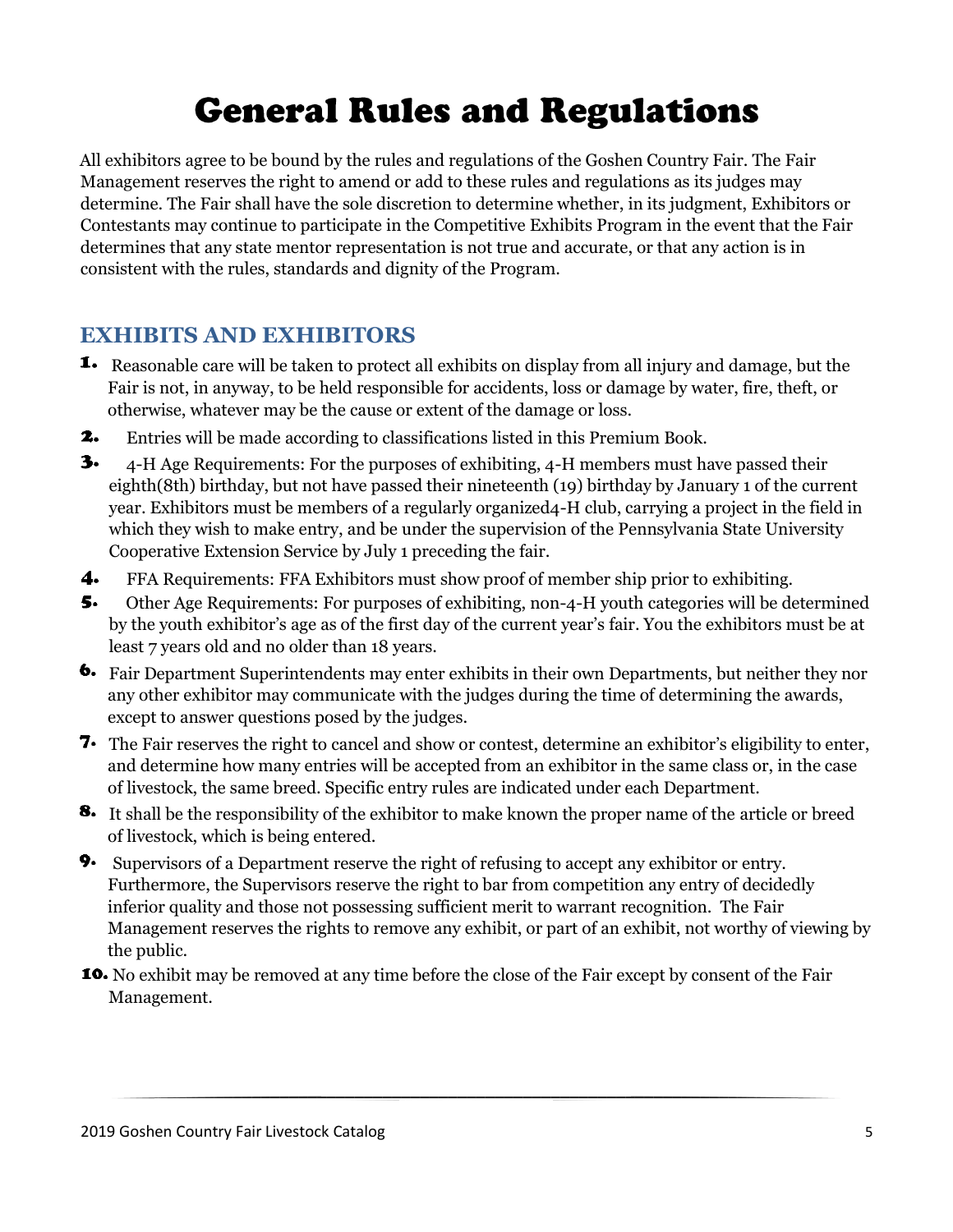### **JUDGING AND PRIZES**

- **1.** Judges, with expertise in the competitive categories, will be looking for the best specimens. Exhibitors should submit entries that are indicative of their best efforts.
- Prizes, as listed, may be given for meritorious exhibits. In cases where there is no competition, judges may give an award such as they deem the exhibit is worthy to receive. Same rule applies where there are fewer entries in any class than the number of prizes offered. The judges may, at their discretion, award a ribbon or rosette.
- **3.** Should any animal, which is awarded a prize, be disqualified the animals gaining the lower prizes shall move into the next higher position if, in the opinion of the judges, the animals are worthy of such prizes.
- It is the responsibility of the Exhibitor to know the judging schedule. Stock must be shown in the ring in order to qualify for any awards, and must be in the ring promptly on call and a failure to comply with the order renders Exhibitors liable to be ruled out of the competition. No person shall be allowed in the ring while stock is being judged except the Judge, Supervisors and necessary attendants.
- The decision of the judges shall be final in all cases except where a mistake, fraud, misrepresentation, or collusion, not discovered at the time of award, is proved. In such cases, the Exhibit Supervisor or Manager may make the decision. The case may be appealed to the Fair Management from whose decision there can be no appeal. All protests regarding the judging must be made in writing (signed by exhibitor) and must plainly state the cause of the complaint or appeal. Such protests must be filed at the Fair Office within (24) hours of the occurrence.
- **6.** If award ribbons are stolen or destroyed, the exhibitor may receive a duplicate at the close of the Fair or show (to be supplied by the Fair free of charge).
- All prize money will be paid by check. Exhibitor, or an alternate person who possesses assigned statement from the Exhibitor, must sign for the prize check. Exhibitors or alternate persons may be asked to show photo identification before claiming prize money. Any prize check will be mailed.
- **8.** All premium checks must be cashed within sixty (60) days after the Fair, or they will be considered to be a donation to the Goshen Country Fair.

### **LIVESTOCK \*see specific Health Regulations on Species pages**

- **1.** Failure to follow the requirements for livestock exhibition may result in Goshen Country Fair losing funding from the Common wealth of Pennsylvania, and the testing and/or quarantine of animals by PA Department of Animal Health inspectors during the Fair (2/10/06).
- **2.** The management of Goshen Country Fair reserves its right to set requirements that are more stringent than those of the PA Department of Agriculture veterinarians.
- **3.** All livestock offered for premiums must have been the property of the owners for thirty (30) days or longer. Health Certificates (aka Certificate of Veterinary Inspection) are to be issued in the name of the Exhibitor.
- Joint ownership of livestock is considered to be as one owner in accordance with the registration papers.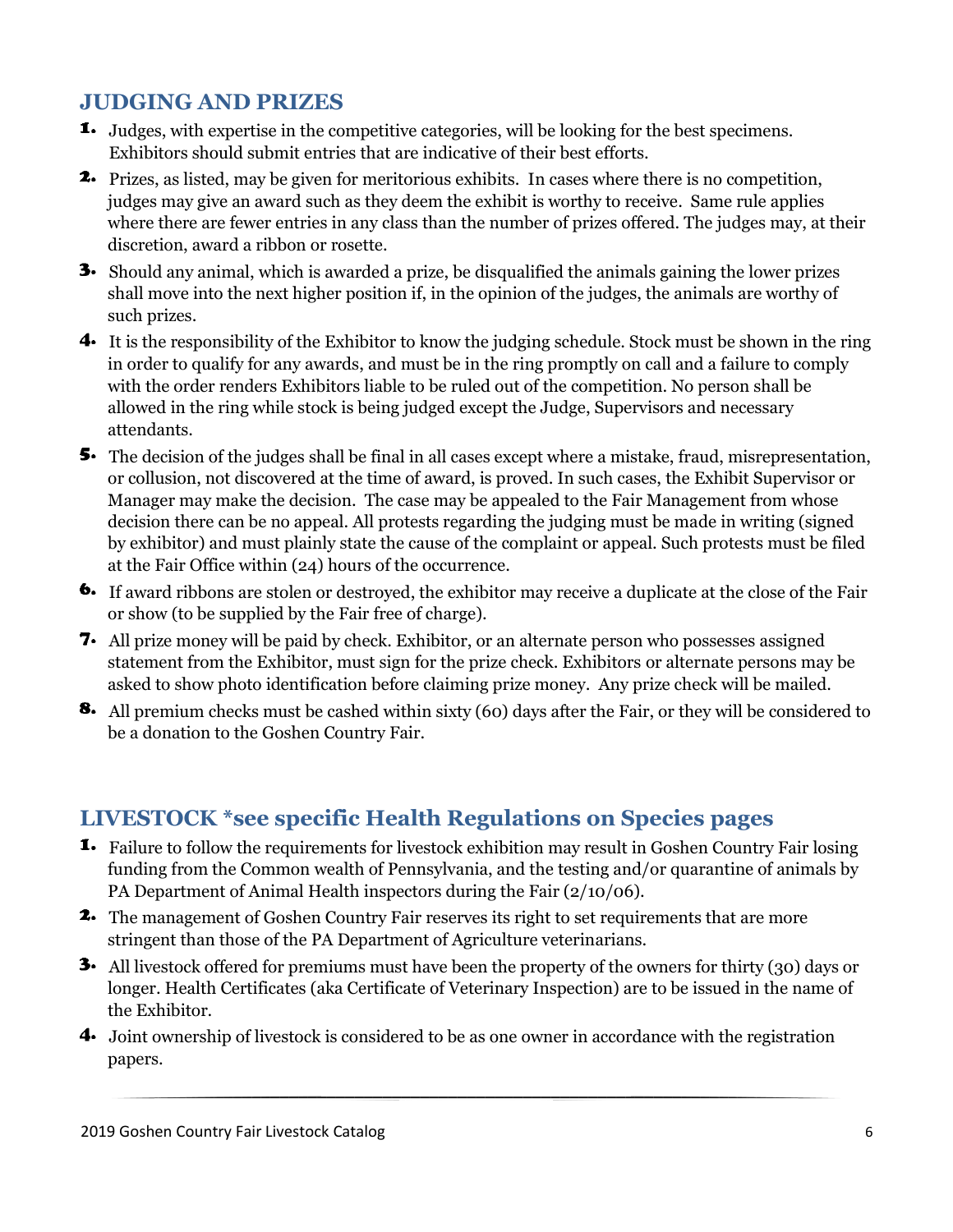- Any animal of unthrifty nature, unsuitable condition, or which cannot be satisfactorily handled under show conditions must be removed from the Fairgrounds.
- **6.** Over fitting of cattle is discouraged. Any artificial means used to change the form or shape of an animal will disqualify it from competition.
- Livestock Exhibitors will be expected to maintain a clean and neat personal appearance, including wearing standard show ring attire. *Remember you are representing the Fair and the livestock industry.*
- **8.** Livestock Exhibitors are expected to display or parade their animals as directed by the Supervisor, to accept the stall assignments without controversy, to keep their animals in an attractive appearance, and to cooperate with the Department in every way that may serve to increase the educational value of the show.
- Livestock Exhibitors are responsible for maintaining a clean and sanitary barn area during fair week. All equipment must be removed promptly as the Supervisor may direct.
- Exhibitor is responsible to furnish all hay, grain, etc. The Fair is responsible for supplying water and straw to all livestock.
- When on exhibition in the ring, each animal must be under halter and under control of an owner or employee.

## **GENERAL LIVESTOCK HEALTH RULES & REGULATIONS**

- ı. Also see specific Health Rules under each species' department.
- 2. The base date for computing health rules will be the opening day of the show.
- 3. Animal Owner or Care-taker Verification of Veterinarian- Client-Patient Relationship statement must be signed on the Livestock Entry form. The Fair will retain copies of the Entry Forms for a period of one (1) year.
- It is required that all production agriculture species on the fairgrounds must also be accompanied by an approved "Certificate of Veterinary Inspection" (CVI). This includes animals in fair-sponsored competitive events and non-competitive exhibitions held on the fairgrounds during the Fair.
- 5. The Certificate of Veterinary Inspection (CVI) issued after May 1 is required.
- 6. Animals will not be admitted to the Fairgrounds without the proper CVI and the Animal Owner or Caretaker's Verification of Veterinarian-Client-Patient Relationship Statement signed on the Entry Form. These documents must remain available at all times during the Fair as additional inspections by the PA Department of Agriculture's veterinarian could be made.
- All animals must be free of infectious and contagious diseases and a statement of this (preprinted on the CVI, requires veterinarian's signature) is required on the Certificate of Veterinary Inspection. Animals presented for exhibition maybe subject to inspection by show officials and/or veterinarians contracted by the Fair before they are permitted to be admitted to the fairgrounds or at any time while on the Fairgrounds. Livestock will be rejected if known to be or appear to be unhealthy, infected with or exposed to any contagious, infectious or external parasitic disease, or restricted by quarantine, or if health certification or identification documentation is not acceptable. Official identification of animals is required.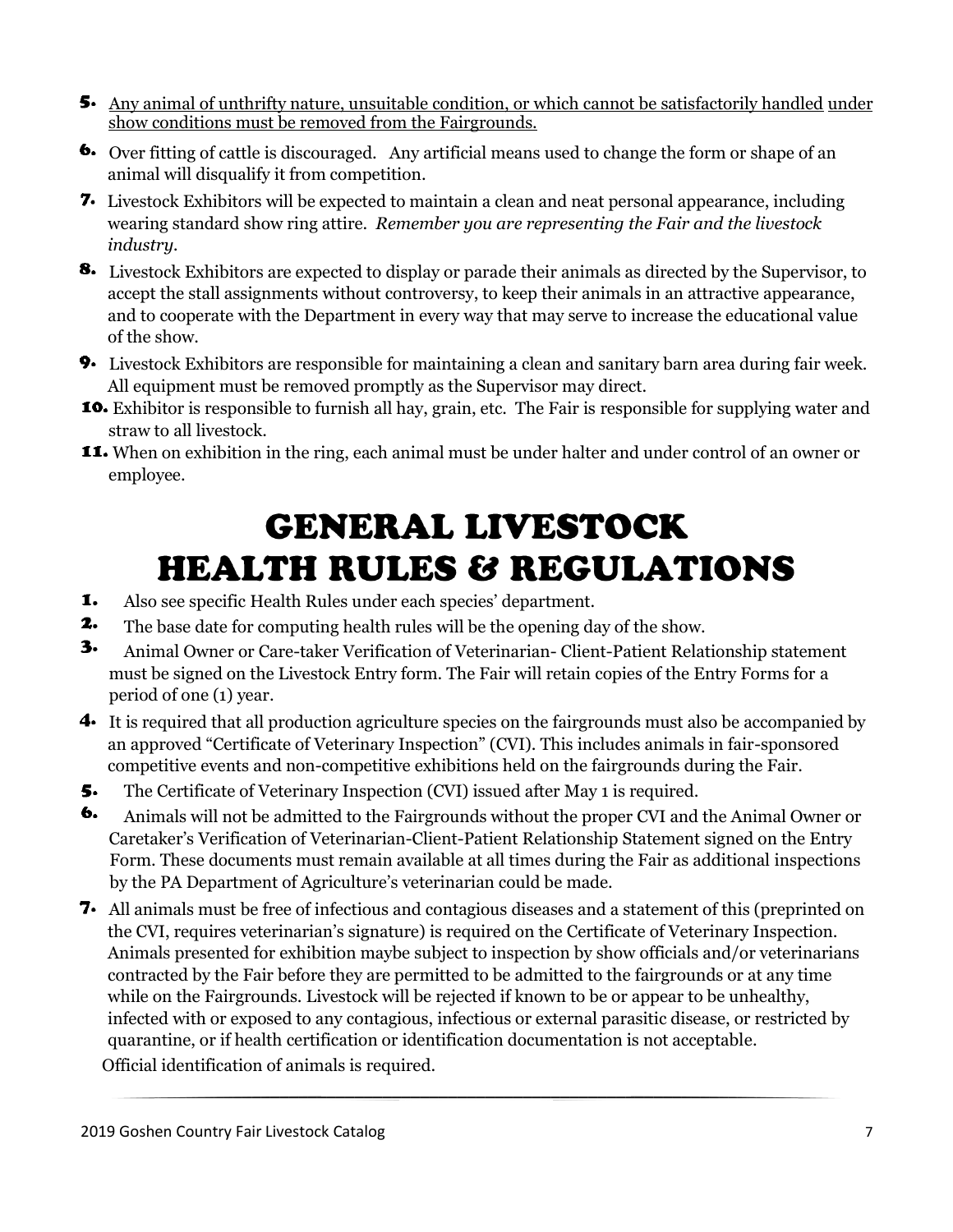### 8.

- All show animals should be held in isolation for at least 30 days after return to the herd of origin. Use
- **10.** only grooming products that are approved for use on meat and dairy animals when fitting livestock entries for show.
- **11.** The Fair is not, in anyway, to be held responsible for diseases or illnesses that exhibition livestock may become infected with following the Fair.
- 12. Before importing animals from a state or area that is quarantined to prevent the spread of disease, owners must contact the PA Department of Agriculture's Bureau of Animal Health and Diagnostic Services regarding imports from that state or area.

### **GUIDELINES FOR CARE OF ANIMALS**

It is the responsibility of each exhibitor to care for animals in a manner that is responsible and ethical. The following are some guidelines for the treatment of animals exhibited at the show. **a) Restraining Animals** 

- i. Animals should be tied or penned in a manner that will not hurt the animal or restrict its breathing in any way.
- ii. Animals should be tied so that all four feet are firmly on the ground and they have enough room to stand comfortably and lie down.
- iii. Animals should be tied so that they are not able to injure animals tied near them.
- iv. Animals unaccustomed to each other should not be penned together.
- b) **Handling**–any type of rough handling which could harm the animal is prohibited. The use of whips, canes, and show sticks should be restricted to showing only and then be used only to guide the animals, not punish them. *Remember, animals will respond quicker and better to quiet, gentle handling than loud, rough handling.*
- c) **Bedding**–all animals should have bedding that is dry and clean. Pens should be cleaned regularly to keep the animals clean and comfortable. If non-traditional bedding such as carpeting is used, it should be regularly cleaned (at least twice daily) to keep the pen free from manure.
- d) **Feeding and Water–**animals should be well fed and have access to clean water regularly. Realizing that many market animals must have restricted amounts of feed to maintain the proper weight, animals must be fed adequate amounts of feed to meet the animal's basic requirements. Animals not allowed reasonable access to feed and water will be disqualified from the show.
- e) **Transportation**–animals should be transported in a way that is both safe and considerate of the animal's well-being.
- f) **Blanket/Sweat Collars** any type of material such as blankets or sweat collars should be large enough to permit normal body functions such as breathing, eating, drinking or lying down.
- g) **Health**–it is the responsibility of the exhibitor to provide proper health care for their animals through routine inspection and consultation with healthcare professionals. The improper or illegal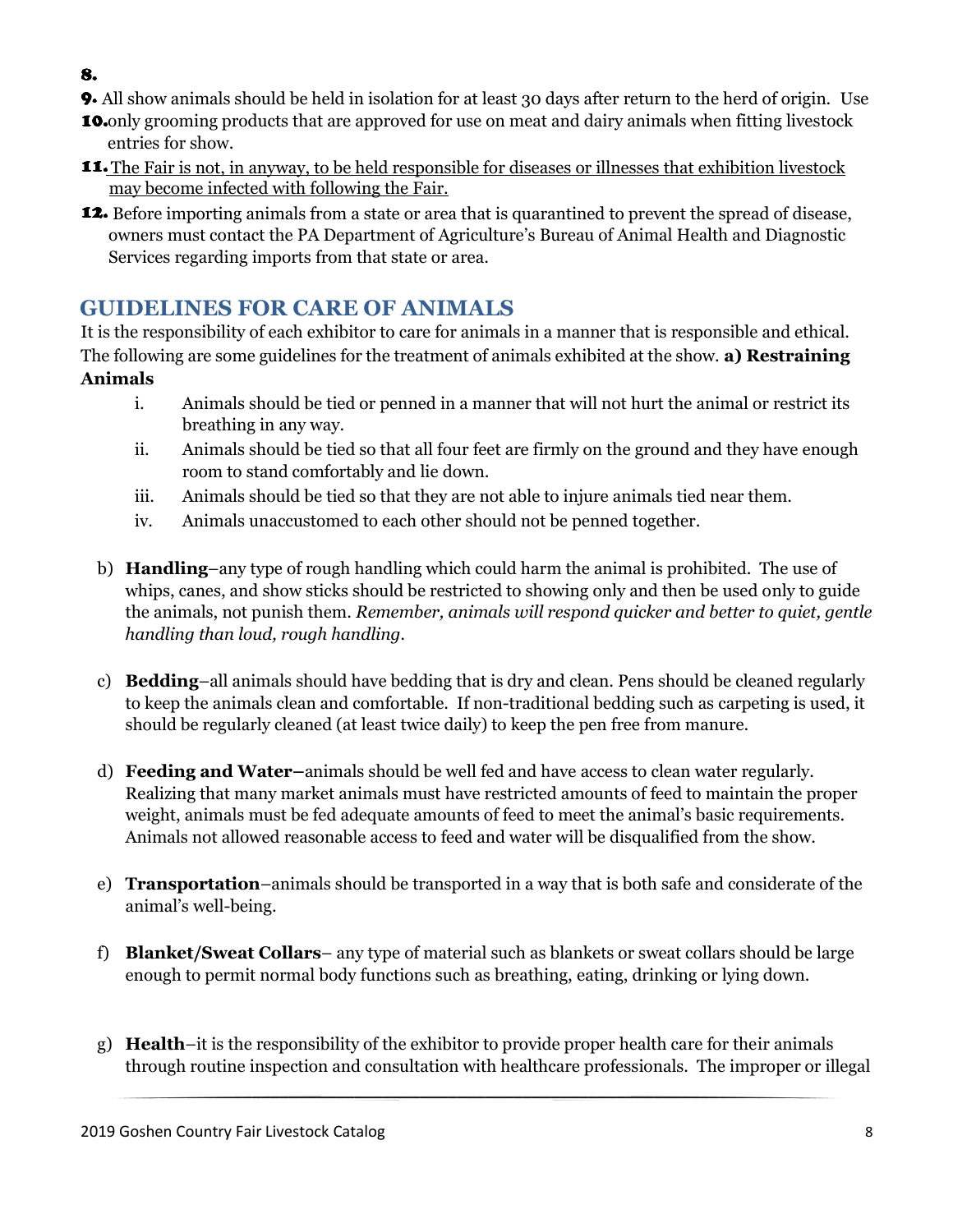use of drugs or antibiotics is prohibited. If medication is indicated, be sure to follow the label directions and allow more than the stated withdrawal time.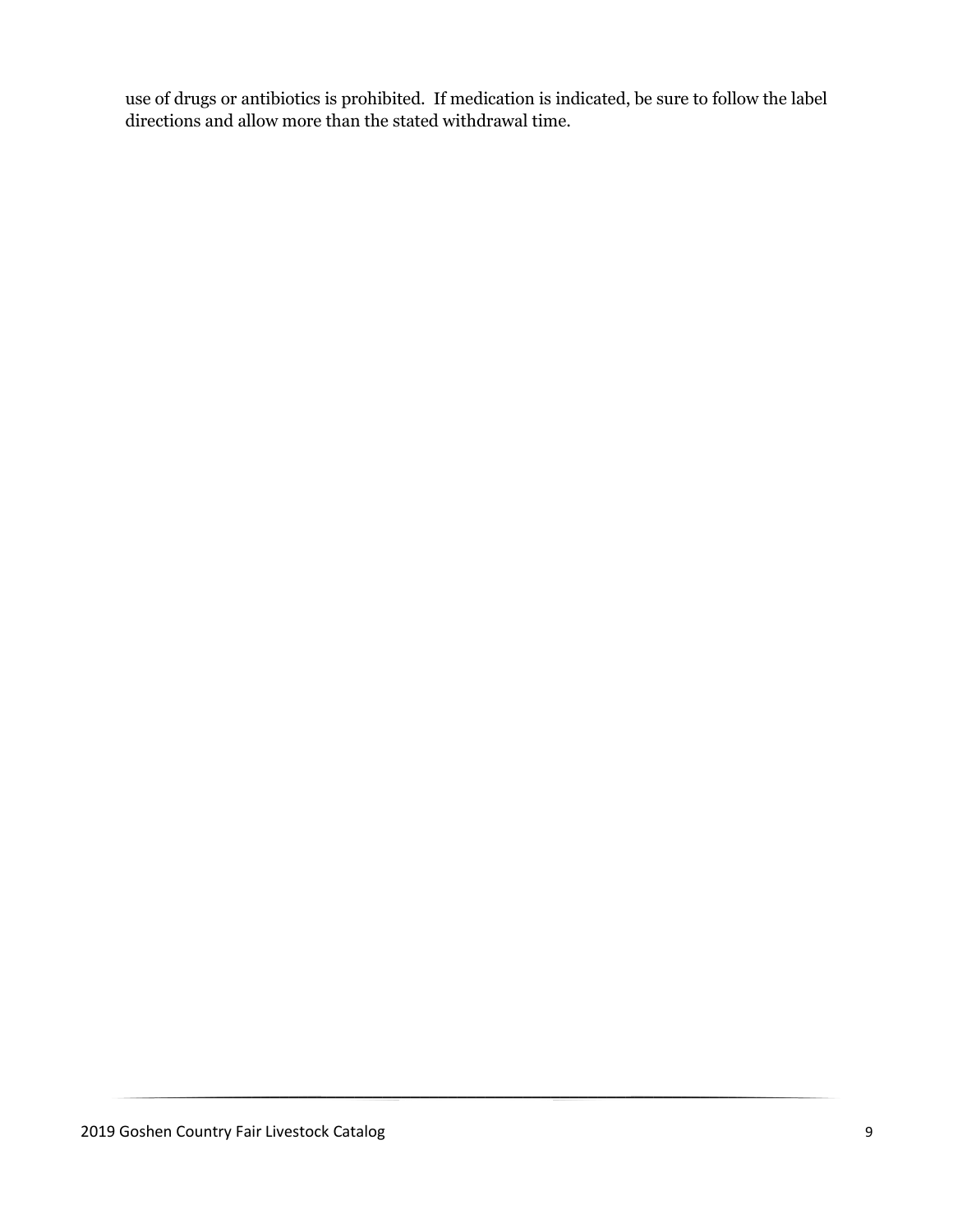# **CODE OF SHOW RING ETHICS**

The Goshen Country Fair has developed a Code of Show Ring Ethics to curtail unethical, deceptive and fraudulent show ring practices.

Exhibitors of animals at the Fair shall at all times conduct themselves with honesty and good sportsmanship. Their conduct in this competitive environment shall always reflect the highest standards of honor and dignity to promote the advancement of agricultural education. This code applies to junior as well as open class exhibitors who compete in structured classes of competition. This code applies to all livestock offered in any event at the livestock show.

All youth leaders working with junior exhibitors have a responsibility to do more than avoid improper conductor questionable acts. Their moral values must be so certain and positive that those younger and more pliable will be influenced by their fine example. Owners, exhibitor, and other responsible persons who violate the code of ethics will forfeit premiums, awards and may be prohibited from future exhibition in accordance with the rules adopted by the Fair Board.

### **The following is a guideline for all exhibitors and livestock in competitive events:**

- **1.** All exhibitors must present, upon request, proof of ownership, length of ownership and age of all animals entered. Misrepresentation of ownership, age or any fact relating thereto is prohibited.
- 2. Owners, exhibitors, or other responsible persons shall provide animal health certificates from licensed veterinarians upon request.
- **3.** Junior exhibitors are expected to care for and groom their own animals while at the show.
- Animals shall be presented to show events where they will enter the food chain free of volatile drug residues. The act of entering an animal in a livestock show is the giving of consent by the owner, exhibitor and/or other responsible person for show management to obtain any specimens of urine, saliva, blood, or other substances from the animal to be used in testing. Livestock shall not be exhibited if the drugs administered in accordance with federal and state statutes, regulations and rules affect the animal's performance or appearance at the event.

If the laboratory report on the analysis of urine, saliva, blood, or other sample taken from livestock indicates the presence of forbidden drugs or medication, this shall be evidence that such substance has been administered to the animal either internally or externally. It is presumed that the sample of urine, saliva, blood, or other substance tested by the approved laboratory to which it is sent is the one taken from the animal in question, its integrity is preserved and all procedures of said collection and preservation, transfer to the laboratory and analysis of the sample are correct and accurate and there port received from the laboratory pertains to the sample taken from the animal in question and correctly reflects the condition of the animals at the time the sample was taken, with the burden on the owner, exhibitor, or other responsible person to prove otherwise.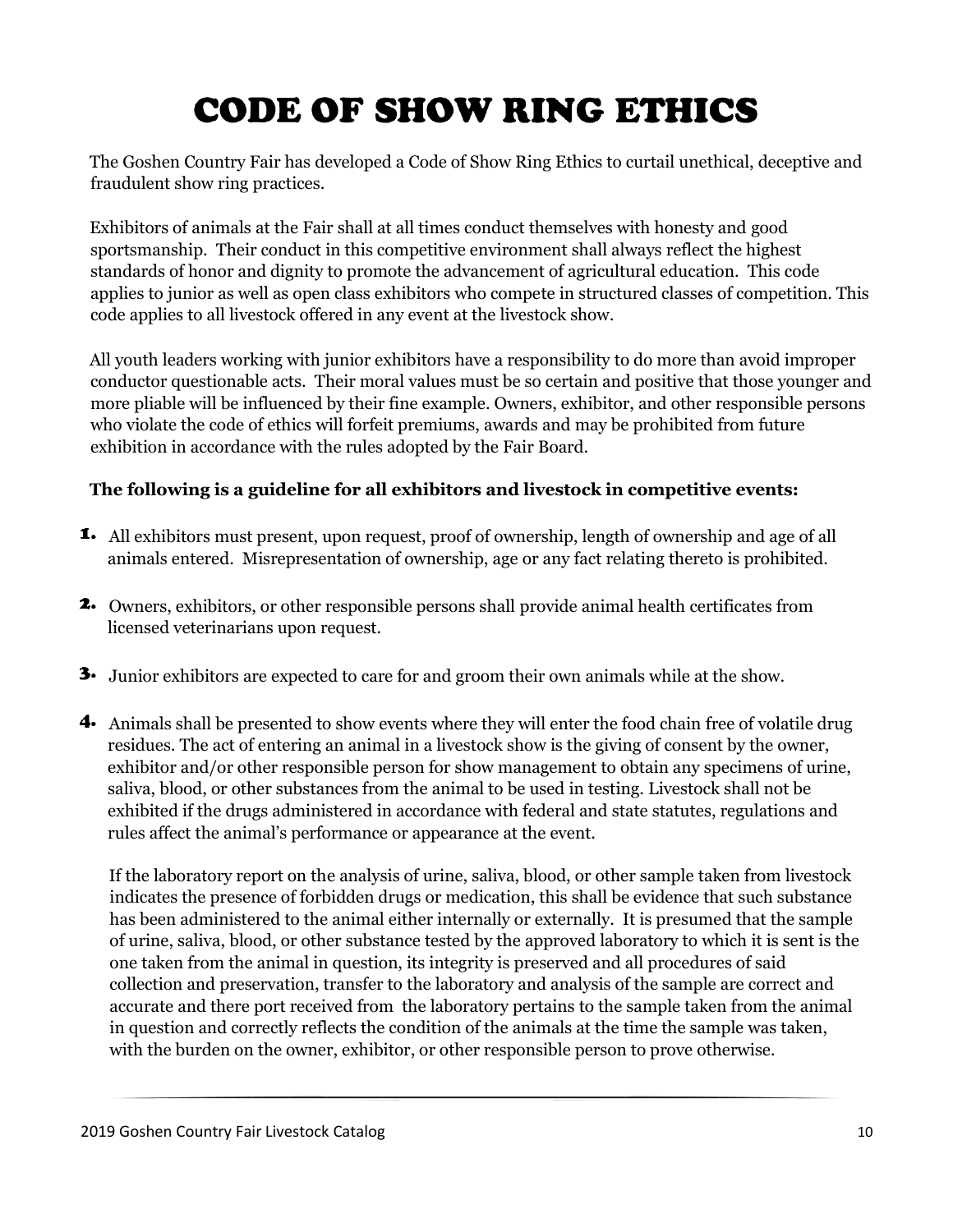At any time, an animal arrives on the Fairgrounds, all treatments involving the use of drugs and/or medications for the sole purpose of protecting the health of the animals shall be administered by a licensed veterinarian.

- Any surgical procedure or injection of any foreign substance or drug or the external application of any substance (irritant, counterirritant, or similar substance) which could affect the animal's performance or alter its natural contour, conformation, or appearance, except external applications of substances to the hooves or horns of animals which affect appearance only and except for surgical procedures performed by a duly licensed veterinarian for the sole purpose of protecting the health of the animal, is prohibited.
- **6.** The use of showing and/or handling practices or devices such as striking animals to cause swelling, using electrical contrivance, or other similar practices are not acceptable and are prohibited.
- Direct interference with the judge, fair board, or other exhibitors before, during, or after the competitive event is prohibited. In the furtherance of their official duty, all judges and show officials shall be treated with courtesy, cooperation and respect and no person shall direct abusive or threatening conduct toward them.
- 8. No owner, exhibitor, or other responsible person shall conspire with another person or persons to intentionally violate this code of ethics, or knowingly contribute or cooperate with another person or persons either by affirmative action or in action to violate this code of ethics.
- **9.** The application of this code of ethics provides for absolute responsibility for an animal's condition by an owner, exhibitor, or other responsible person whether or not he or she was actually instrumental in or had actual knowledge of the treatment of the animal in contravention of this code of ethics.
- **10.** The act of entering an animal is the giving of consent by the owner, exhibitor, or responsible person to have disciplinary action taken by the Fair Board for violation of this Code of Show Ring Ethics. The act of entering an animal is the giving of consent that any proceedings of disciplinary action taken by the Fair Board may be published with the name of the violator or violators in any publication of the International Association of Fairs and Expositions, including Fairs and Expositions and any special notices to members.
- The act of entering of an animal in the show is the giving of verification by the owner, exhibitor, or other responsible person that he or she has read the Code of Show Ring Ethics and understands the consequences of any penalties provided for actions prohibited by the code. It is further consent that any action which contravenes these rules and is also in violation of Federal and State statutes, regulations, or rules may be released to appropriate law enforcement authorities with jurisdiction over such infractions.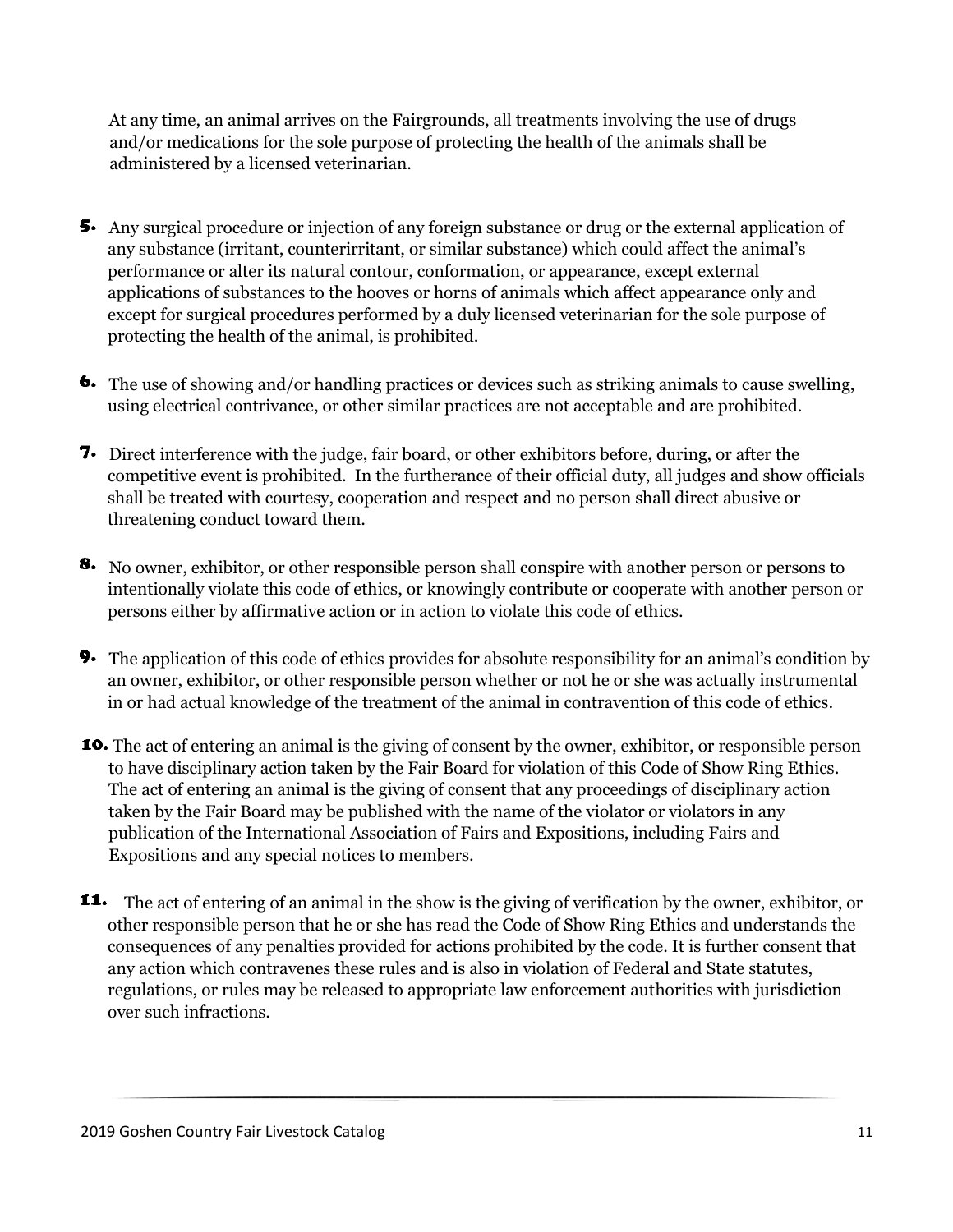## Livestock Schedual

### **PRE-REGISTRATION IS REQUIRED!**

Please enter by July 25, 2022 on our website or Entry Form in Appendix

### **Dept. 002, Dairy Cattle and Dept. 010 4-H Cattle**

All exhibitors must submit proper Veterinary Inspection and Veterinarian Relationship documentation before unloading show animals.

**ENTRY CHECK-IN** (all entries must have been pre-registered by mail or online)

### **BREEDS: Jersey, Guernsey, Brown Swiss, Ayrshire and Milking Shorthorn**

| HOURS *:        | Sunday, July 31, Starting at 5PM until 2PM, Monday August 1 |
|-----------------|-------------------------------------------------------------|
| FEE:            | $$2.00$ per head                                            |
| Show:           | Tuesday August 2 at 6:00pm                                  |
| <b>RELEASE:</b> | Wednesday, August 3 at 10:00 pm *                           |

### **BREEDS: Holstein and Lineback**

**Hours:** Must be in place by Thursday August 4 and remain until 10:00pm Saturday August 6 **Show**: Friday August 5 at 6:00pm

**\* SPECIAL NOTE** – All heifers, dry cows must stay, however, milking cows have the option of checking in between 8:00 am and 2:00 PM on the day of their Show. Actively milking cows can be released after the completion of the show.

#### **Dept 003 Rabbits**

All exhibitors must show Veterinary Inspection and Veterinarian Relationship documentation before unloading show animals**. Please bring your own cages**.

**Check In**: Monday Aug 1, by 4:00 pm **SHOW**: at 6:00 pm **Release**: At 10:00 pm, or sooner depending on the fair

**"Health Papers"** (Certificate of Veterinary Inspection or CVI) are still required and must be presented upon arrival at the Fair, or can be mailed in prior to the Fair to expedite check-in. **CVIs** issued after May 1 of the current year are required. All animals must be free of infectious and contagious diseases, and a statement of this is required on the CVI (is preprinted on the CVI).

The separate "**Animal Owner or Caretaker's Verification of Veterinarian-Client-Patient Relationship**" form is no longer required per the PA Department of Agriculture's 2014 Health Rules. This relationship is now verified with a signed written statement included on the Livestock Entry Form. If the owner/caretaker is under 18 years of age, the signature of a parent/guardian is required.

Refer to General Livestock Health Regulations (page 10) as well as the breed-specific rules in this catalog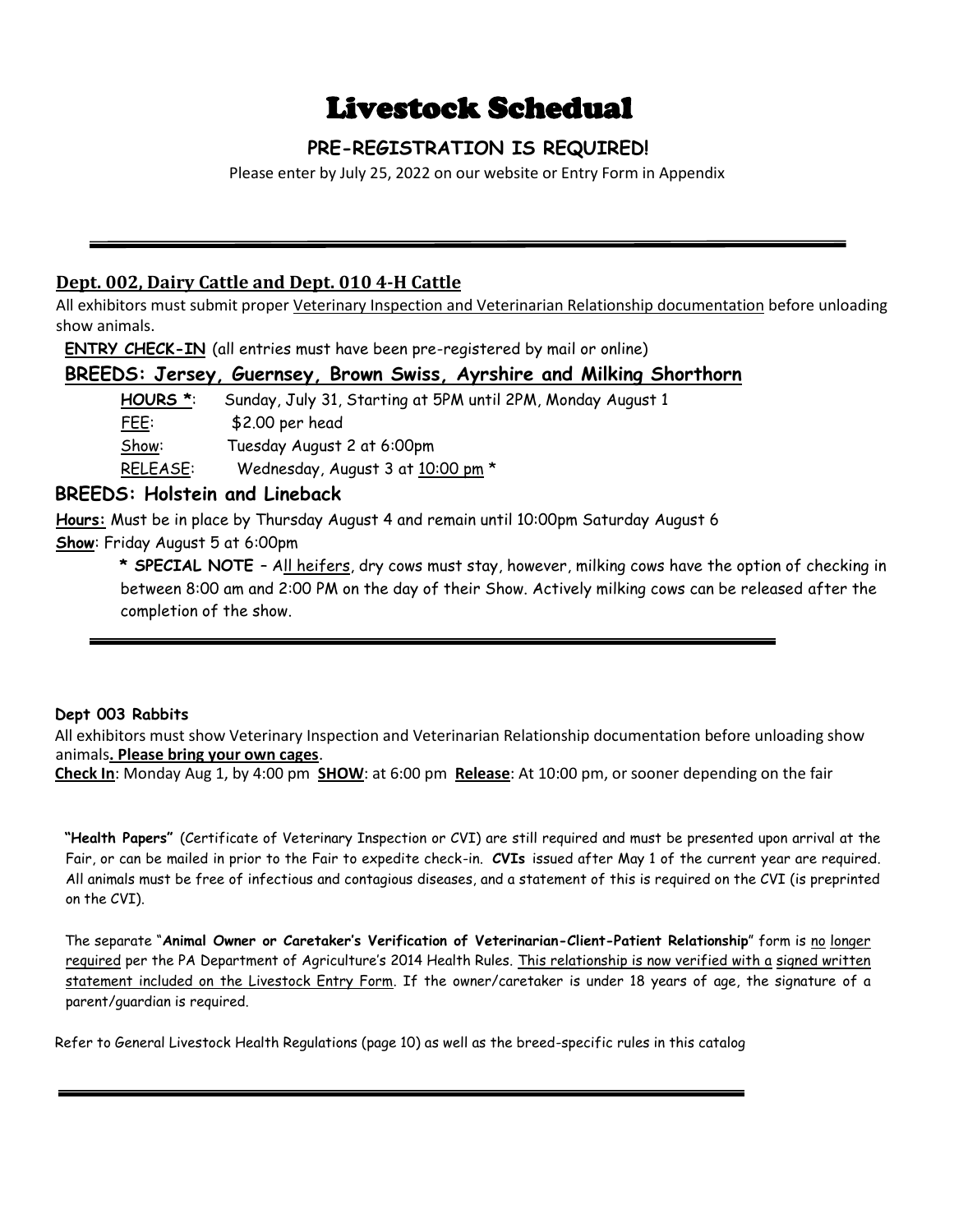**Dept. 004, Sheep (all breeds)**, **Dept. 010, 4-H Market Lambs (all breeds) and OPEN Market Goats (all breeds)**

All exhibitors must submit proper Veterinary Inspection and Veterinarian Relationship documentation before unloading show animals. **ENTRY CHECK-IN** (all entries must have been pre-registered by mail or online)

**HOURS**: Thursday, August 4, by 2:00 pm **FEE**: \$2.00 per head **Show/ RELEASE**: **Show** at 6:00 pm Saturday, August 6 and be released at 10:00 pm

## **Dept. 005, Poultry** –**CANCELED FOR 2022**

#### **Dept. 006, Dairy Goats and Dept. 010, 4-H Dairy Goats**

.

All exhibitors must submit proper Veterinary Inspection and Veterinarian Relationship documentation before unloading show animals.

**ENTRY CHECK-IN** (all entries must have been pre-registered by mail or online)

**HOURS**: Monday, August 1, by 2:00 pm **FEE:** \$2.00 per head **SHOW**: Wednesday August 3, At 6:00 pm **RELEASE:** Wednesday, August 3 at 10:00 pm or Thursday, August 1 before 10:00 am

**Living-Quarter Trailer Hook-Up Fee**: \$30.00 (for trailers requesting water/electric hook up)

There is a limited number of spaces, please let us know ASAP if you plan to bring a Camper Thank You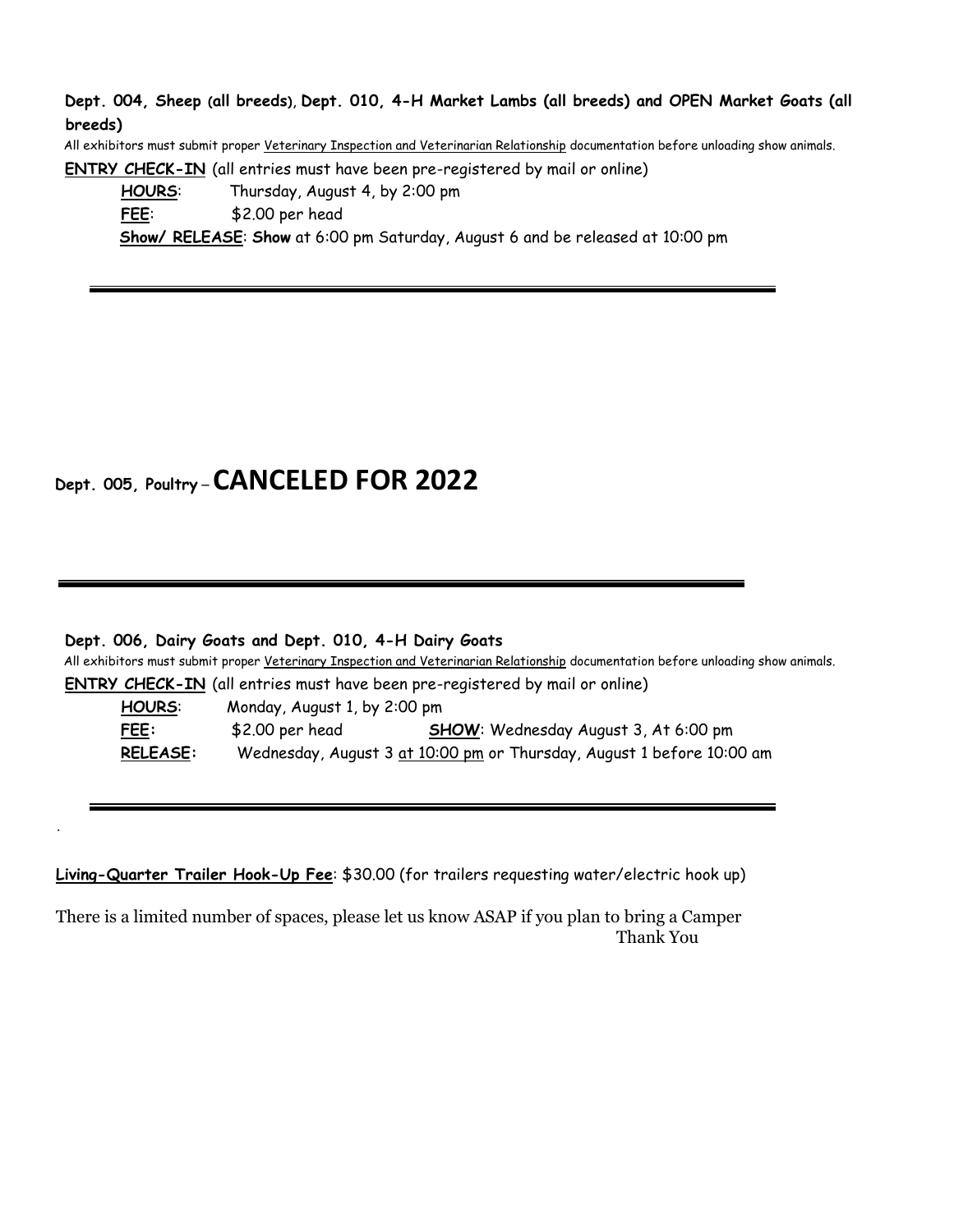### **DEPARTMENT 2- OPEN DAIRY CATTLE 4-H-DEPT 10**

**Entries Due by July 25, 2022, We are going to try online entries this year, hopefully it will be active by June 2022, online entries are encouraged**, for mailing please see entry form for info.

### **2022 Marks our** *73rd* **Anniversary, We will again have supreme champion on Friday night**

### **Health Rules:**

- 1. A Certificate of Veterinary Inspection (CVI) Issued after May 1 is required.
- 2. Individual official animal identification is required. Official ID includes a USDA-issued metal ear tag RFID; or a breed registration tattoo if the tattoo is legible and the animal is accompanied by a copy of the registration certificate; or an ISO-compliant 15-digit ear tag (including RFID).
- 3. All animals must be free of infectious and contagious diseases. A statement of this is required on the CVI (the statement is pre-printed on the CVI). Cattle appearing to be unhealthy upon arrival, including any visible signs of ringworm, warts, lice and mange, will NOT be allowed to enter the grounds.
- 4. Current rabies vaccination is **recommended, but not required,** all rabies vaccinated cattle must be accompanied by a Rabies Vaccination Certificate (a copy is acceptable) or the vaccination information must be included on the CVI, if a Rabies Vaccination Certificate (or a copy) is provided, the certificate must contain legible name and contact information of the veterinarian who administered the vaccine along with the veterinarian's signature.
- 5. Client-patient relationship statement must be signed on the livestock entry form.
- 6. Out of state Cattle, please contact us for rules.

### **RULES**

- 1. Entry fee is \$2.00 per head.
- 2. Straw is provided, but please bring everything else that you may need or extra straw if needed
- 3. Please have parking pass visible at all times, and trailer parking is along the fence line, behind the dairy barn.
- 4. Camper parking is available, it's first come first served, space is limited, please mark it down on your entry form.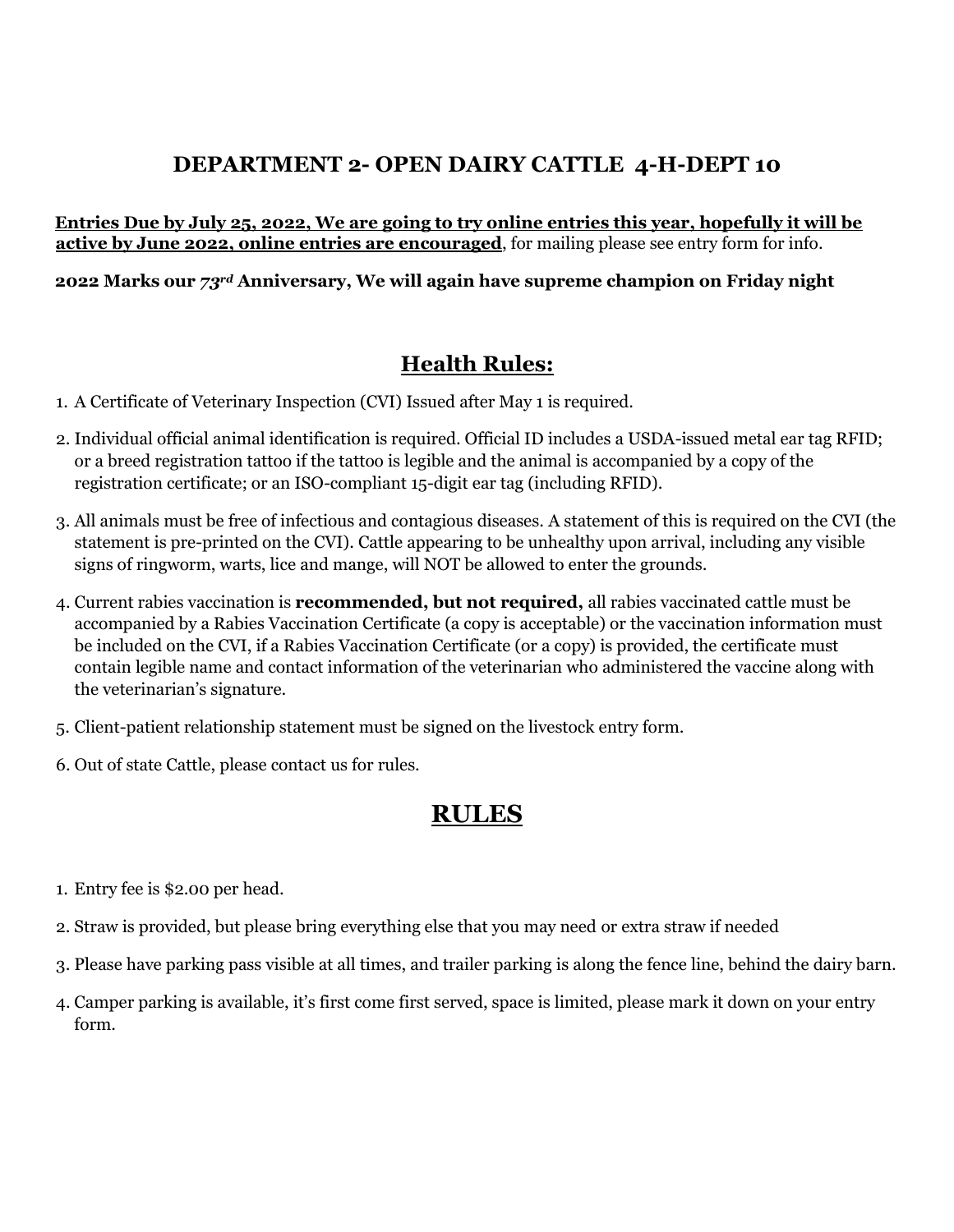### **Breed Schedule:**

### **BREEDS: AYRSHIRE, JERSEY,GUERNSEY, BROWN SWISS**

**Arrive**: Monday August 1, 2022 by 2PM

**Show**: Tuesday August 2, 2022 at 6 PM, 4-H Fitting & Showmanship first followed by the breed show.

**Release**: Wednesday August 3, 2022 at 10 PM, if you have more than one breed you may bring them this night to save a trip and diesel.

### **BREEDS: Holstein, Lineback, Milking Shorthorn**

**Arrive**: Thursday August 4 2022 by 2 PM

**Show:** Friday August 5, 2022 at 6 PM, 4-H Showmanship& Fitting first, followed by breed show.

**Release**: Saturday Aug 6, at 10PM, or next morning.

### **\*\*\*\*PLEASE NOTE\*\*\*\* ACTIVE MILK COWS CAN COME IN THE DAY OF THE SHOW, THEY MUST BE IN BY 2 PM SHOW DAY, AND CAN BE RELEASED AFTER THE SHOW.**

- 6. If you are a 4-Her please mark it down on your entry form, with you date of birth & age
- 7. We will once again have a SUPREME champion class on Friday night following the breed shown, we would like to have the breeds from the beginning of the week to come back for this class or they can stay all week. This will be our  $4<sup>th</sup>$  year offering this class, and thank you for bringing all breeds back into the ring to represent the best of our dairy industry.

### **CLASSES:**

\*\*\*\*PLEASE NOTE\*\*\*\* Classes have changed slightly this year, we still have the same number of classes just worded differently than years before.

|                      |                 |     |     |                 |                 |                 | <b>PREMIUMS: Both OPEN &amp; 4-H</b> |
|----------------------|-----------------|-----|-----|-----------------|-----------------|-----------------|--------------------------------------|
|                      | 1 <sub>st</sub> | 2nd | 3rd | 4 <sub>th</sub> | 5 <sup>th</sup> | 6 <sub>th</sub> |                                      |
| Classes 1-3          | 25              | 24  | 23  | 22              | 21              | 20              |                                      |
| Classes 4-6, 7, 10   | 35              | 34  | 33  | 32              | 31              | 30              |                                      |
| Classes 11-12        |                 | 40  | 39  | 38              | 37              | 36              | 35                                   |
| <b>Classes 13-14</b> |                 | 45  | 44  | 43              | 42              | 41              | 40                                   |
| <b>Classes 15-17</b> | 50              | 49  | 48  | 47              | 46              | 45              |                                      |
| Class 22             | 40              | 30  | 20  |                 |                 |                 |                                      |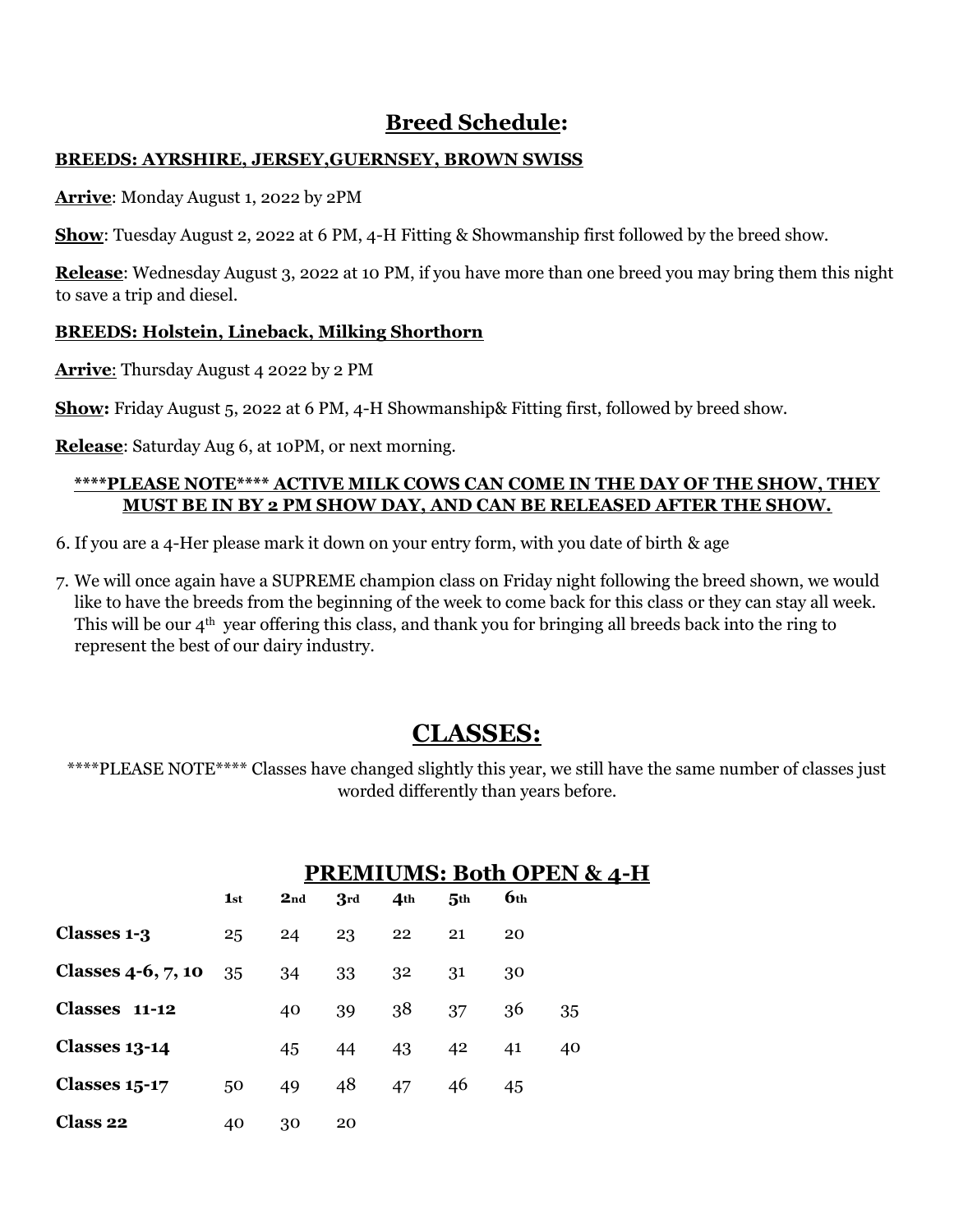**Classes 23-27** 40 39 38 37 36 35 **Jr & Res Jr Champion Classes**: \$20.00 4-H \$10.00 **Sr & Res Sr Champion Classes**: \$20.00 4-H \$10.00 **Grand & Res Grand Champion**: \$50.00 4-H \$25.00 **SUPREME CHAMPION**---\$150.00 4-H \$100.00 **Reserve** \$ 75.00 4-H \$75.00

#### **CLASSES**:

- 1. Spring Calf, Born 3/1/22-5/31/22
- 2. Winter Calf, Born 12/1/21-2/28/22
- 3. Fall Calf, Born 9/1/21-11/30/21
- 4. Summer Yearling, Born 6/1/21-8/31/21
- 5. Spring Yearling, Born 3/1/21-5/31/21
- 6. Winter Yearling, Born 12/1/20-2/29/21
- 7. Fall Yearling 9/1/20-11/30/20
- 8. Junior Champion
- 9. Reserve Junior Champion
- 10. Junior Best 3
- 11. Dry Cow 3-4 years Old
- 12. Dry Cow 5 & Over
- 13. Jr 2 Year old, 3/1/20-8/31/20
- 14. Sr 2 Year Old, 9/1/19-2/28/20
- 15. 3 Year old
- 16. 4 Year old
- 17. 5 & Over
- 18. Senior Champion
- 19. Reserve Senior Champion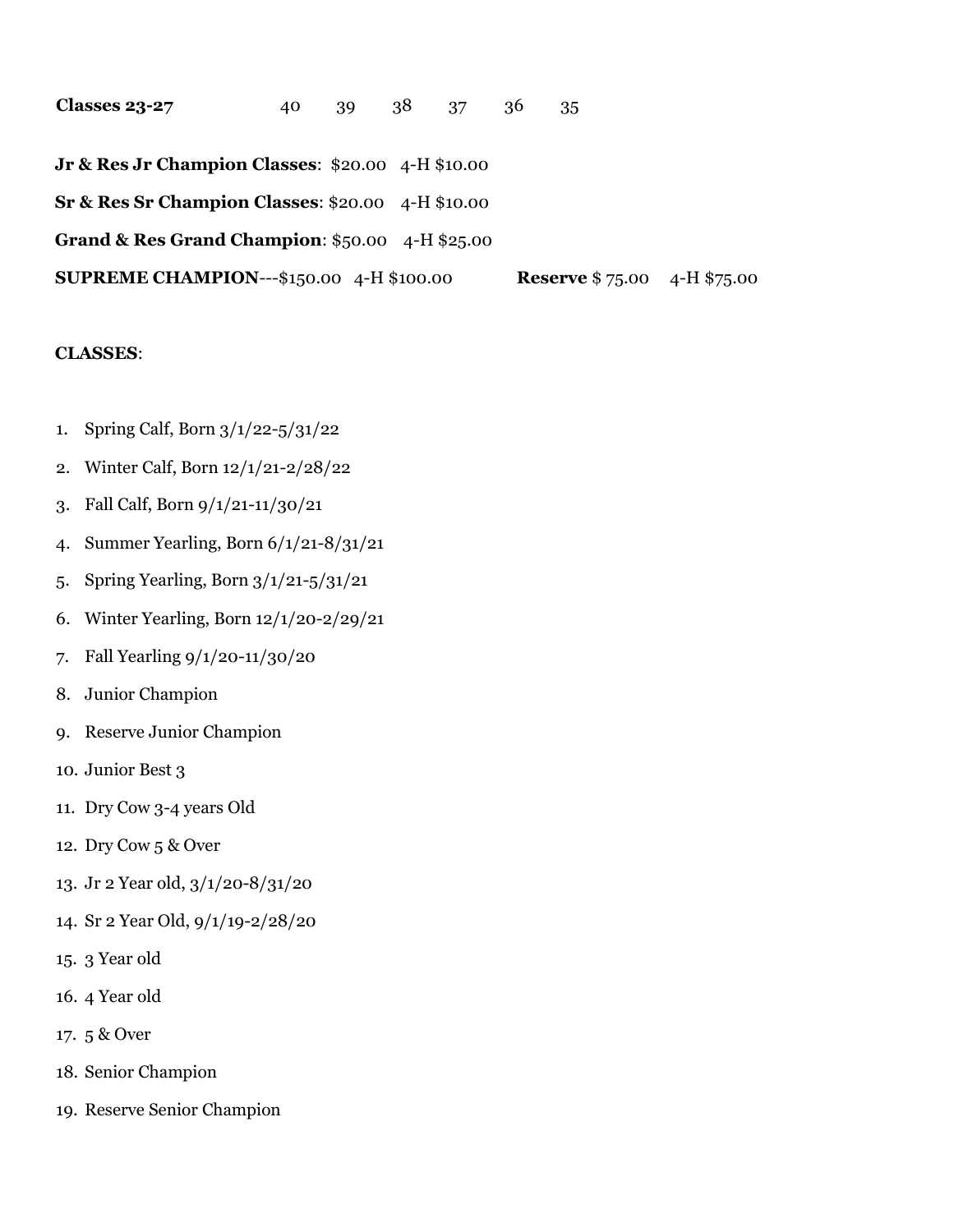- 20. Grand Champion
- 21. Reserve Grand Champion
- 22. Best Udder
- 23. Sr Get of Sire
- 24. Best 3
- 25. Dairy Herd
- 26. Produce of Dam
- 27. Dam & Daughter

### **4-H Fitting & Showmanship**

|                 |             | <b>Premiums:</b> $1^{st}$ \$15.00                                         |                        |   | $2nd $14.00$ $3rd $13.00$ |         | $4^{\text{th}}$ \$12.00 | $5^{th}$ \$11.00 |  |
|-----------------|-------------|---------------------------------------------------------------------------|------------------------|---|---------------------------|---------|-------------------------|------------------|--|
| <b>Fitting:</b> |             |                                                                           |                        |   |                           |         |                         |                  |  |
|                 |             | 1. Senior, Age 15-18<br>2. Intermediate, Age 11-14<br>3. Junior, Age 8-10 |                        |   |                           |         |                         |                  |  |
|                 | Showmanship |                                                                           |                        |   |                           |         |                         |                  |  |
|                 |             | 4. Senior, Age 15-18<br>5. Intermediate, Age 11-14                        |                        |   |                           |         |                         |                  |  |
|                 |             | 6. Junior, Age 8-10                                                       |                        |   |                           |         |                         |                  |  |
|                 | 8. Adult    | 7. Pee Wee. Premium: 10                                                   | Premium: $50 \quad 40$ | 9 | 8<br>30                   | 7<br>20 | 6<br>10                 |                  |  |

**Good housekeeping,** Will be scored all week long, please keep your area clean, scored on cleanliness, decoration, friendliness, animals & bedding. 100 points total.

**Premiums:**  $1^{st}$  \$25.00  $2^{nd}$  \$20.00  $3^{rd}$  \$15.00  $4^{th}$  \$10.00

### **Overall winner for the week, Must have animals at the fair all week**

1st \$100.00 2<sup>nd</sup> \$75.00 3<sup>rd</sup> \$50.00 4<sup>th</sup> \$25.00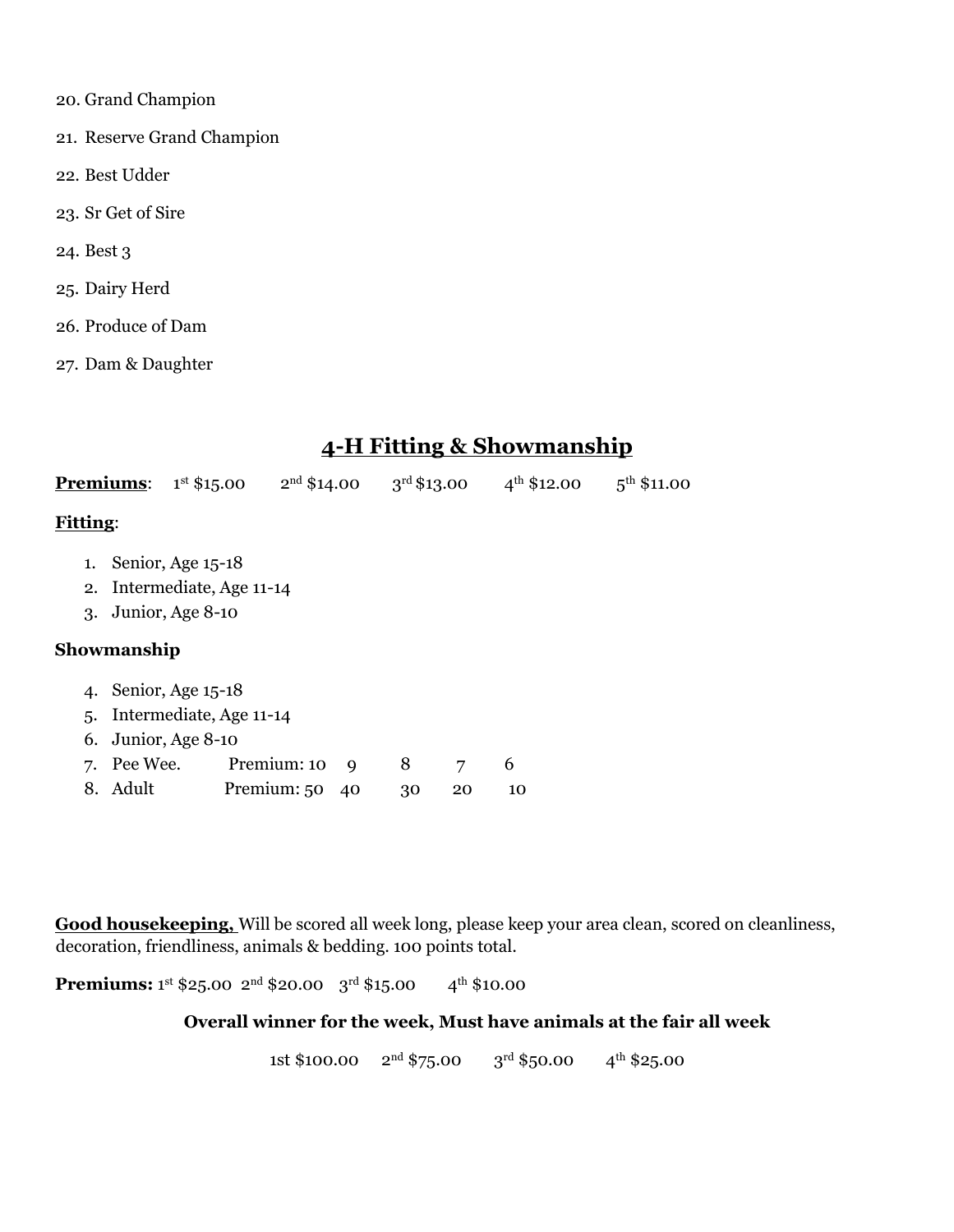## **DEPARTMENT 3- RABBITS This is an ARBA Show**

### **RULES**:

Entries are due by July 25, 2022, online entries are encouraged, for mailing please see entry form for info.

### 1. **This is a carrier show, Please bring your own cages, NO cages will be provided.**

- 2.**Show**: **Arrive**: Monday August 1 by 4 PM. **Show**: 6 PM **Release**: at 10 PM. Anyone leaving before the time stated will forfeit premiums. Depending on the fair you might be able to leave earlier.
- 3.Entry fee is \$2.00 per head
- 4. Judge will eliminate any stock found to be diseased while judging
- 5. All tattoos must be legible in the Left ear, any rabbit without a tattoo will not be able to show in the ARBA show, but can be shown in the "pet" class where you do not need a tattoo.
- 6. All entries must list tattoo on the entry form, failure to do so will cause elimination of that rabbit, substitutions can be made within the breed, please do so by Monday July 25, 2022.
- 7. This is an Official ARBA Sanctioned Show, Eric Stewart, American Rabbit Breeders Association, Inc., PO Box 5667, Bloomington, IL 61702, Phone: 309-664-7500, Fax: 309-664-0941, Email: info@arba.net; and will be governed by the latest revised rules of that body. The completion of an entry blank indicates acceptance of these rules and regulations. Sanction Fees: Open \$25.00; Youth \$20.00. Dues: (one year) Adult \$20.00; H/W \$30.00; Youth \$12.00; Family, Single Adult \$20.00 plus \$5.00 per youth; Family \$30.00 plus \$5.00 per child;

(Three years) Adult \$50.00; H/W \$75.00; Youth \$30.00; Family, Single Adult, \$50.00 plus \$10.00 per youth; Family, H/W \$75.00 plus \$10.00 per child. Exhibitors need not be members of ARBA to enter a sanctioned show.

8. We will have a **PET class** at the end of the ARBA show, you do not need to be a member of ARBA, you do not need to have your rabbit tattooed. This is a fun class for anyone who has a pet rabbit that they would like to show and get the feel of how a show is ran, meet other rabbit breeders and to learn more.

**Premiums: Individual classes** 1st \$8.00 2<sup>nd</sup> \$7.00 3<sup>rd</sup> \$6.00 4<sup>th</sup> \$5.00 5<sup>th</sup> \$4.00

**Best of breed** \$8.00 **Best opposite sex of Breed** \$8.00

**Best in Show** \$20.00 **Reserve in show** \$10.00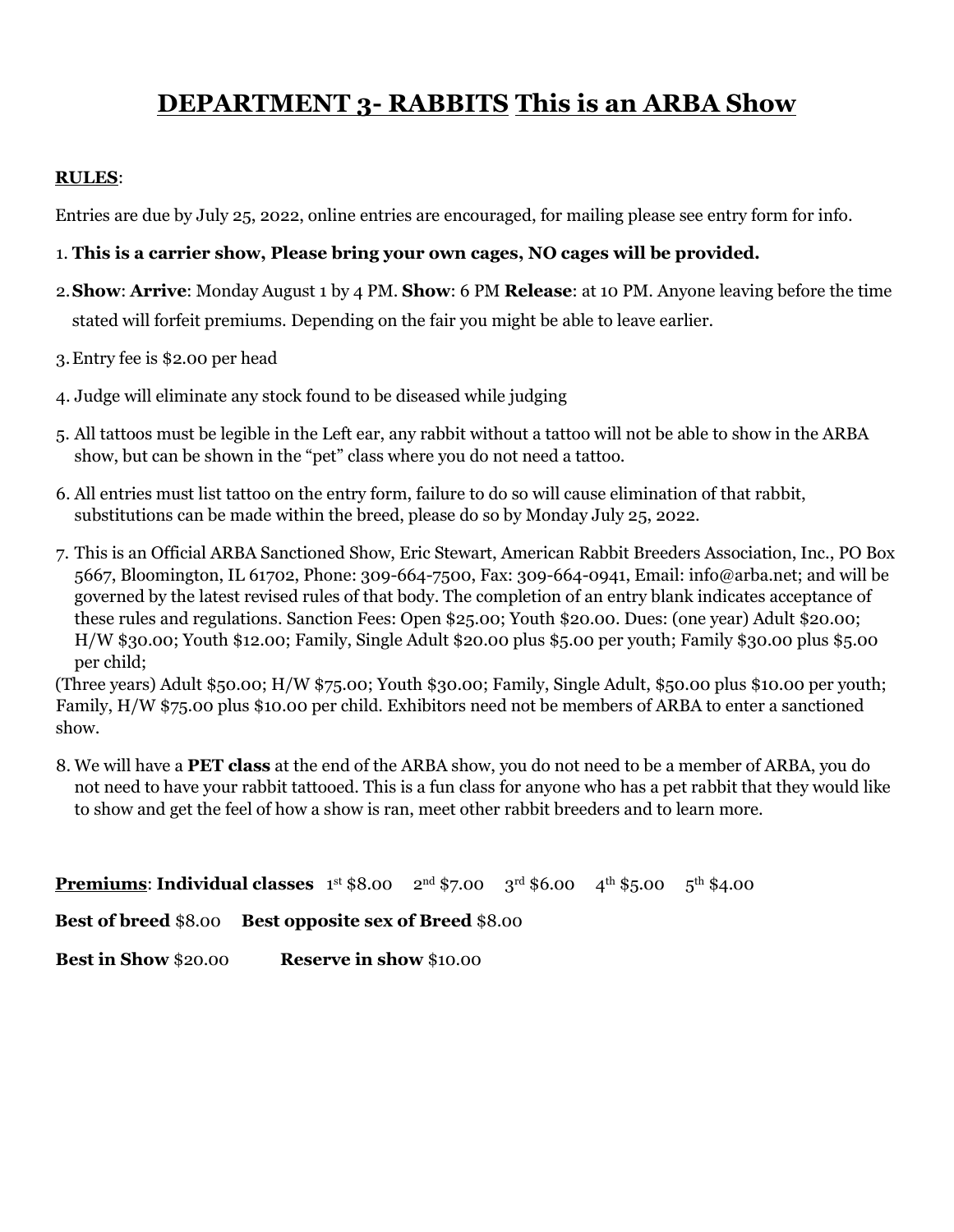## **OPEN CLASSES-RABBITS**

## **Please put breed code onto entry form**

| <b>CLASS</b>   | <b>BREED-Breed Code</b> | <b>VARIETY</b>                                                                         |
|----------------|-------------------------|----------------------------------------------------------------------------------------|
|                |                         |                                                                                        |
| $\mathbf{1}$   | American-AM             | Blue, White                                                                            |
| $\overline{2}$ | American Fuzzy Lop-AF   | Broken, Solid                                                                          |
| 3              | American Sable-AS       |                                                                                        |
| $\overline{4}$ | Argente Brun-AB         |                                                                                        |
| 5              | English Angora-EA       | Colored, White                                                                         |
| 6              | French Angora-FA        | Colored, White                                                                         |
| 7              | Giant Angora-GA         |                                                                                        |
| 8              | Satin Angora-SA         | Colored, White                                                                         |
| 9              | Belgian Hare-BH         |                                                                                        |
| 10             | Beveren-BV              | Black, Blue, White                                                                     |
| 11             | Blanc de Hotot-HT       |                                                                                        |
| 12             | Britannia Petite-BP     | Black, Black Otter, Blue eyed white, Chestnut Agouti,<br>Ruby eyed white, Sable marten |
| 13             | Californian-CA          |                                                                                        |
| 14             | Champagne D'ArgentCD    |                                                                                        |
| 15             | Checkered Giant-CG      | Black, Blue,                                                                           |
| 16             | American Chinchilla-AC  |                                                                                        |
| 17             | Giant Chinchilla-GC     |                                                                                        |
| 18             | Standard Chinchilla-SC  |                                                                                        |
| 19             | Cinnamon-CN             |                                                                                        |
| 20             | Cream D'Argent-CR       |                                                                                        |
| 21             | Dutch-DT                | Black, Blue, Chinchilla, Chocolate, Gray, Steel, Tortoise                              |
| 22             | Dwarf Hotot-DH          | Black, Blue                                                                            |
| 23             | English Spot-ES         | Black, Blue, Chocolate, Gold, Gray, Lilac, Tortoise                                    |
| 24             | Flemish Giant-FG        | Black, Blue, Fawn, Light Gray, Sandy, Steel Gray,<br><b>Example 18</b> White           |
| 25             | Florida White-FW        |                                                                                        |
| 26             | Harquin-HR              | Japanese, Magpie                                                                       |
| 27             | Havana-HV               | Black, Blue, Broken, Chocolate, Lilac                                                  |
| 28             | Himalayan-HM            | Black, Blue, Chocolate, Lilac                                                          |
| 29             | Holland Lop-HL          | Broken, Solid                                                                          |
| 30             | Jersey Wooly-JW         | Agouti, Broken, Self, Shaded, Tan, AOV                                                 |
| 31             | Lilac-LC                |                                                                                        |
| 32             | English Lop-EL          | Broken, Solid                                                                          |
| 33             | French Lop-FL           | Broken Pattern, Solid Pattern                                                          |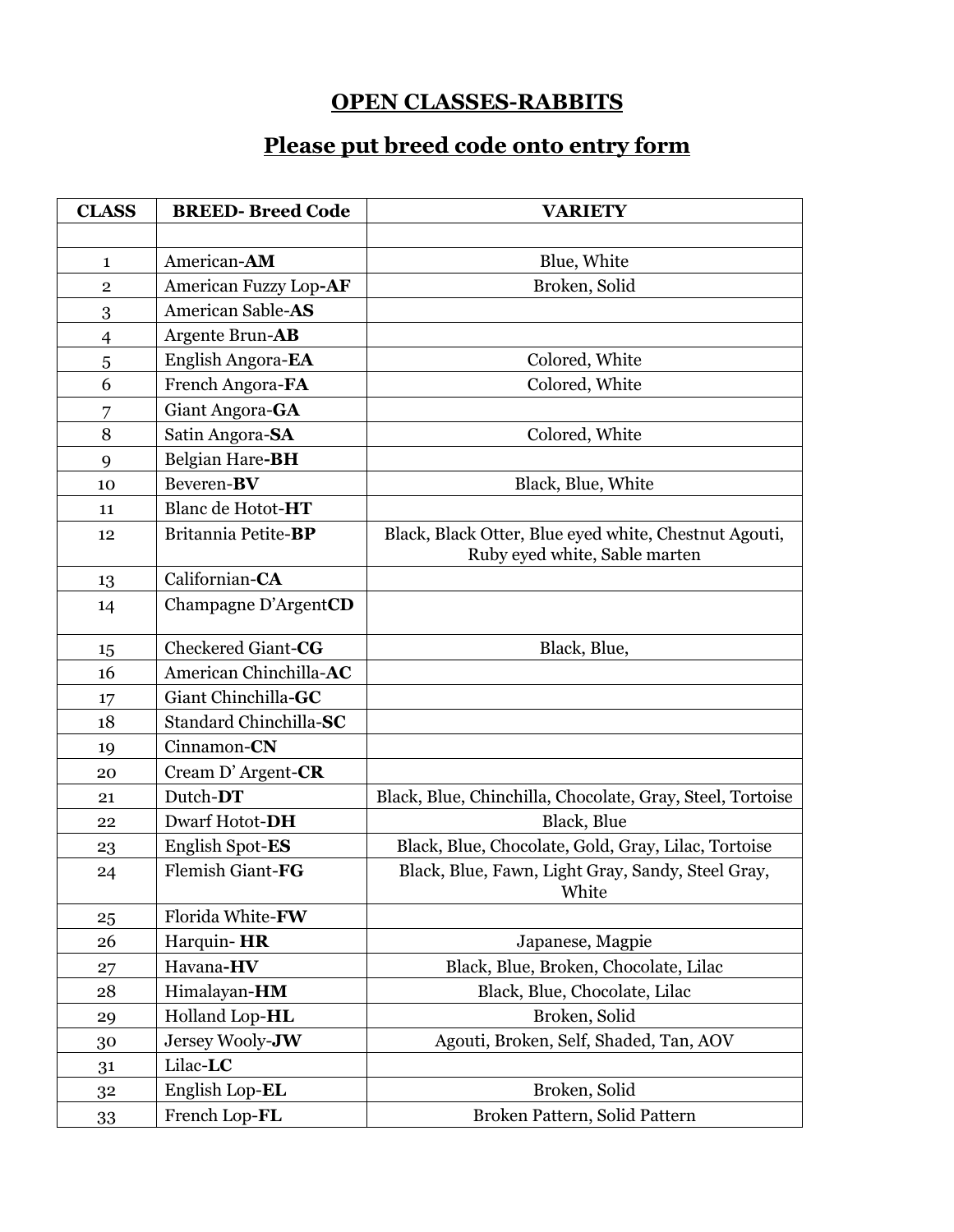| 34 | Lionhead-LH         | Chocolate, Ruby eyed white, Seal, Siamese Sable,<br>Tortoise                                                                                                                     |
|----|---------------------|----------------------------------------------------------------------------------------------------------------------------------------------------------------------------------|
| 35 | Mini Lop-ML         | Broken Pattern, Solid Pattern                                                                                                                                                    |
| 36 | Mini Rex-MR         | Black, Blue, Blue eyed white, Broken, Castor,<br>Chinchilla, Chocolate, Himilayan, Lilac, Lynx, Opal,<br>Otter, Red, Sable, Sable Point, Seal, Silver Martin,<br>Tortoise, White |
| 37 | Mini Satin-MS       | Black, Blue, Broken, Chinchilla, Chocolate, Chocolate<br>Agouti, Copper, Himalayan, Opal, Otter, Red, Siamese,<br>Silver martin, Squirrel, Tortoise, White                       |
| 38 | Netherland Dwarf-ND | Agouti, Self, Shaded, Tan, AOV                                                                                                                                                   |
| 39 | New Zealand-NZ      | Black, Blue, Broken, Red, White                                                                                                                                                  |
| 40 | Palomino-PL         | Golden, Lynx                                                                                                                                                                     |
| 41 | Polish-PO           | Black, Blue, Blue eyed white, Broken, Chocolate, Red<br>eyed white                                                                                                               |
| 42 | <b>Rex-RX</b>       | Amber, Black, Blue, Broken, Californian, Castor,<br>Chinchilla, Chocolate, Lilac, Lynx, Opal, Otter, Red,<br>Sable, Seal, White                                                  |
| 43 | Rhinelander-RH      | Blue                                                                                                                                                                             |
| 44 | Satin-ST            | Black, Blue, Broken, Californian, Chinchilla, Chocolate,<br>Copper, Otter, Red, Siamese, White                                                                                   |
| 45 | Silver-SL           |                                                                                                                                                                                  |
| 46 | Silver Fox-SF       | Black, Blue                                                                                                                                                                      |
| 47 | Silver Martin-SM    | Black, Blue, Chocolate, Sable                                                                                                                                                    |
| 48 | Tan-TN              | Black, Blue, Chocolate, Lilac                                                                                                                                                    |
| 49 | Thrianta-TH         |                                                                                                                                                                                  |
| 50 | Pet Rabbit-PET      | Any                                                                                                                                                                              |
| 51 | <b>BIS</b>          |                                                                                                                                                                                  |
| 52 | <b>RBIS</b>         |                                                                                                                                                                                  |

### **Rabbit Showmanship**

- 1. Open to all 4-H and FFA Members
- 2. Judging will start at 5:30PM
- 3. Rabbits must be entered into the show, and must be owned by the exhibitor. Exhibitor will be judged on the following- Carrying the rabbit to the table, posing, checking ears, teeth, eyes & nose, toenails, hocks, front feet, abdomen, legs, tail, checking sex, fur, the exhibitor's appearance, actions & knowledge. Knowledge will be tested on answering questions related to the breed exhibited, diseases and standard management practices. Exhibitors must show in proper attire, which includes a long-sleeved top.

**Classes: Premiums**:  $1^{st}$  \$10.00  $2^{nd}$  \$9.00  $3^{rd}$  \$8.00  $4^{th}$  \$ 7.00  $5^{th}$  \$6.00

1-Novice (1st year showing, any age)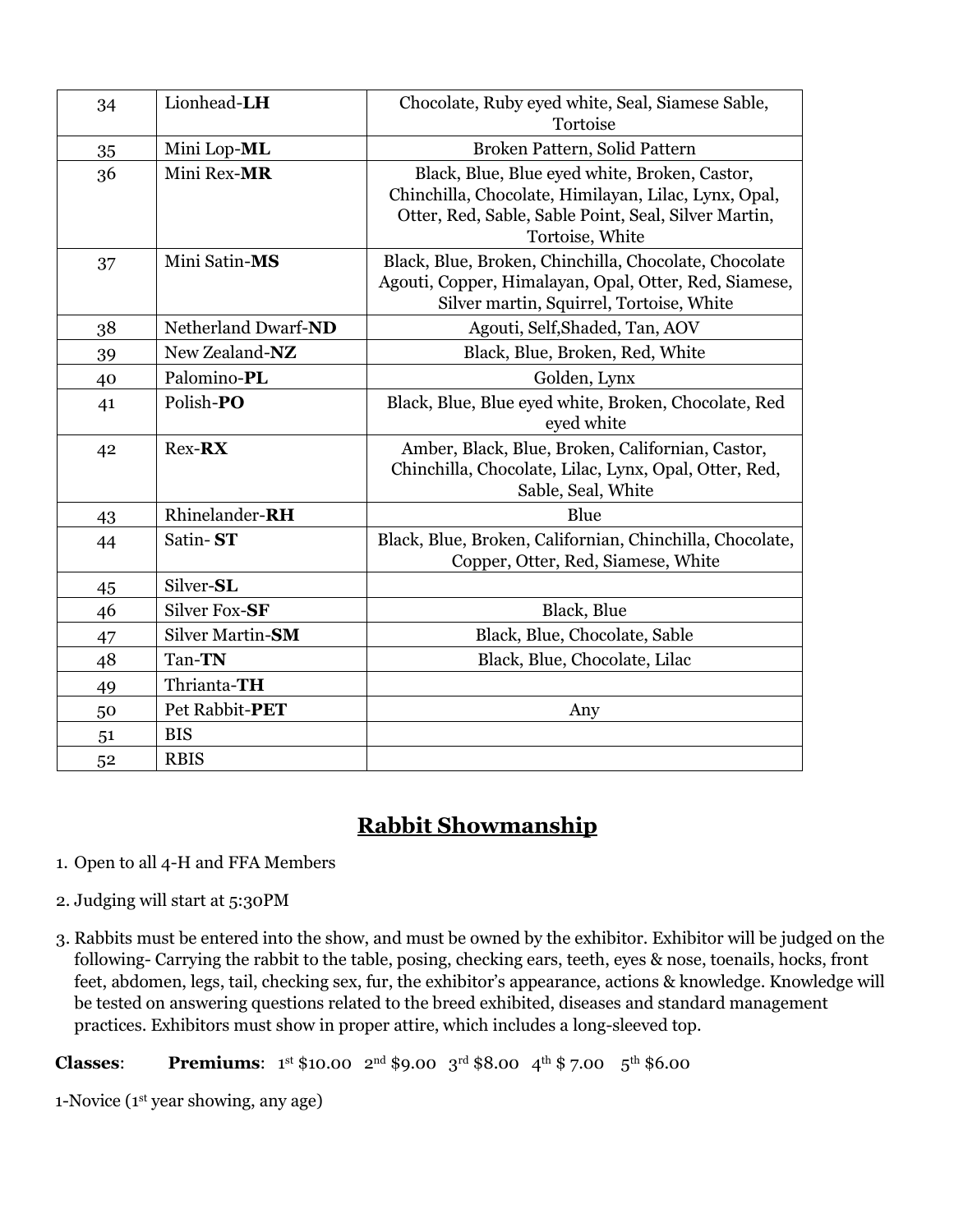- 2- Junior-Ages 8-10
- 3- Intermediate- Ages 11-13
- 4- Senior- Ages 14-18

### **DEPARTMENT 4- SHEEP OPEN & 4-H-DEPT 10**

#### **Entries due by July 25,2022 online entries are encouraged,** for mailing please see info on entry form.

#### **HEALTH RULES:**

- 1. A Certificate of Veterinary Inspection (CVI) issued after May 1 is required.
- 2. Animal Owner or Caretaker Verification of Veterinarian- Client-Patient Relationship statement must be signed on the Livestock Entry form.
- 3. All animals must be free of infectious and contagious diseases. A statement of this is required on the CVI (the statement is pre-printed on the CVI).
- 4. Individual official USDA scrapie animal identification is required. Official scrapie ID includes:

a. An official USDA scrapie ear tag. (Contact the USDA to obtain scrapie ear tags at 1-866-873-2824, weekdays from 9 AM to 5 PM. Your order may take several weeks for processing, so order tags early); or A USDA approved custom scrapie ear tag; or A USDA-approved scrapie tattoo with individual animal ID (tattoo); or an ISO-compliant 15-digit ear tag (including RFID).

#### 5. **Sheep Vaccination Requirements:**

Current rabies vaccination administered by a licensed veterinarian is **recommended** for animals 3 months of age and older (market sheep are exempt from this vaccination requirement). All vaccine label directions must be followed, and all rabies vaccinated sheep must be accompanied by a Rabies Vaccination Certificate (a copy is acceptable) or the vaccination information must be included on the CVI. If a Rabies Vaccination Certificate (or a copy) is provided, the certificate must contain legible name and contact information of the veterinarian who administered the vaccine along with the veterinarian's signature.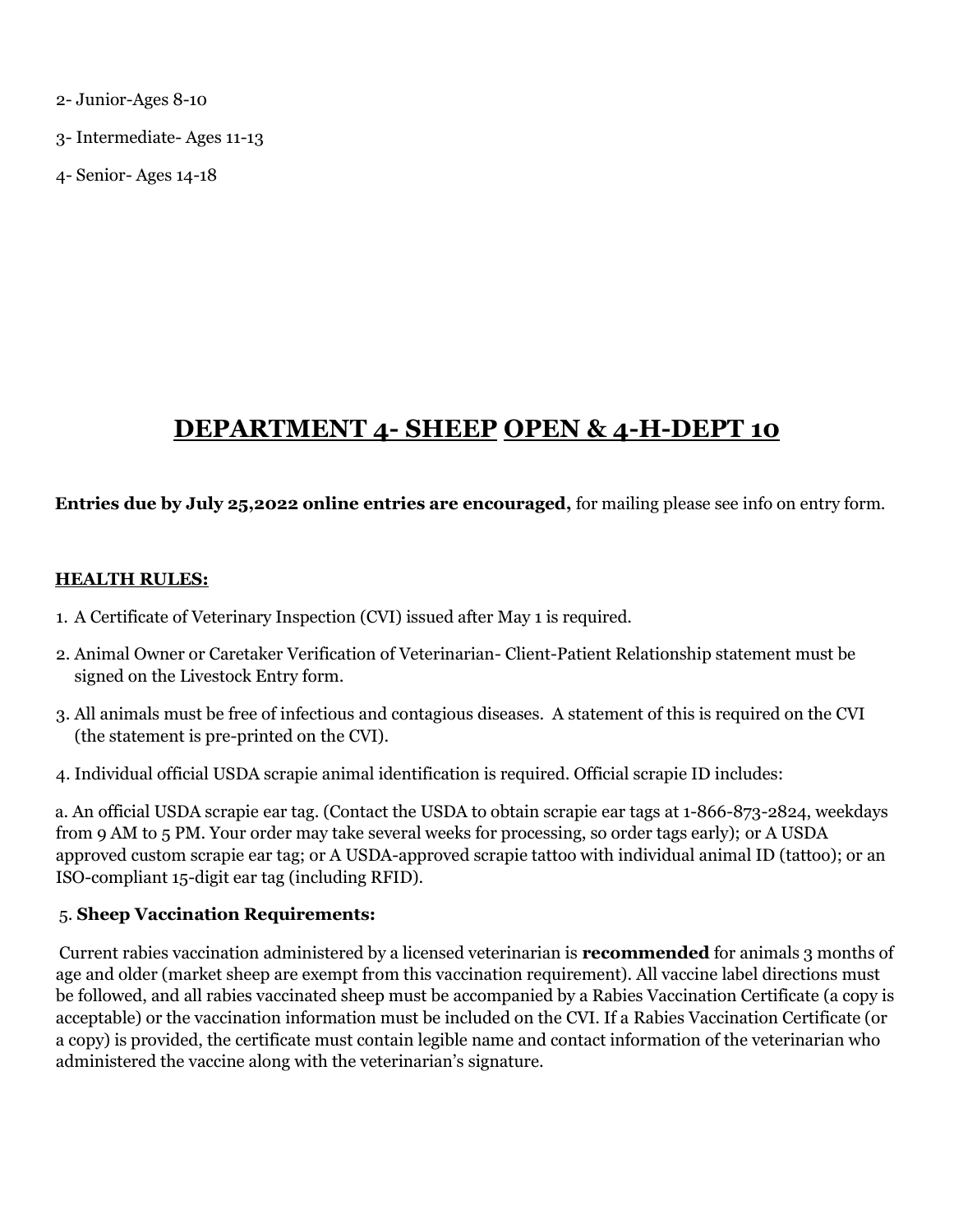### **RULES**

1. Entry fee is \$2.00 a head

2. **Arrival**: Thursday August 4, 2022 by 2 PM **Show**: Saturday August 6, 2022 at 6PM, starting with Fitting & Showmanship

**Release**: Saturday August 6 2022 at 10PM, you may stay overnight.

3. **Good housekeeping** will be judged Thursday to Saturday, 100 points total, please keep your area neat and clean, will be judged on- friendliness, animals & pen, decoration.

| <b>Premiums:</b>                                | $1st 25.00$ $2nd 22.00$ | $3^{\rm rd} 19.00$   | $4^{\text{th}} 16.00$ | $5^{\text{th}}$ 13.00  |
|-------------------------------------------------|-------------------------|----------------------|-----------------------|------------------------|
| 4-H Premiums: $1^{st}$ \$20.00 $2^{nd}$ \$15.00 |                         | $3^{\rm rd}$ \$12.00 | $4^{th}$ \$10.00      | $5^{\text{th}}$ \$7.00 |

#### **BREEDS**: Please fill out 1 entry form for each breed

Cheviot, Columbia, Corriedale, Dorset, Hampshire, Natural Color, Suffolk, Southdown, Shropshire, Tunis, All other wool breeds, All other Purebred.

#### **NOTE: If you have a breed not listed, please let us know and we will add it to our show Classes:**

- 1. Yearling Ram
- 2. Pair of Yearling Rams
- 3. Fall Ram Lamb
- 4. Pair of Fall Ram Lambs
- 5. Spring Ram Lamb
- 6. Pair of Spring Ram Lambs
- 7. Grand Champion Ram………\$50.00 & Rosette
- 8. Reserve Grand Champion Ram……..\$25.00 & Rosette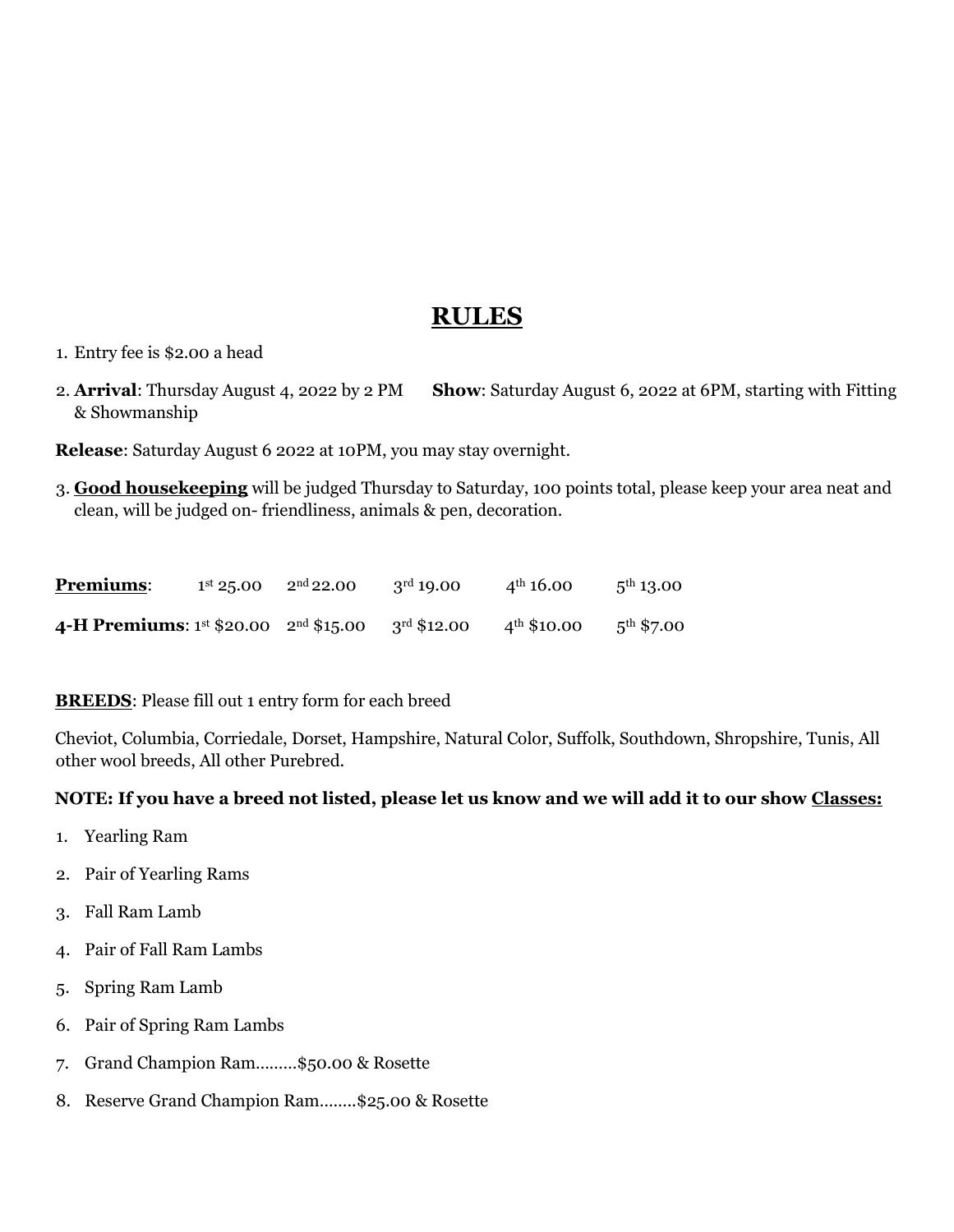- 9. Yearling Ewe
- 10. Pair of Yearling Ewes
- 11. Fall Ewe Lamb
- 12. Pair of Fall Ewe Lambs
- 13. Spring Ewe Lamb
- 14. Pair of Spring Ewe Lambs
- 15. Grand Champion Ewe………\$50.00 & Rosette
- 16. Reserve Grand Champion Ewe……. \$25.00 & Rosette
- 17. Flock- 1 Ram, 2 Ewes 1 yr. & under 2, 2 Ewes under 1 year old
- 18. Get of Sire- 4 Breeding animals, any age or sex, get of one sire
- 19. Pen of Lambs- 4 animals both sexes
- 20. Best Ram in show
- 21. Reserve Best Ram in Show
- 22. Best Ewe in Show………. \$100.00 & Rosette
- 23. Reserve Best Ewe in Show……. \$50.00 & Rosette

#### **4-H Fitting & Showmanship**

**Premiums:**  $1^{st} 15$   $2^{nd} 14$   $3^{rd} 13$   $4^{th} 12$   $5^{th} 11$ 

#### **Fitting Classes**:

- 1 Senior Ages 15-18
- 2. Intermediate, Ages 11-14
- 3. Junior Ages 8-10

#### **Showmanship Classes**:

- 4. Senior, Ages 15-18
- 5. Intermediate, Ages 11-14
- 6. Junior, Ages 8-10
- 7. Pee Wee- Under 8 years old, **Premium**: 10 9 8 7 6

#### **4-H Market Lamb Show Classes**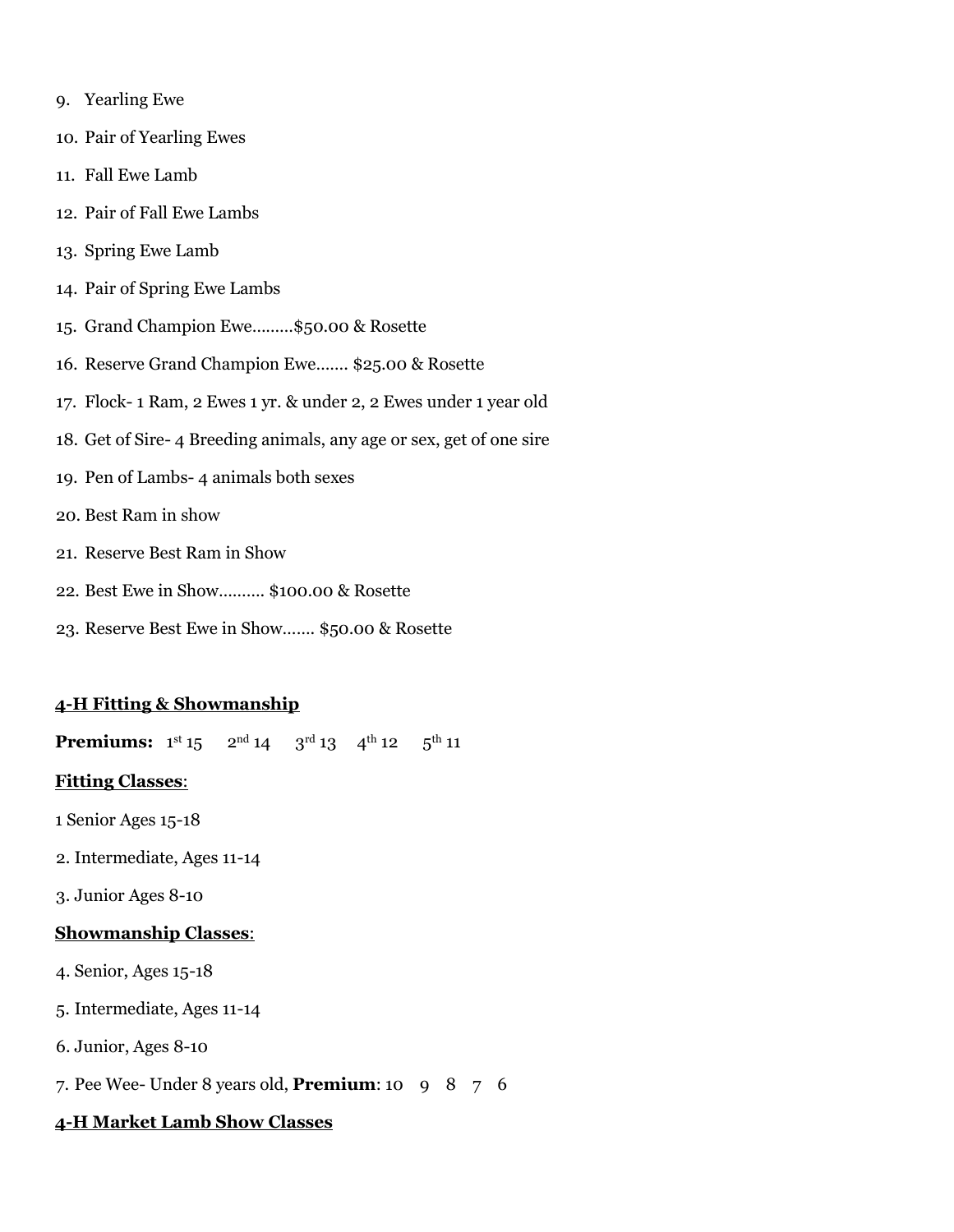- 1. Light weight market lamb, 80-100 lbs.
- 2. Medium weight market lamb, 101-120 lbs.
- 3. Heavy weight market lamb, 121 lbs. and up
- 4. Pair of Market Lambs
- 5. Champion Market Lamb…. \$10.00 & Rosette
- 6. Reserve Champion Market Lamb……\$5.00 & Rosette

## **DEPARTMENT 5- POULTRY CANCELED THIS YEAR FOR 2022**

Entries are due by July 24, 2019, online entries are encouraged, for mailing please see entry form.

Rules:

### 1. **This is a carrier show, PLEASE bring your OWN cages for show.**

- 2. Entry Fee \$1.00 per bird
- 3. **Show**: Please be in place Monday July 29, by 3PM for check in and make any corrections. Show will begin at 6 PM with showmanship followed by breed classes. Release time is at 10PM.

4. There will be Good Housekeeping for the night, 100 points total for friendliness, decoration and educating the public. 1st \$25  $2^{nd}$  \$20  $3^{rd}$  \$15  $4^{th}$  \$10

5. This show is sanctioned show by the American Poultry Association.

6. Please spread the word to get more exhibitors, we stopped the poultry show last year due to low numbers, and we had many request to bring it back, so we are going to give it another try for 2019. So PLEASE spread the word, if you have any ideas or classes you would like to see please feel free to email me at Hillsidefarm13@aol.com or any suggestions, I can't do it without the help of you great people and I want this show to stay.

### **HEALTH RULES:**

Pennsylvania Poultry, including Chickens, Turkeys, Waterfowl, Upland Game Birds, and Ratites; and pigeons/doves; and hatching eggs:

Requirements:

1. All Pennsylvania poultry, including chickens, turkeys, waterfowl, and upland game birds entering an exhibition must bear an official PDA-issued leg band. Ratites must be identified with a neck band or an electronic implant device (the exhibitor must supply a reader). Pigeons and doves must bear a unique individual identification leg band but do not have to be identified with an official PDA leg band.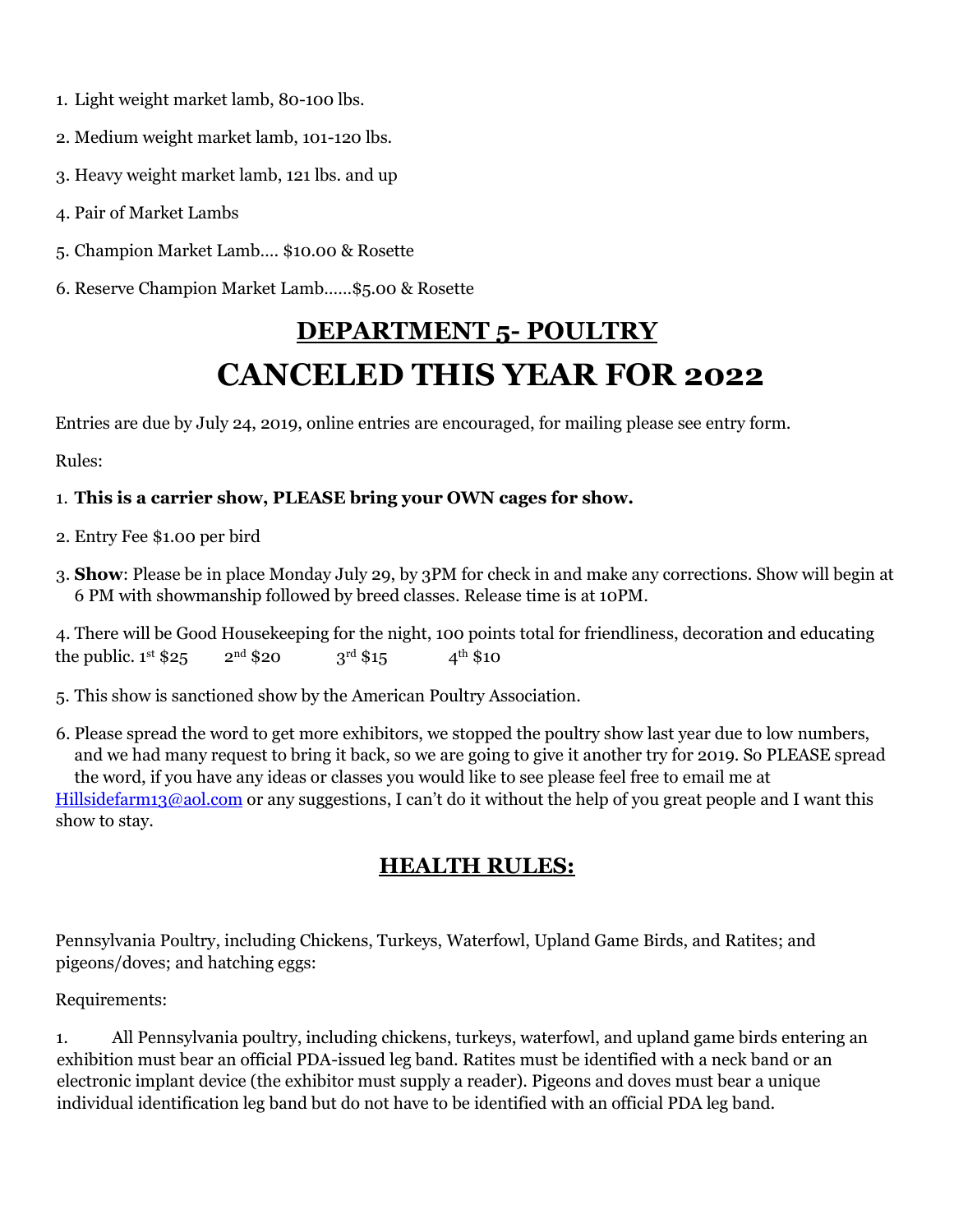2. An Owner-endorsed Poultry Health Certificate or a Certificate of Veterinary Inspection (health certificate) must accompany all Pennsylvania poultry, including chickens, turkeys, waterfowl, upland game birds, and ratites; and pigeons/doves; and hatching eggs. The certificate must include the following:

• Name and location of exhibition; and • Name, address, and telephone number of the owner; and • A statement that their entries and the flock of origin are free of evidence of infectious and contagious diseases; and • Owner signature and date of that signature.

3. All animals must be free of infectious and contagious diseases. Animals appearing unhealthy upon arrival may not enter the exhibition grounds.

4. The following Animal Owner or Caretaker's Verification of Veterinary Consultation Relationship statement for the animals being exhibited must be included with a signature line for the owner or caretaker on the fair registration form: "I attest and affirm that a "veterinarian consultation relationship" – as that phrase is defined in the Animal Exhibition Sanitation Law found at 3 Pa.C.S.A. § 2501 et seq. and any amendments thereto – "exists with regard to any animals I will be exhibiting." The name and phone number of the consulting veterinarian must be included on the entry form. This statement is not needed if a Certificate of Veterinary Inspection accompanies the birds.

5. Avian Influenza Clean Testing and Verification (all samples must be collected by a Certified Poultry Technician or a Category II Accredited Veterinarian): • All poultry, including chickens, turkeys, waterfowl, upland game birds, and ratites, (pigeons/doves excluded), and their hatching eggs for exhibition must originate from a flock in which a random, representative sample of a minimum of 30 birds, 3 weeks of age or older, were tested for avian influenza within the 30 days prior to opening date of the exhibition. The birds or hatching eggs must be accompanied by the most recent test report (copy acceptable). Test results must be negative. If there are fewer than 30 birds in the flock, test all birds. For waterfowl, cloacal swab samples must be collected for testing, and the swabs may be tested using PCR techniques. Swabs from geese and ducks may not be combined in a tube for testing. Birds shall not be comingled with untested or AI-positive birds after negative samples have been collected and before the show.

6. Pullorum-typhoid Clean Testing and Verification (pigeons/ doves and waterfowl excluded for exhibition). (All samples must be collected by a Certified Poultry Technician or a Category II Accredited Veterinarian):

•Poultry, including chickens, turkeys, upland game birds and ratites (waterfowl excluded) and their hatching eggs must originate from a flock in good standing on the NPIP Pullorumtyphoid Clean Program (and there was no break in the chain of ownership by NPIP participants) or from a flock in good standing on the PA Pullorum Equivalent Program. The birds or hatching eggs must be accompanied by the most recent test report (copy acceptable). Test results must be negative. If the rapid wholeblood plate agglutination test was done, the most recent NPIP 9-2 form or state equivalent form must accompany the birds or hatching eggs (copy acceptable). Test results must be negative. If birds are less than one year of age and originate from an NPIP Clean hatchery, they do not have to be tested for pullorumtyphoid if they are accompanied by an NPIP 9-3 form from that hatchery and any additions to the flock were also from NPIP Clean sources. The NPIP number must be noted on the report for NPIP Pullorum-typhoid Clean flocks; OR • All individual birds (pigeons/doves and waterfowl excluded) for exhibition (maximum of 300) must have had a pullorum-typhoid test within the 90 days prior to the opening date of the exhibition. The birds must be accompanied by the most recent test report, or state equivalent form for the rapid test (copies acceptable). Test results must be negative. The following age restrictions apply to comply with NPIP standards: • Chickens shall be tested at 4 months of age or older. • Turkeys shall be tested at 12 weeks of age or older. • Game birds shall be tested at 4 months of age or older, or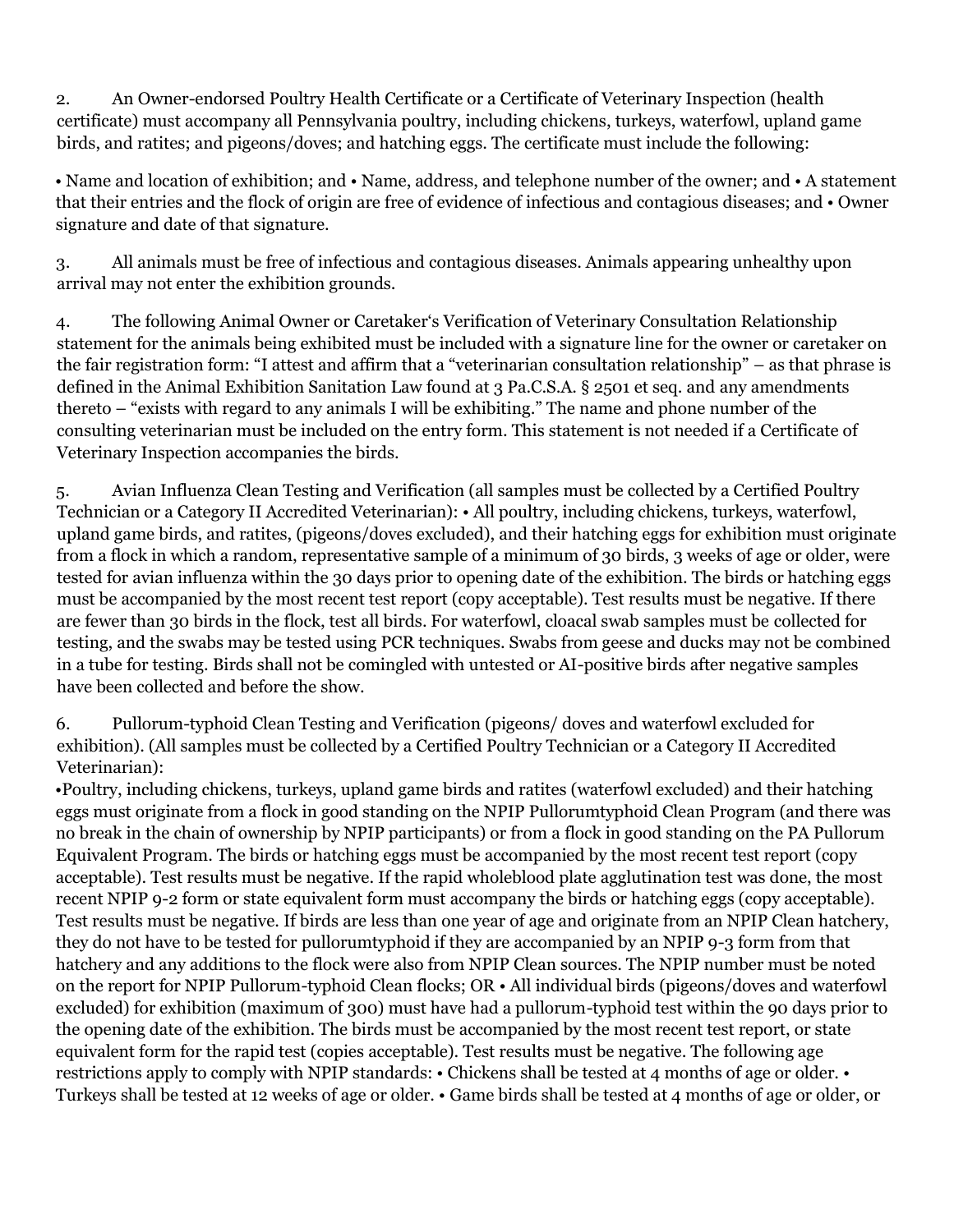upon sexual maturity, whichever comes first. • Ratites shall be tested at 12 months of age or older.• All birds not meeting these age restrictions at the time of sampling are exempt from pullorum-typhoid testing requirements.

### **OUT OS STATE, Please contact me for health rules.**

#### **Premiums:**  $1^{st}$  \$8.00  $2^{nd}$  \$7.00  $3^{rd}$  \$6.00  $4^{th}$  \$5.00  $5^{th}$  \$4.00

### **Champion**: \$20.00 **Reserve Champion** \$10.00

We will have Champion and Reserve Champion in each Class, and Best Cock & Hen of the show, please put class, breed, variety and sex on your entry form. Ribbons and higher prize money will also be award.

If you have any questions please email me I will be happy to help, we encourage people with back yard chickens to enter also and have some fun we have made up a pet class but you must have your birds tested in order to be on the fairgrounds and have your own cage. If you need someone to come and test your birds.

Diagnostic Labs: Harrisburg 717-787-8808, Kennett Sq 610-925-6211

Regional Offices: Harrisburg 717-783-8555, Creamery (Montco) 610-489-1003

#### **American Poultry Association**

The APA invites you to become a member, Annual dues are \$20.00 for one year: \$50.00 for three years, \$40.00 for one year outside of the US and Canada. Junior dues (18 and under) are \$20.00 per year, Life memberships are \$365.00. All annual and Life members receive our yearbook and are eligible to ear points towards a master exhibitor award.

#### **Only breeds and varieties listed will be accepted to show**

| <b>LARGE CHICKENS</b>  |
|------------------------|
| <b>CLASS: AMERICAN</b> |
|                        |

| Class Number | <b>EED</b><br>-RR | <b>CETW</b> |
|--------------|-------------------|-------------|
|              |                   |             |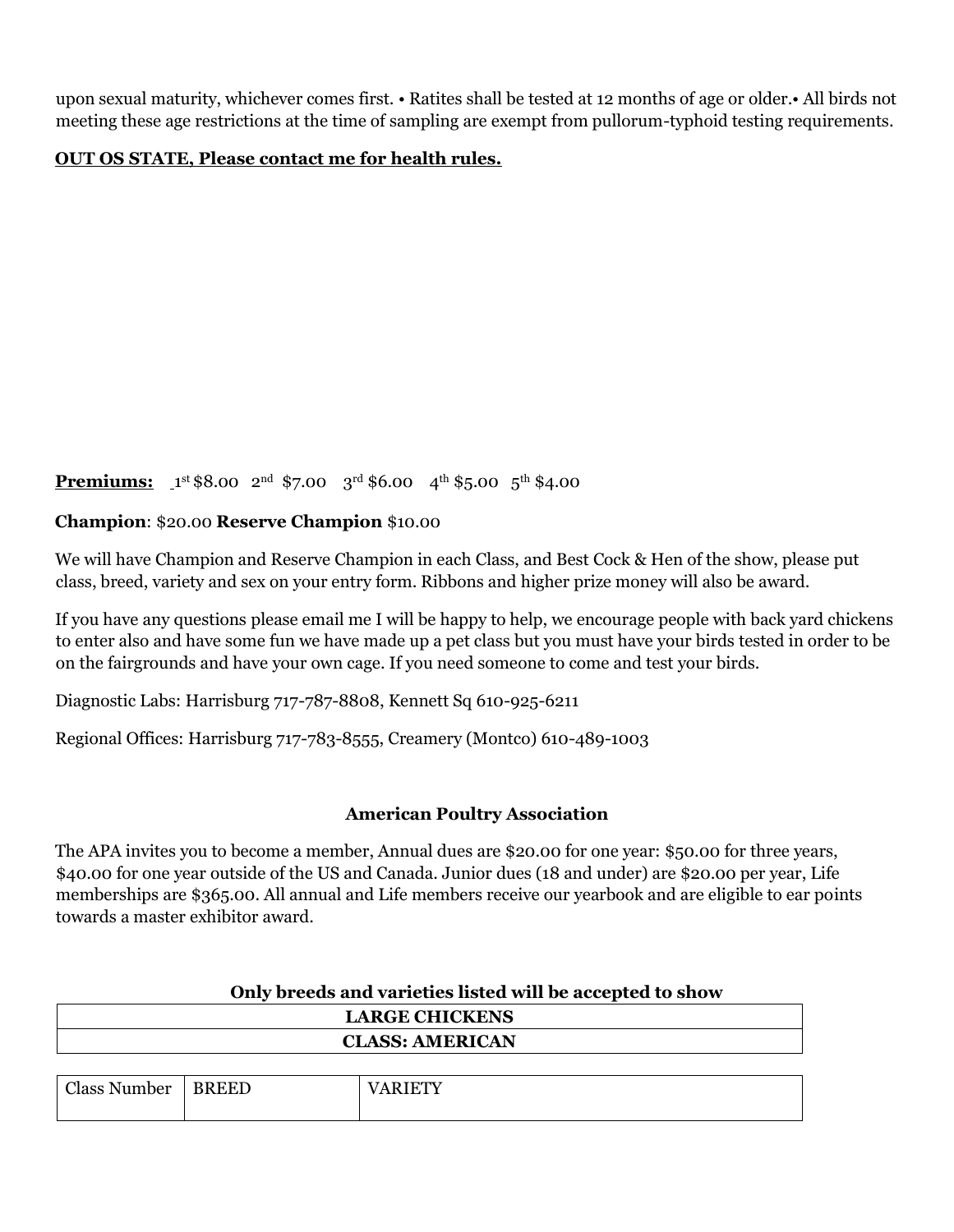|                | <b>Buckeye</b>     |                                                                                       |
|----------------|--------------------|---------------------------------------------------------------------------------------|
| $\overline{2}$ | Chantecler         | Buff, Partridge, White                                                                |
| 3              | Delaware           |                                                                                       |
| 4              | Dominique          |                                                                                       |
| 5              | Holland            | Barred, White                                                                         |
| 6              | Java               | Any Variety                                                                           |
| 7              | Jersey Giant       | Black, Blue, White                                                                    |
| 8              | Lamona             | White                                                                                 |
| 9              | New Hampshire      |                                                                                       |
| 10             | Plymouth Rock      | Barred, Buff, Columbian, Partridge, White                                             |
| 11             | Rhode Island Red   | Rose Comb, Single Comb                                                                |
| 12             | Rhode Island White | Rose Comb                                                                             |
| 13             | Wyandotte          | Black, Golden Laced, Silver Laced, Silver Penciled,<br>White, Buff, Any other Variety |

### **ASIATIC**

| 14 | Brahma   | Buff, dark, Light                                   |
|----|----------|-----------------------------------------------------|
| 15 | Cochin   | Barred, Black, Blue, Buff, Golden Laced, Partridge, |
|    |          | Silver Laced, White, Any other Variety              |
| 16 | Langshan | Black, Any other Variety                            |

### **ENGLISH**

| 17 | Australorp    | <b>Black</b>                                    |
|----|---------------|-------------------------------------------------|
| 18 | Cornish       | Dark, White, White Laced Red, Any other Variety |
| 19 | Dorking       | <b>Any Variety</b>                              |
| 20 | Orphington    | Black, Buff, Any other Variety                  |
| 21 | Redcap        |                                                 |
| 22 | <b>Sussex</b> | Speckled, Any other Variety                     |

### **MEDITERRANEAN**

| -23 | Ancona     | Rose comb, Single comb |
|-----|------------|------------------------|
| -24 | Andalusian | Blue                   |
| 25  | Catalana   | <b>Buff</b>            |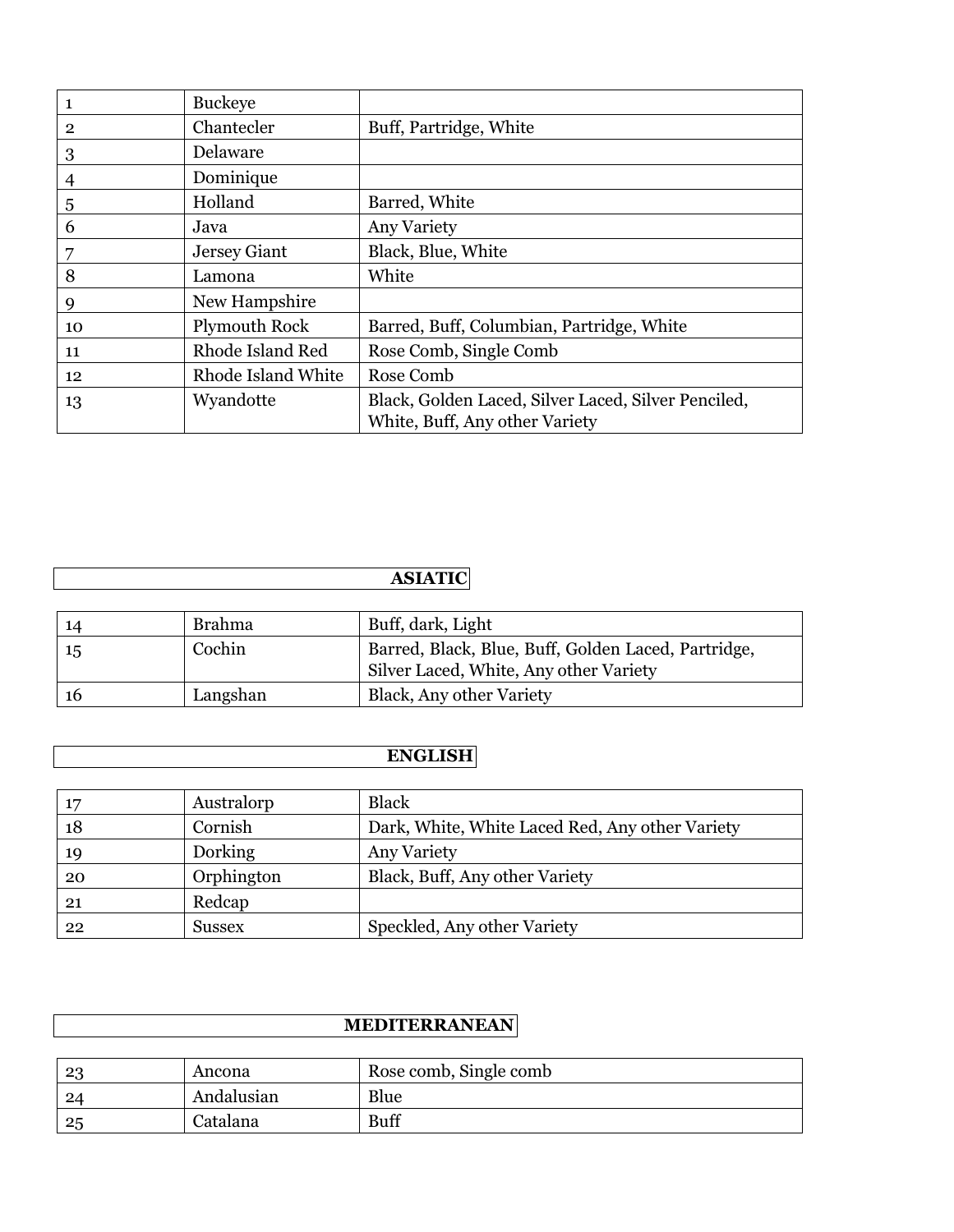| 26 | Leghorn             | Rose comb light brown, Rose comb white, Rose comb<br>any other, Single comb buff, Single comb dk brown,<br>Single comb light brown, Single comb white, Single<br>comb silver, Any other variety |
|----|---------------------|-------------------------------------------------------------------------------------------------------------------------------------------------------------------------------------------------|
| 27 | Minorca             | Any rose comb, Single comb black, Any other variety                                                                                                                                             |
| 28 | Sicilian Buttercups |                                                                                                                                                                                                 |
| 29 | Spanish             | White face black                                                                                                                                                                                |

### **CONTINENTAL**

| 30 | <b>Barnevelders</b> | Any                                                                                                                                                         |
|----|---------------------|-------------------------------------------------------------------------------------------------------------------------------------------------------------|
| 31 | Campine             | Any                                                                                                                                                         |
| 32 | Hamburg             | Golden Spangled, Silver Spangles, Any other                                                                                                                 |
| 33 | Lakenvelder         | Any                                                                                                                                                         |
| 34 | <b>Marans</b>       | <b>Black Copper, Wheaten</b>                                                                                                                                |
| 35 | Welsumers           | Any                                                                                                                                                         |
| 36 | Polish              | Bearded buff laced, Bearded white, Non Bearded black<br>crested white, Bearded black, Non Bearded white<br>crested black, Non Bearded buff laced, Any other |
| 37 | Crevecoeur          | <b>Black</b>                                                                                                                                                |
| 38 | Faverolles          | Salmon, White                                                                                                                                               |
| 39 | Houdan              | Mottled, White                                                                                                                                              |
| 40 | LaFleche            | <b>Black</b>                                                                                                                                                |

### **ALL OTHER STANDARD BREEDS**

| 41 | Modern Game      | Birchen, Black, Black Breasted Red, Red Pyle, Any other                                                                            |
|----|------------------|------------------------------------------------------------------------------------------------------------------------------------|
| 42 | Old English Game | Birchen, Black, Black Breasted Red, Blue Breasted Red,<br>Brown Red, Golden Duckwing, White, Any other, Any<br>other O.E.G Variety |
| 43 | Aseel            | Black Breasted Red, Spangled, Any other                                                                                            |
| 44 | Cubalaya         | Black, Black Breasted Red, White                                                                                                   |
| 45 | Malay            | Any                                                                                                                                |
| 46 | Phoenix          | Silver, Any                                                                                                                        |
| 47 | Sumatra          | Black, Blue                                                                                                                        |
| 48 | Yokohama         | Red shouldered, White                                                                                                              |
| 49 | Ameraucana       | Black, Blue, Blue Wheaten, Buff, Silver, Wheaten, White,<br>Any other                                                              |
| 50 | Araucana         | Golden Duckwing, Any other                                                                                                         |
| 51 | Naked Neck       | Any                                                                                                                                |
| 52 | Sultan           | White                                                                                                                              |
| 53 | Shamo            | Any                                                                                                                                |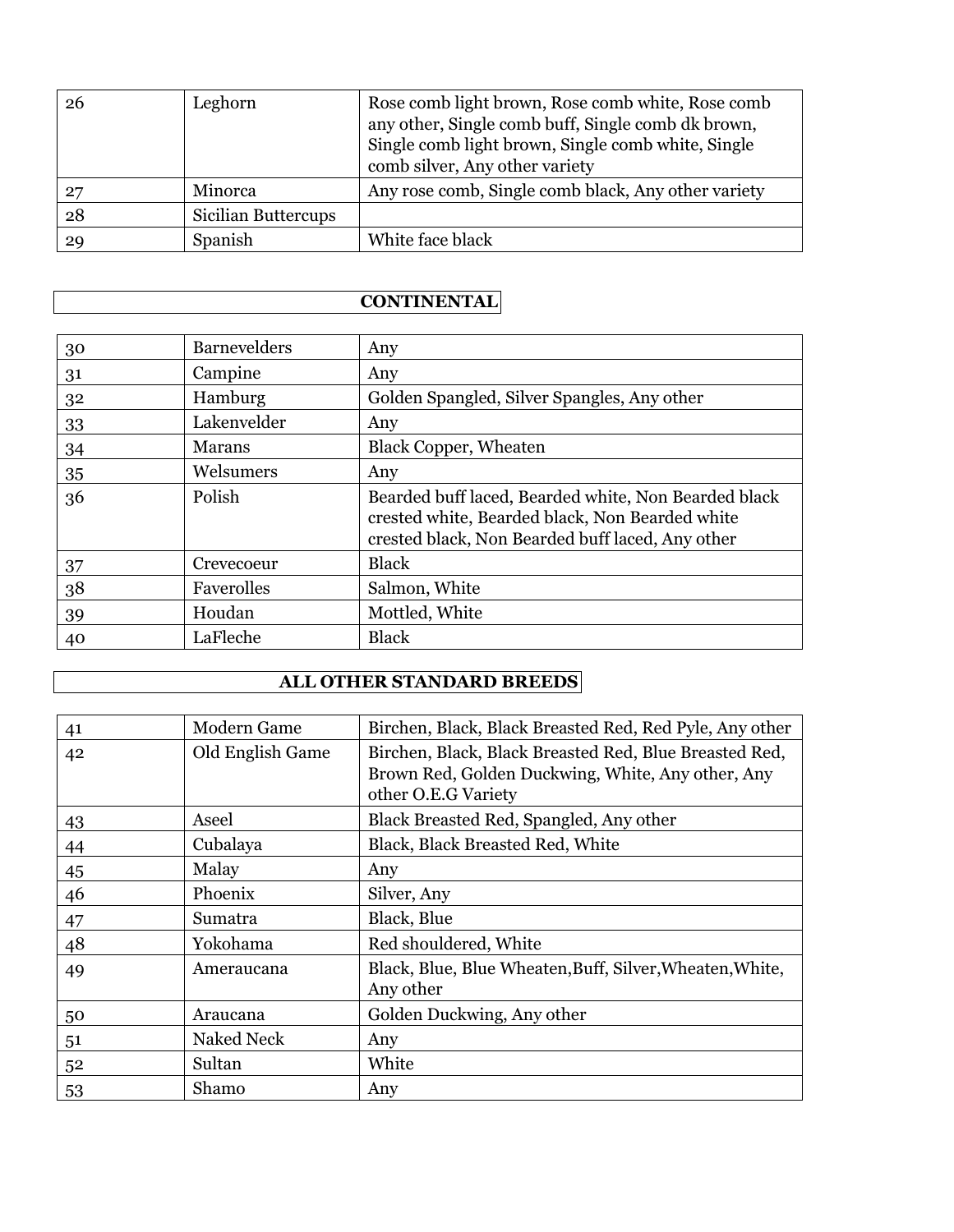### **BANTAM BREEDS MODERN GAME BANTAMS**

| Birchen, Black, Red Pyle, Any other<br>Modern Game<br>54 |
|----------------------------------------------------------|
|----------------------------------------------------------|

#### **GAME BANTAM**

| 55 | American Game    | Any                                                     |
|----|------------------|---------------------------------------------------------|
| 56 | Old English Game | Birchen, Black, Black Breasted Red, Blue, Blue Breasted |
|    |                  | Red, Brown Red, Crele, Ginger Red, Lemon Blue, Red      |
|    |                  | Pyle, Self Blue, Silver Duckwing, Spangled, Wheaten,    |
|    |                  | White, Any other                                        |

### **SINGLE COMB CLEAN LEGGED BANTAMS**

| 57 | Ancona            | Single comb                                                         |
|----|-------------------|---------------------------------------------------------------------|
| 58 | Andalusian        | Blue                                                                |
| 59 | Australorp        | <b>Black</b>                                                        |
| 60 | Campine           | Any                                                                 |
| 61 | Catalana          | <b>Buff</b>                                                         |
| 62 | Delaware          |                                                                     |
| 63 | Dorking           | Any single comb variety                                             |
| 64 | Dutch             | Light brown, Any other                                              |
| 65 | Holland           | Any                                                                 |
| 66 | Japanese          | Black, Black tailed buff, Black tail white, Mottled, Any            |
|    |                   | other                                                               |
| 67 | Java              | Any                                                                 |
| 68 | Jersey Giant      | Any                                                                 |
| 69 | Lakenvelder       | Single comb                                                         |
| 70 | Lamona            | White                                                               |
| 71 | S.C Leghorn       | Black, Buff, Lt Brown, Silver, White, Any other                     |
| 72 | Minorca           | Single comb                                                         |
| 73 | <b>Naked Neck</b> | Any                                                                 |
| 74 | Nankin            | Any single comb                                                     |
| 75 | New Hampshire     | Red                                                                 |
| 76 | Orpington         | Black, Buff, Any other                                              |
| 77 | Phoenix           | Any                                                                 |
| 78 | Plymouth Rock     | Barred, Buff, Columbian, Partridge, Silver pen, white,<br>any other |
| 79 | Rhode Island Red  | Single comb                                                         |
| 80 | Serama            | Any, White                                                          |
| 81 | Spanish           | <b>White Faced Black</b>                                            |
|    |                   |                                                                     |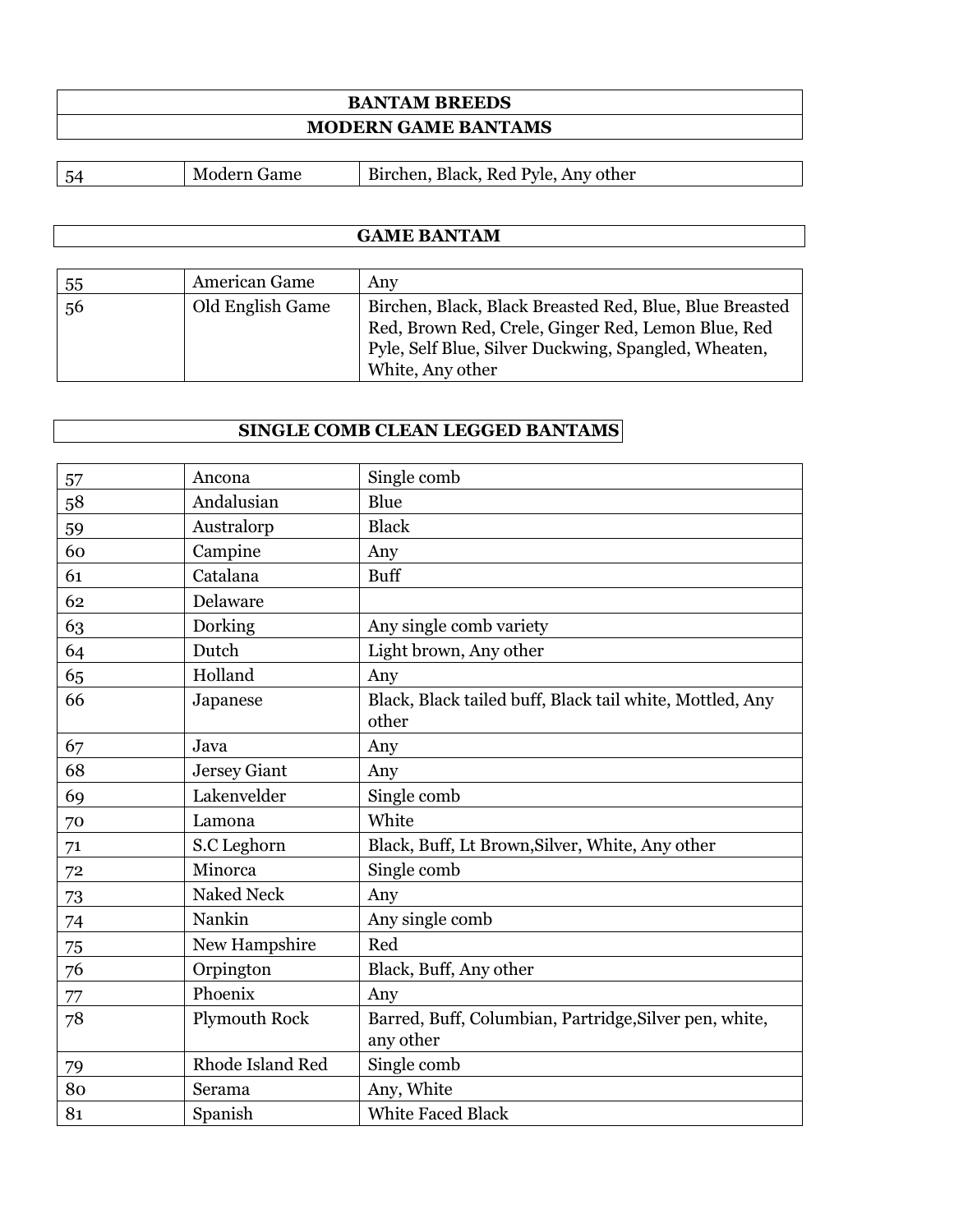| $\mathbf{Q}$<br>$O\angle$ | 1000x<br>--<br>эсл                | Anv                         |
|---------------------------|-----------------------------------|-----------------------------|
| $\Omega$ o<br>. v. .      | <b>TAT</b><br>mar<br>$\mathbf{M}$ | $\sim$<br>$\ldots$ ung<br>- |

### **ROSE COMB CLEAN LEGGED BANTAM**

| 84 | Ancona              | Rose comb                                                                            |
|----|---------------------|--------------------------------------------------------------------------------------|
| 85 | Belg Beard D'Anvers | Black, Quail, Any other                                                              |
| 86 | Dominique           |                                                                                      |
| 87 | Dorking             | Rose comb white,                                                                     |
| 88 | Hamburg             | Golden Penciled, Golden Spangled, Silver Spangled, Any<br>other variety              |
| 89 | R.C Leghorn         | Light Brown, White, Any other variety                                                |
| 90 | Minorca             | Any rose comb variety                                                                |
| 91 | Nankin              | Any rose comb variety                                                                |
| 92 | Redcap              |                                                                                      |
| 93 | Rhode Island Red    | Rose comb                                                                            |
| 94 | Rhode Island White  | Rose comb                                                                            |
| 95 | Rose Comb           | Black, Blue, White                                                                   |
| 96 | Sebright            | Golden, Silver, Any other                                                            |
| 97 | Wyandotte           | Black, Buff, Buff Columbian, Columbian, Partridge, Silver<br>Laced, White, Any other |

### **ALL OTHER COMBS CLEAN LEGGED BANTAMS**

| 98  | Ameraucana         | Black, Buff, Wheaten, Any other variety                                                                  |
|-----|--------------------|----------------------------------------------------------------------------------------------------------|
| 99  | Araucana           | Golden Duckwing, Silver Duckwing, Any other variety                                                      |
| 100 | Buckeye-Pea Comb   |                                                                                                          |
| 101 | Chantecler         | Any variety                                                                                              |
| 102 | Cornish            | Dark, White, White laced red, Any other variety                                                          |
| 103 | Crevecoeur         | <b>Black</b>                                                                                             |
| 104 | Cubulaya           | Any variety                                                                                              |
| 105 | Houdans            | Any other variety                                                                                        |
| 106 | LaFleche           | <b>Black</b>                                                                                             |
| 107 | Malay              | Blk breasted red, Any other variety                                                                      |
| 108 | Polish             | Bearded buff laced, Bearded white, Bearded golden<br>laced, Non bearded white, non bearded white crested |
|     |                    | black, Any other variety                                                                                 |
| 109 | Shamo              | Any variety                                                                                              |
| 110 | Sicilian Buttercup |                                                                                                          |
| 111 | Sumatra            | Black, Blue                                                                                              |
| 112 | Yokohama           | Any variety                                                                                              |
| 113 | Ko Shamo           | Wheaten                                                                                                  |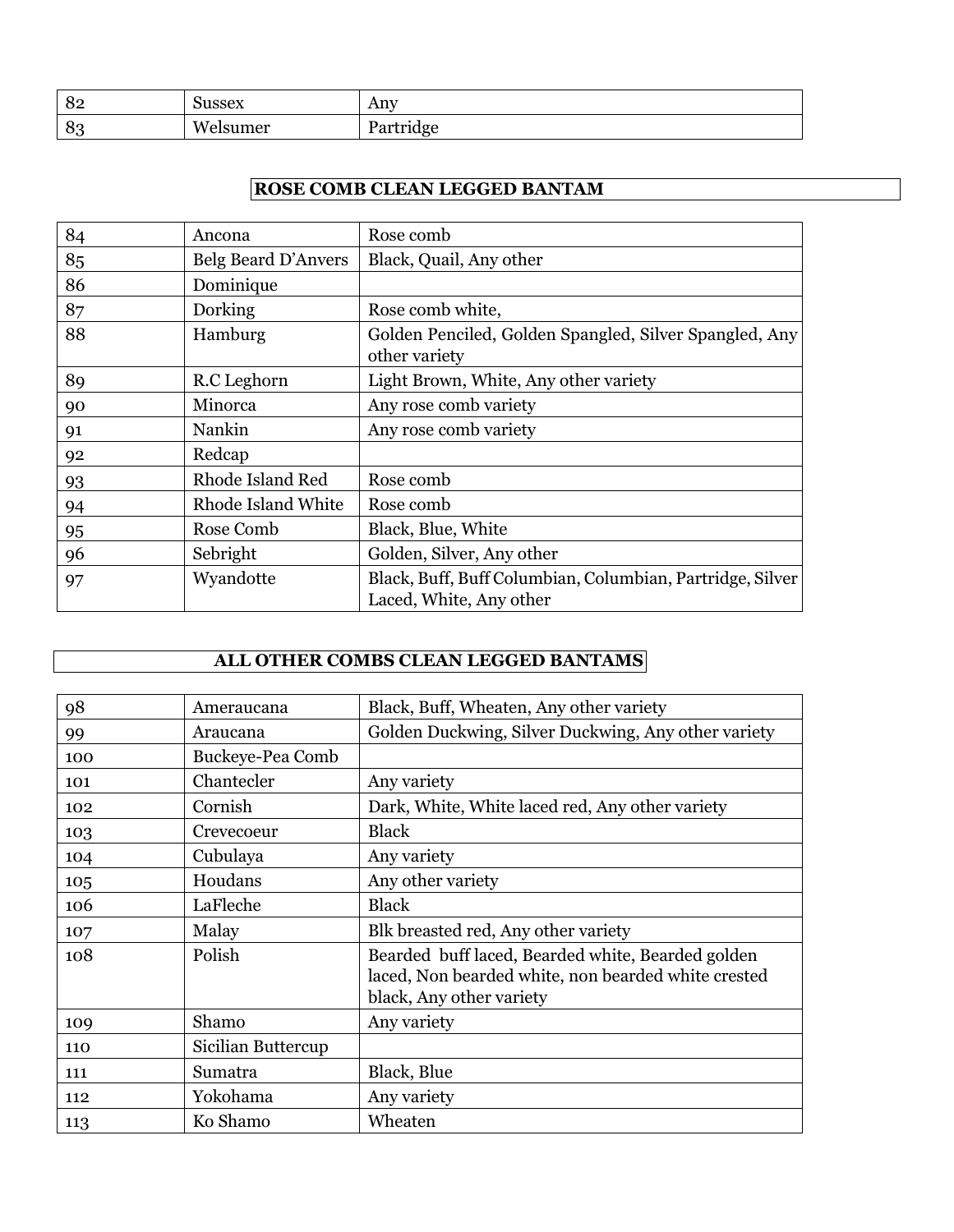### **FEATHER LEGGED BANTAMS**

| 114 | Belg Bearded d'uccle | Bearded Golden neck, Bearded Millie Fleur, Bearded<br>Mottled, Bearded Porcelain, Any other variety                                                                                                                                       |
|-----|----------------------|-------------------------------------------------------------------------------------------------------------------------------------------------------------------------------------------------------------------------------------------|
| 115 | <b>Booted</b>        | Non Bearded Mille Fleur, Any other variety                                                                                                                                                                                                |
| 116 | <b>Brahma</b>        | Buff, Dark, Light                                                                                                                                                                                                                         |
| 117 | Cochin               | Barred, Birchen, Black, Blue, Buff, Columbian, Mottled,<br>Silver laced, White, Brown red, Any other variety                                                                                                                              |
| 118 | Faverolle            | Salmon, White                                                                                                                                                                                                                             |
| 119 | Langshan             | Black, Any other variety                                                                                                                                                                                                                  |
| 120 | Silkie               | Bearded black, Bearded blue, Bearded Buff, Bearded<br>grey, Bearded partridge, Bearded splash, Bearded white,<br>Non Bearded black, Non Bearded buff, Non Bearded<br>gray, Non Bearded Partridge, Non Bearded white, Any<br>other variety |
| 121 | Sultan               | White                                                                                                                                                                                                                                     |

### **WATER FOWL SECTION DUCKS- HEAVYWEIGHT CLASS**

| 122 | Aylesbury        | White                         |
|-----|------------------|-------------------------------|
| 123 | <b>Muscovy</b>   | Black, Blue, Chocolate, White |
| 124 | Pekin            | White                         |
| 125 | Rouen            |                               |
| 126 | Saxony           |                               |
| 127 | Silver Appleyard |                               |

### **MEDIUMWIGHT CLASS DUCKS**

| 128 | <b>Buff</b> | <b>Buff</b>  |
|-----|-------------|--------------|
| 129 | Cayuga      | Black,       |
| 130 | Crested     | Black, White |
| 131 | Swedish     | Blue         |

### **LIGHTWEIGHT CLASS**

| 132  | Campbell | Khaki                                           |
|------|----------|-------------------------------------------------|
| 133  | Magpie   | Black & White, Blue & White                     |
| -134 | Runner   | Black, Buff, Chocolate, Cumberland Blue, Fawn & |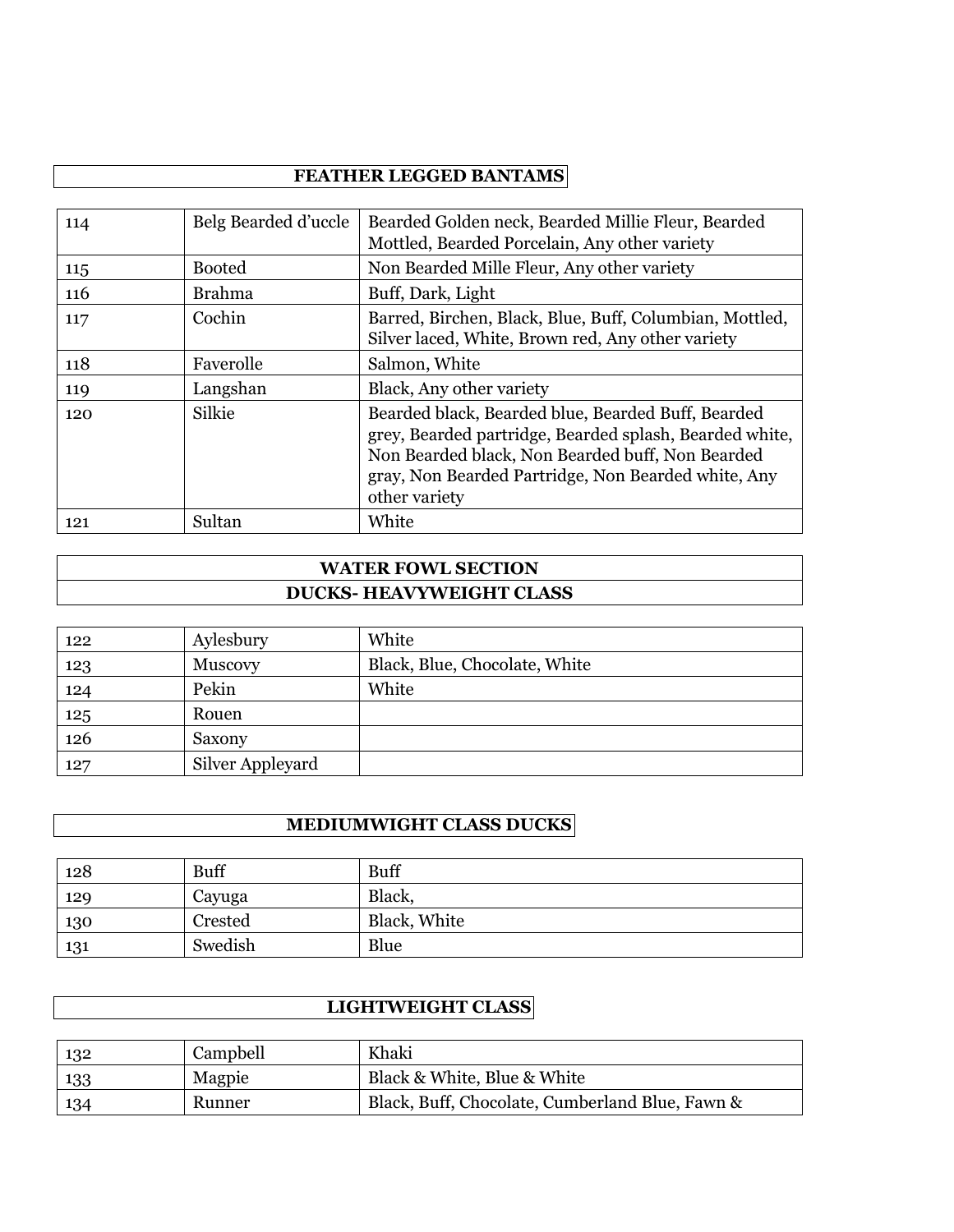|     |                 | White, Gray, Penciled, White |
|-----|-----------------|------------------------------|
| 135 | Welsh Harlequin | Silver                       |

### **BANTAM DUCK CLASS**

| 136 | Call       | AOV, Gray, Pastel, Snowy, White |  |
|-----|------------|---------------------------------|--|
| 137 | East Indie | <b>Black</b>                    |  |
| 138 | Mallard    | Gray, Snowy                     |  |
| 139 | Mandarin   | Any variety                     |  |

| AEEAE              |  |
|--------------------|--|
| <b>HEAVY CLASS</b> |  |

| 140 | African  | Brown, White |
|-----|----------|--------------|
| 141 | Embden   | White        |
| 142 | Toulouse | Buff, Gray   |

### **MEADIUM CLASS**

| 143 | American Buff | <b>Buff</b> |
|-----|---------------|-------------|
| 144 | Pilgram       | Sex-Linked  |
| 145 | Saddleback    | Buff, Gray  |
| 146 | Sebastopol    | White       |
| 147 | Steinbacher   | Blue        |

### **LIGHT CLASS**

| 148 | Canada              | Eastern      |
|-----|---------------------|--------------|
| 149 | Chinese             | Brown, White |
| 150 | Eqyptian            | Colored      |
| 151 | <b>Tufted Roman</b> | White        |

### **TURKEYS**

| 152 | Bourbon Red  |  |
|-----|--------------|--|
| 153 | Royal Palm   |  |
| 154 | Black        |  |
| 155 | Narragansett |  |
| 156 | Bronze       |  |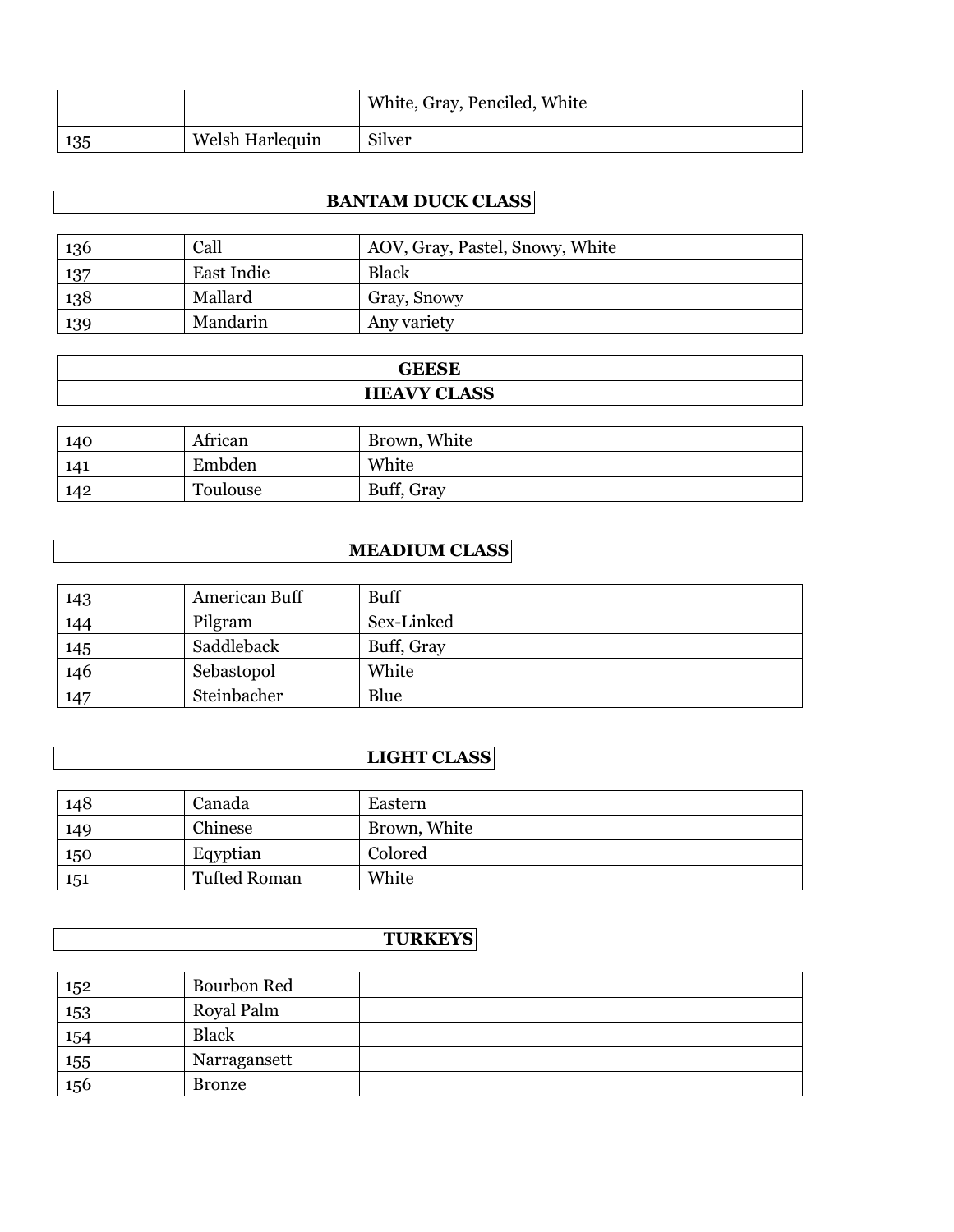**GUINEAS** 

157 Any Variety

### EGG CONTEST

Monday July 29, 2019, Please bring with your chicken entries, Entries due by July 24, 2019

- 1. One entry in each class, no entry fee
- 2. Must be 1 Dozen of Eggs
- 3. Backyard or small farms only, no commercial houses
- 4. Judges have the right to break open eggs

#### **JUDGING CRITERIA**

- 1. Uniformity of size
- 2. Shape
- 3. Color
- 4. Shell texture
- 5. Condition

**Premium**:  $1^{st}$  \$8.00  $2^{nd}$  \$7.00  $3^{rd}$  \$6.00  $4^{th}$  \$5.00  $5^{th}$  \$4.00 **Classes:** 158- 1 Dozen White Eggs 159-1 Dozen Brown Eggs 160-1 Dozen Multi Color Eggs 161-1 Dozen Waterfowl Eggs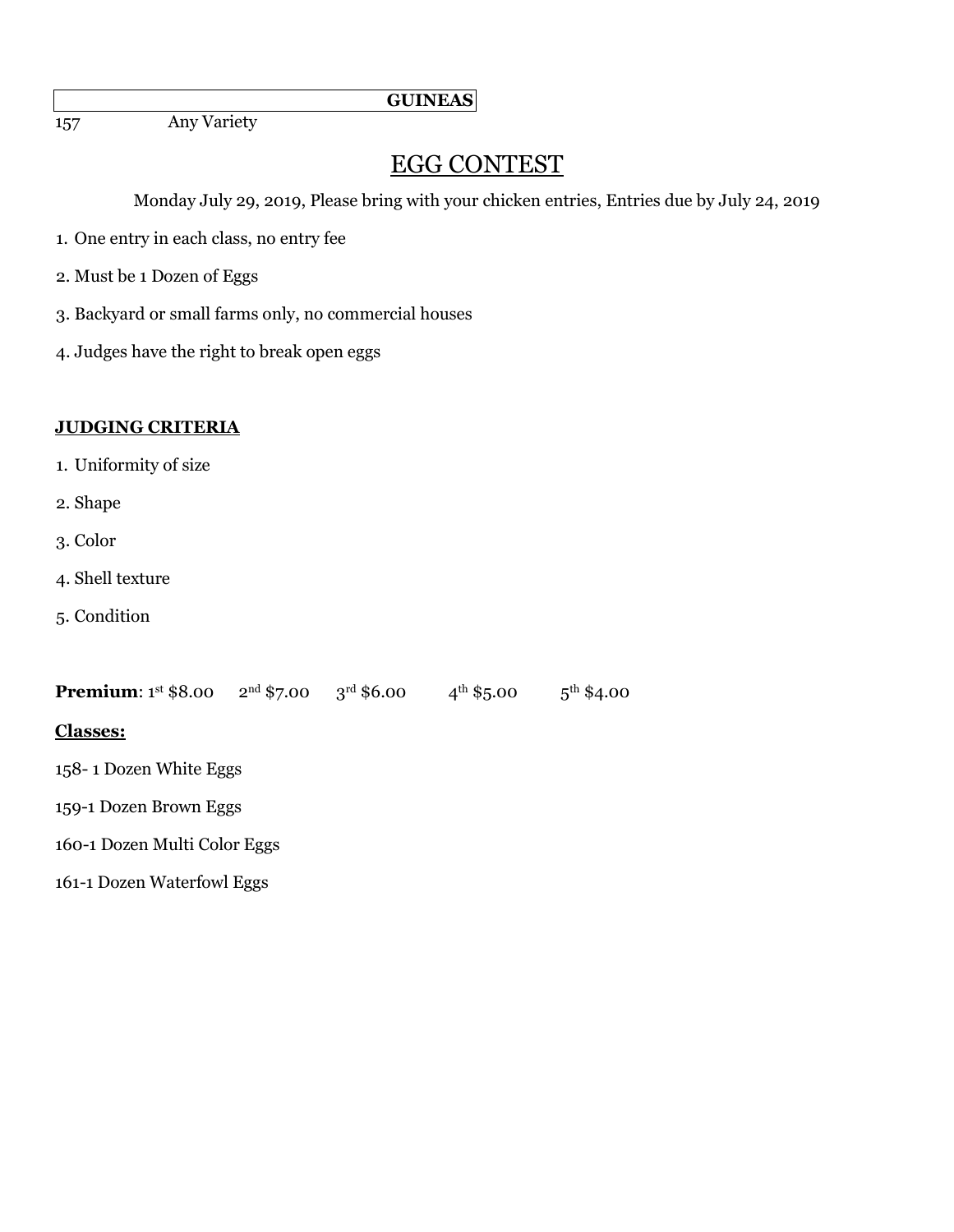### **YOUTH POULTRY SHOWMANSHIP**

### **RULES**:

- 1. All entries must be 4-H or FFA members.
- 2. Birds used for showmanship must meet all health requirements
- 3. Showmanship will begin at 5:30 PM, before the start of the poultry show at 6 PM, we will have a short meeting at 5:20 to discuss the procedures of the contest
- 4. Exhibitors will be judged on how they handle & examine poultry, knowledge, appearance & actions. Knowledge test will be age appropriate & will be related to breeds, classes and standard care and management of poultry.

**PREMIUMS**:  $1^{st}$  \$12.00  $2^{nd}$  \$11.00  $3^{rd}$  \$10.00  $4^{th}$  \$9.00 5<sup>th</sup> \$8.00

#### **CLASSES:**

162- Ages 8-10

163-Ages 11-13

164-Ages-14-18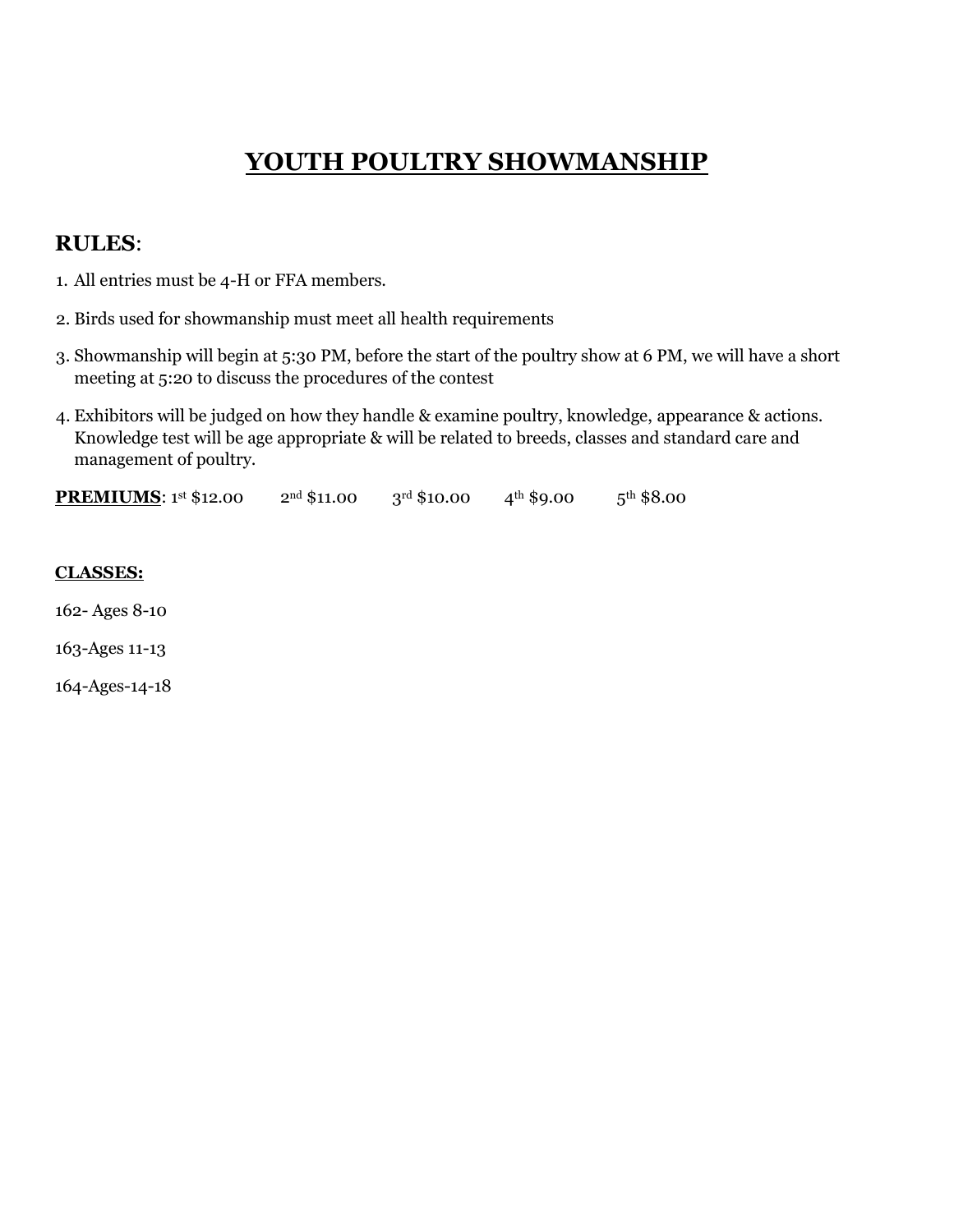### **YOUTH POULTRY POSTER CONTEST**

### **RULES**:

- 1. All entries must be made by 4-H or FAA members
- 2. You may enter one poster per class
- 3. Must include your name, address and county on the back of the poster
- 4. Poster must not be bigger than the standard size poster board
- 5. You may take your posters home after the poultry show, or you may keep it at the fair to display all week long. Pickup can be Friday or Saturday night.

**Premiums:**  $1^{st}$  \$15.00  $2^{nd}$  \$14.00  $3^{rd}$  \$13.00  $4^{th}$  \$12.00  $5^{\text{th}}$  \$11.00

#### **CLASSES**:

#### **A. Science of Poultry, Incubation, diseases, embryology, anatomy, research.**

- 165- Beginner ages 8-12
- 166-Advanced ages 13-18

#### **B. Breeds & History, Breed traits, classes, breeds, history**

- 167- Beginner ages 8-12
- 168- Advanced ages 13-18

#### **C. Care of Poultry, Brooding, feeding, housing, management, bio-security ect**

- 169- Beginner ages 8-12
- 170-Advanced ages 13-18

#### **D. Consumption of Poultry, Products, food safety, food prep, eggs, meat, nutrition**

- 171- Beginner ages 8-12
- 172 Advanced ages 13-18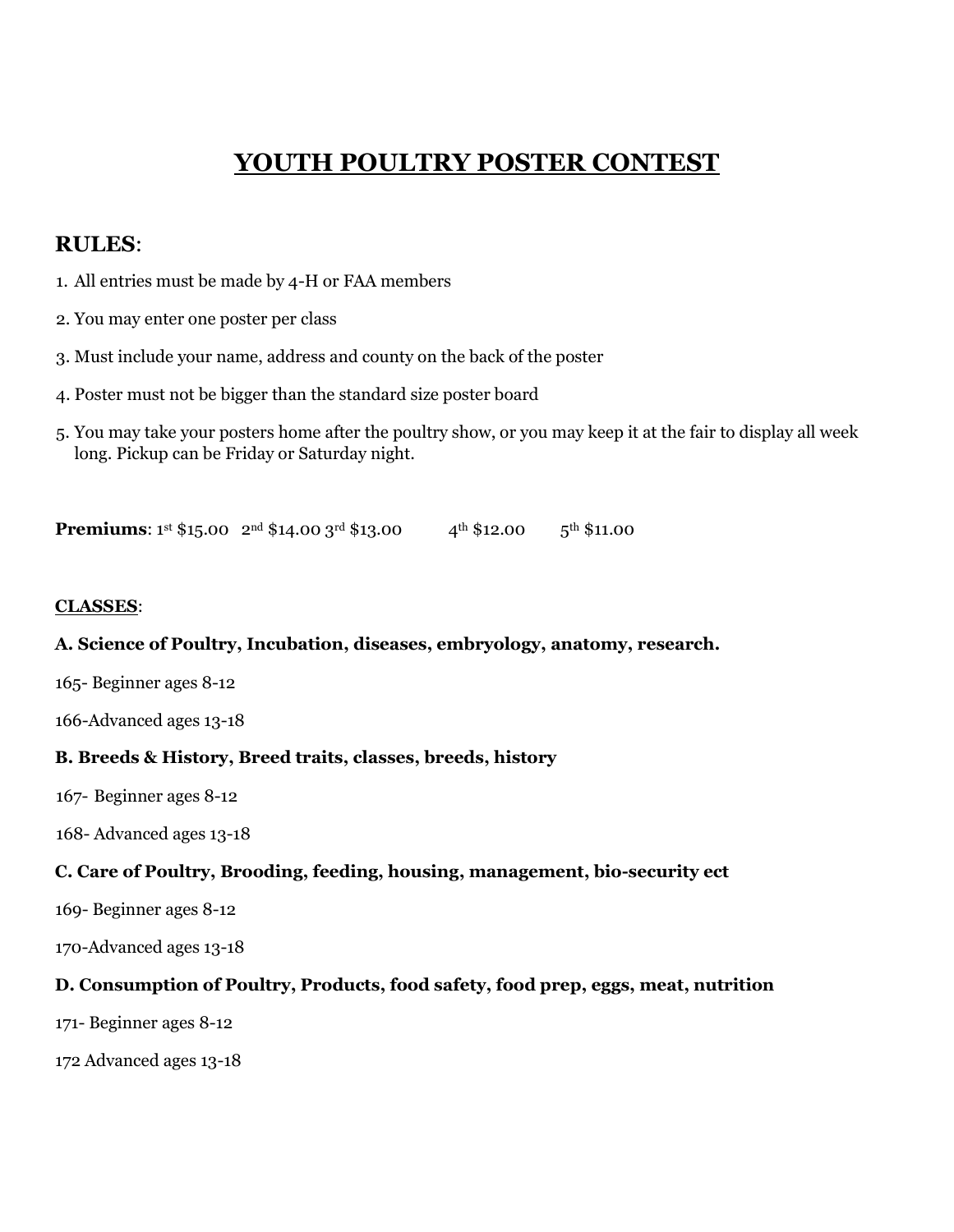### **DEPARTMENT 6-OPEN DAIRY GOATS**

### **4-H- Dept 10**

Entries Due By July 25.2022 online entries are encouraged, for mailing please see entry form for info.

### **Health Rules:**

1. CVI must be issued May 1, 2022

2. Individual official animal identification is required for all goats

\* A USDA ear tag with a US Shield or a legible tattoo with a herd and individual id is an approved USDA Scrapie database OR

\*A breed registration tattoo if the animal is accompanied by a registration certificate and the tattoo are legible.

### **\*\*Out of State Goats please contact me\*\***

### **RULES**

- 1. This is an ADGA show, and their rules shall govern. The Junior and Senior shows are NOT separately sanctioned.
- 2. Entry Fee is \$2.00 PER animal, NOT per class.
- 3. Entries will be limited to 2 animals per class per exhibitor.
- 4. Base date for computing animal's age is August 3,2022
- 5. All does need to have freshened at least once to be eligible for a milking class.
- 6. **Arrival**: Goats must be in place by Monday August 1, 2022 by 2 PM

 **Show** Wednesday August 3, 2022 at 6 PM, 4-H Fitting & Showmanship 5:30 PM. If we have a good amount of entries we may start earlier to get done at a good time.

 **Released** at 10PM that night; you can stay till Thursday but must be out by 10AM. Anyone leaving before time allowed will forfeit all premium money.

7. The original registration certificate or a stamped duplicate by ADGA is required for all animals under 6 months and only the original registration certificate will be accepted for all animals over 6 months. Proof of ownership shall be the name on the registration certificate. All animals MUST be registered in the name of the exhibitor. No signed transfers or leases. These must be presented to the show committee at check in, and must be on hand the day of the show.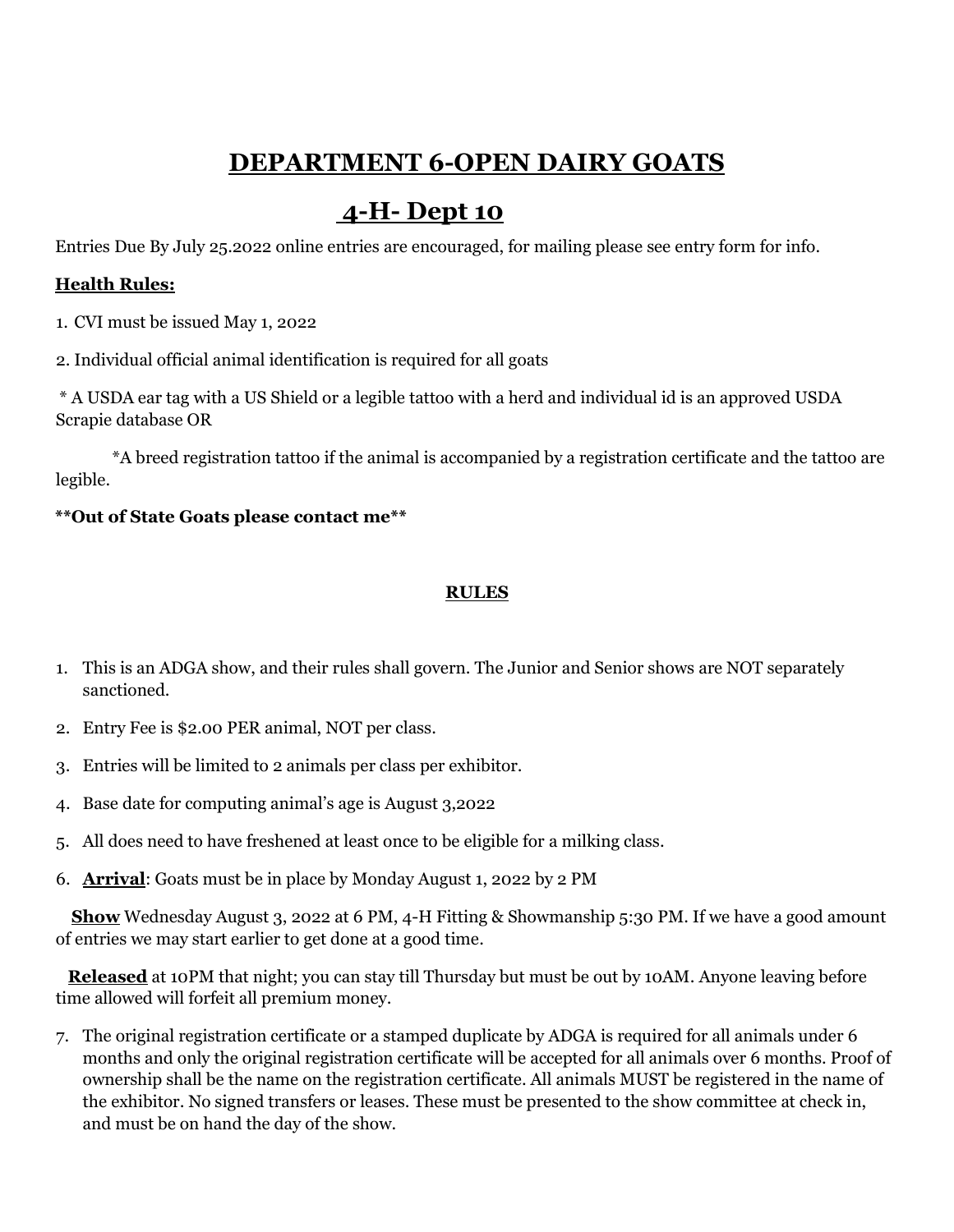- 8. Substitutions are permitted within a breed only.
- 9. The order of show will be Alpine, LA Mancha, Nigerian Dwarf, Nubian, Oberhasli, Saanen, Sable, Toggenburg, All other Purebreds and Recorded Grade
- 10. All animals must show in their individual classes in order to show in group classes.
- 11. Animal Owner or Caretaker Verification of Veterinarian- Client-Patient Relationship statement must be signed on the Livestock Entry form The Fair will retain copies of the Entry Forms for a period of one (1) year. If the Owner/Caretaker is under 18 years of age, a parent/guardian signature is required.
- 12. **4-H Showmanship & Fitting,** will begin at 5:30 PM, Wednesday August 3. There is no fee for 4-H classes just open classes (\$2.00), We will conduct one show, 4-H class placings will be written down by the show chair, we will have 4-H champion & grand champion classes within the show.

### **Good Housekeeping**

Good Housekeeping will be judged on Monday, Tuesday & Wednesday nights, to those who have maintained the most attractive and clean area each night.

**1 st Place** \$25.00, **2nd Place** \$20.00 **3rd Place** \$15.00

### **OPEN DAIRY GOAT CLASSES**

### **Please state breed on your entry forms**

Alpine, LA Mancha, Nigerian Dwarf, Nubian, Oberhasli, Saanen, Sable, Toggenburg, AOP, Recorded Grade

**Premiums:** 1<sup>st</sup> \$25.00 2<sup>nd</sup> \$24.00 3<sup>rd</sup> \$23.00 4<sup>th</sup>\$22.00 5<sup>th</sup> 21.00

- 1. Kids born May 1, 2019, and after
- 2. Kids born 1/1/19-4/30/19
- 3. Dry Yearling
- 4. Junior Champion…. Rosette & \$20.00
- 5. Reserve Junior Champion…. Rosette & \$10.00
- 6. Junior Get of Sire
- 7. Doe in Milk, under 2 years
- 8. Doe in Milk, 2 years, under 3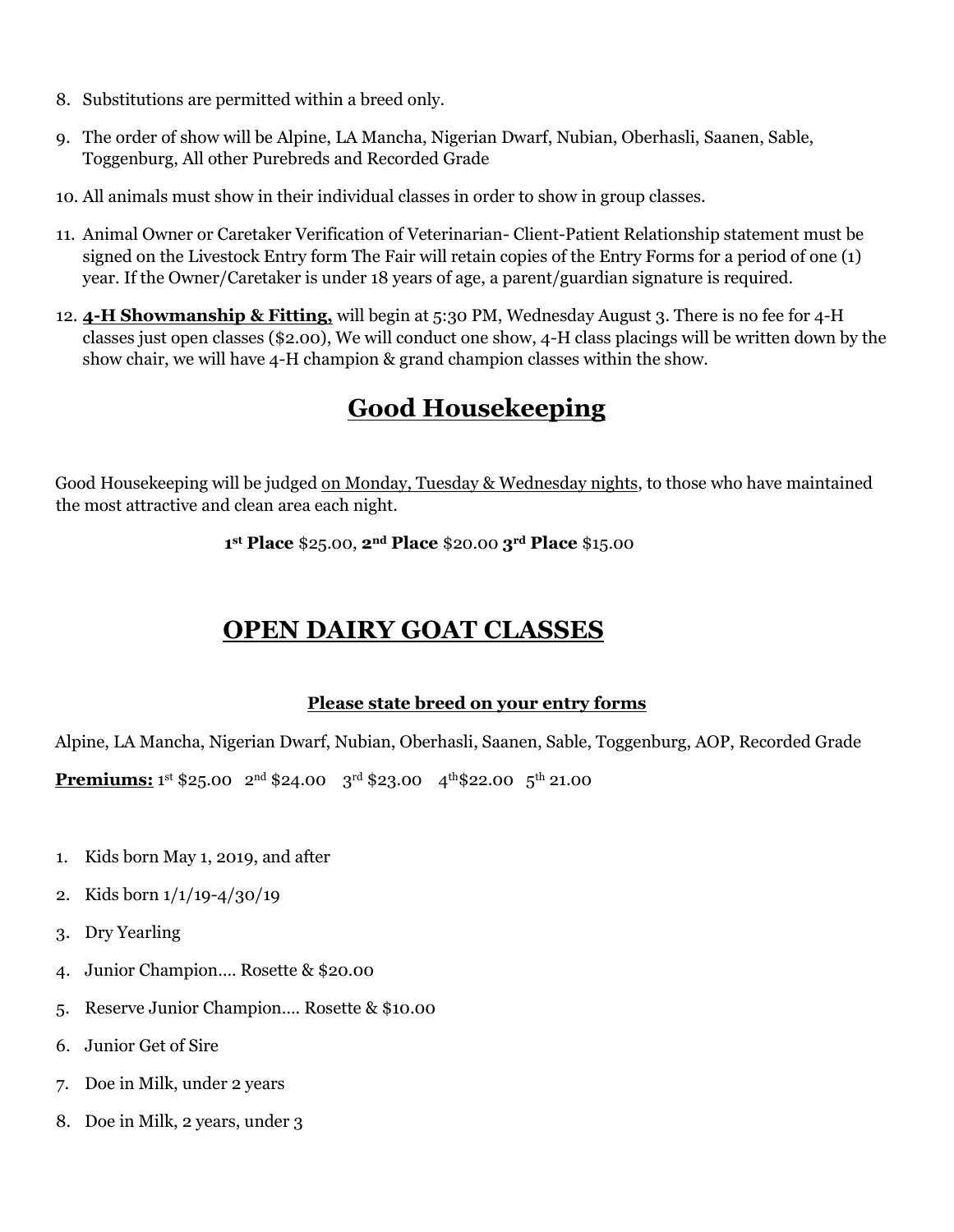- 9. Doe in milk, 3 years & under 5
- 10. Doe in milk, 5 years & over
- 11. Senior Champion…. Rosette & \$10.00
- 12. Reserve Senior Champion…. Rosette & \$5.00
- 13. Grand Champion…. Rosette & \$20.00
- 14. Reserve Grand Champion…. Rosette & \$10.00
- 15. Champion Challenger
- 16. Best Udder
- 17. Dairy Herd, 4 Sr animals owned by one exhibitor
- 18. Get of Sire, 3 animals the get of one sire, owned by one exhibitor
- 19. Dam & Daughter
- 20. Best Doe in Show…. Rosette & \$100.00
- 21. Reserve Best Doe in Show……. Rosette & \$50.00

### **4-H Showmanship & Fitting**

**Premiums**: 1st \$15.00 2<sup>nd \$</sup>14.00 3<sup>rd</sup> \$13.00 4<sup>th</sup> \$12.00 5<sup>th</sup> \$11.00

#### **Fitting Classes**

- 1. Senior Ages, 15-18
- 2. Intermediate, Ages 11-14
- 3. Junior, Ages 8-10

#### **Showmanship**

- 1. Senior, Ages 15-18
- 2. Intermediate, Ages 11-14
- 3. Junior, Ages 8-10
- 4. Pee Wee Premium: 10 9 8 7 6
- 5. Adult Premium: 20 19 18 17 16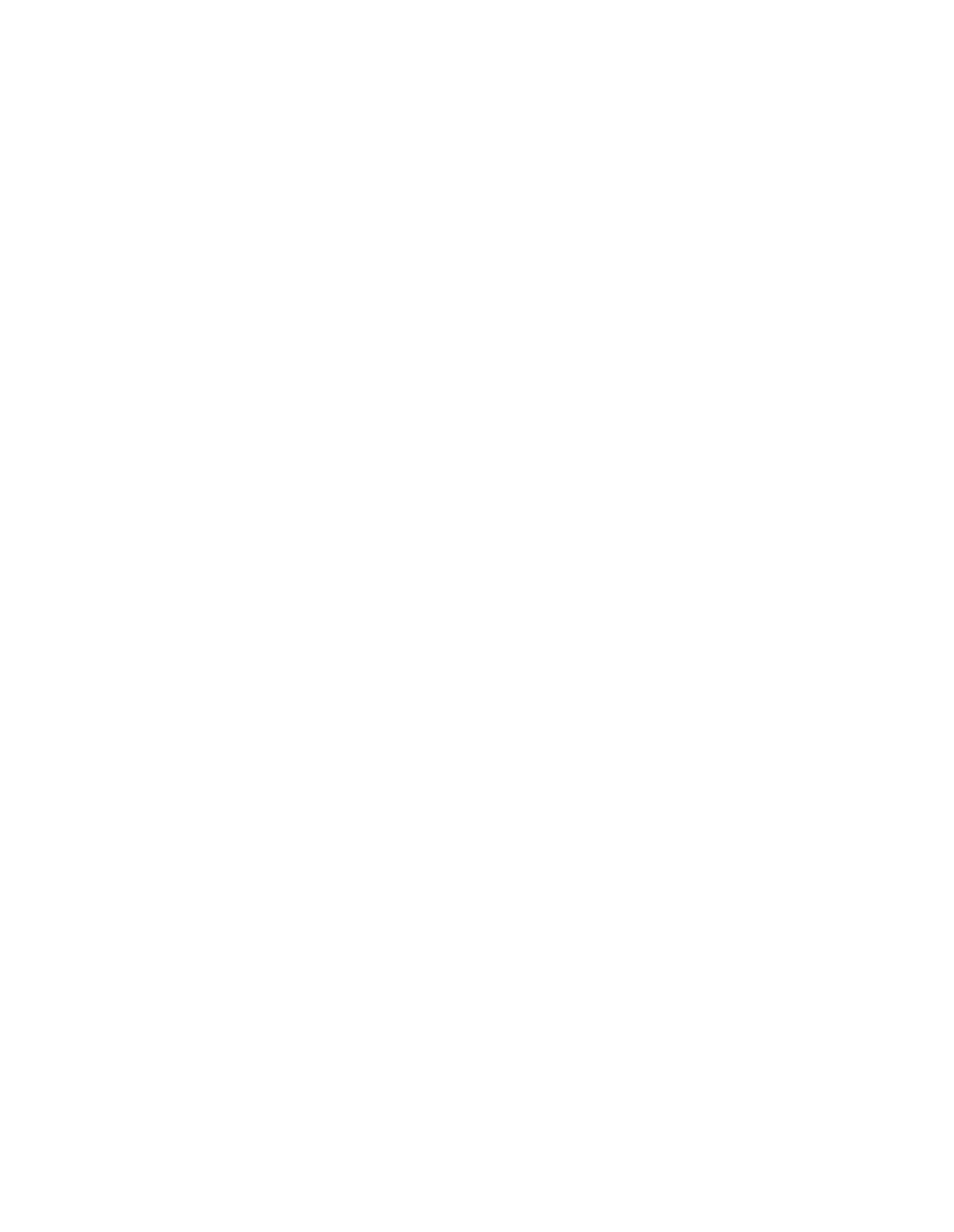### **2022 Goshen Country Fair Dairy Cow Entry Form**

Please **mail or email** entry form to: Jen Batchelder, 1555 Meadow Lane, Glen Mills, PA 19342 **Email**: Hillsidefarm13@aol.com

| <b>Exhibitor Name:</b> | <b>Phone:</b>       | Email         |
|------------------------|---------------------|---------------|
| <b>Address:</b>        | $\gamma$ it.<br>◡ェい | Zip<br>State: |

Breed: **Breed:** Open-4-H or Both ( circle one) Age if under 18 yrs old

| <b>CLASS</b><br># | <b>ANIMAL NAME</b> | <b>DOB</b> | <b>Registration #</b> | Dam Reg # | Sire Reg # | <b>Entry Fee</b> |
|-------------------|--------------------|------------|-----------------------|-----------|------------|------------------|
|                   |                    |            |                       |           |            |                  |
|                   |                    |            |                       |           |            |                  |
|                   |                    |            |                       |           |            |                  |
|                   |                    |            |                       |           |            |                  |
|                   |                    |            |                       |           |            |                  |
|                   |                    |            |                       |           |            |                  |
|                   |                    |            |                       |           |            |                  |
|                   |                    |            |                       |           |            |                  |

I attest & affirm that a "veterinarian consultation relationship"-as that phrase is defined in the Animal Exhibition Sanitation Law found at 3 PA.C.S.A \$2501 et seq. & any amendments thereto-"exists with regard to animals I will be exhibiting"

**Exhibitors Signature**:\_\_\_\_\_\_\_\_\_\_\_\_\_\_\_\_\_\_\_\_\_\_\_\_\_\_\_\_\_\_\_\_\_ **Date**:\_\_\_\_\_\_\_\_\_\_\_\_\_\_\_\_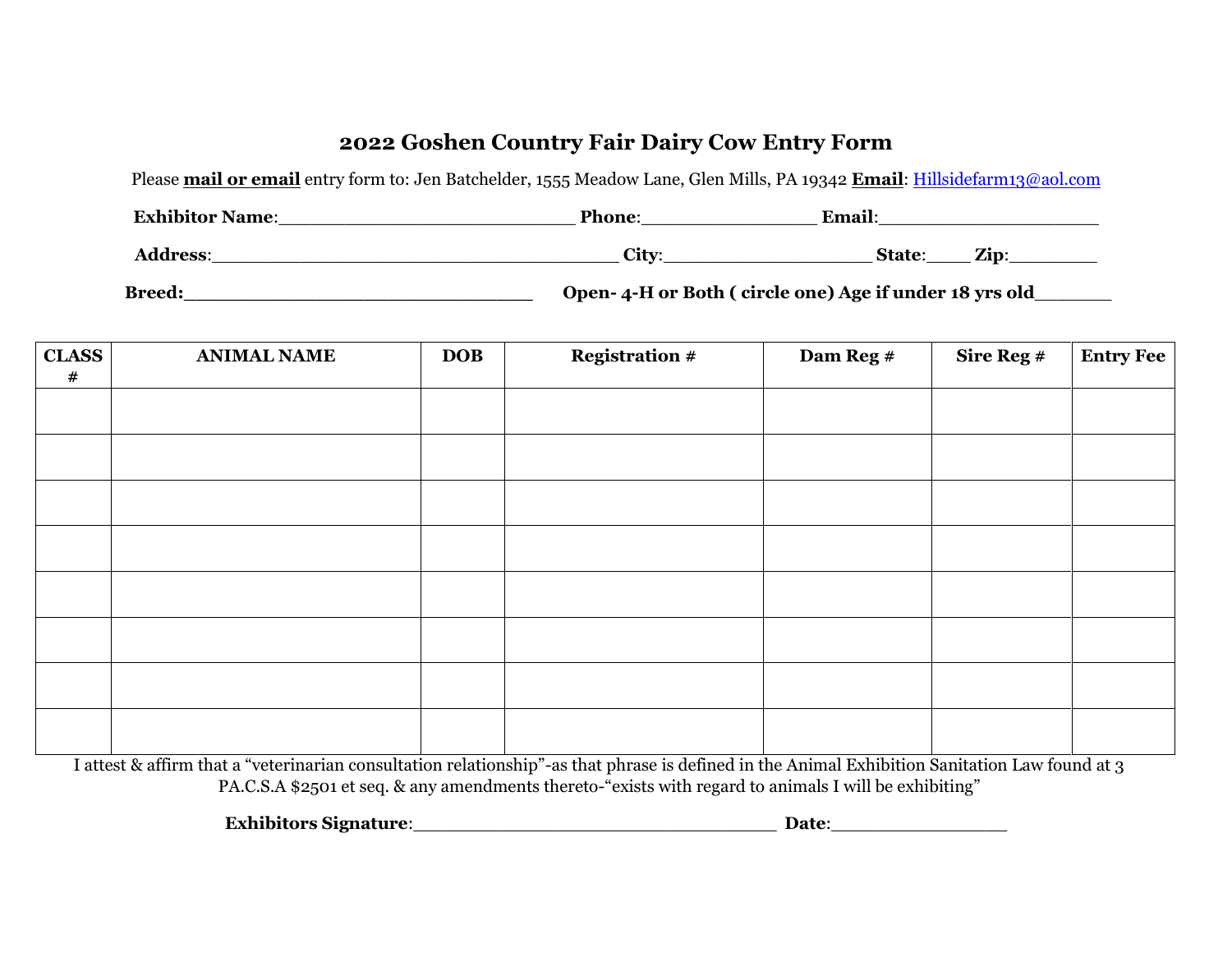### **2022 Goshen Country Fair RABBIT Entry Form**

entry form to: Jen Batchelder, 1555 Meadow Lane, Glen Mills, PA 19342 **Email**

| <b>Exhibitor Name:</b> | <b>Phone:</b> | <b>Email:</b>                                            |
|------------------------|---------------|----------------------------------------------------------|
| <b>Address:</b>        | <b>City:</b>  | Zin<br>State:                                            |
| <b>Breed:</b>          |               | Open- 4-H or Both (circle one) Age if under 18 yrs. old_ |

| <b>CLASS</b><br>$\#$ | <b>BREED CODE</b> | <b>VARIETY</b> | Tattoo # | Age: Sr.<br>Int. Jr | <b>Sex</b> | <b>Entry</b><br><b>Fee</b> |
|----------------------|-------------------|----------------|----------|---------------------|------------|----------------------------|
|                      |                   |                |          |                     |            |                            |
|                      |                   |                |          |                     |            |                            |
|                      |                   |                |          |                     |            |                            |
|                      |                   |                |          |                     |            |                            |
|                      |                   |                |          |                     |            |                            |
|                      |                   |                |          |                     |            |                            |
|                      |                   |                |          |                     |            |                            |
|                      |                   |                |          |                     |            |                            |

I attest & affirm that a "veterinarian consultation relationship"-as that phrase is defined in the Animal Exhibition Sanitation Law found at 3 PA.C.S.A \$2501 et seq. & any amendments thereto-"exists with regard to animals I will be exhibiting"

**Exhibitors Signature**:\_\_\_\_\_\_\_\_\_\_\_\_\_\_\_\_\_\_\_\_\_\_\_\_\_\_\_\_\_\_\_\_\_ **Date**:\_\_\_\_\_\_\_\_\_\_\_\_\_\_\_\_

**ONLINE ENTRY IS ENCOURAGED**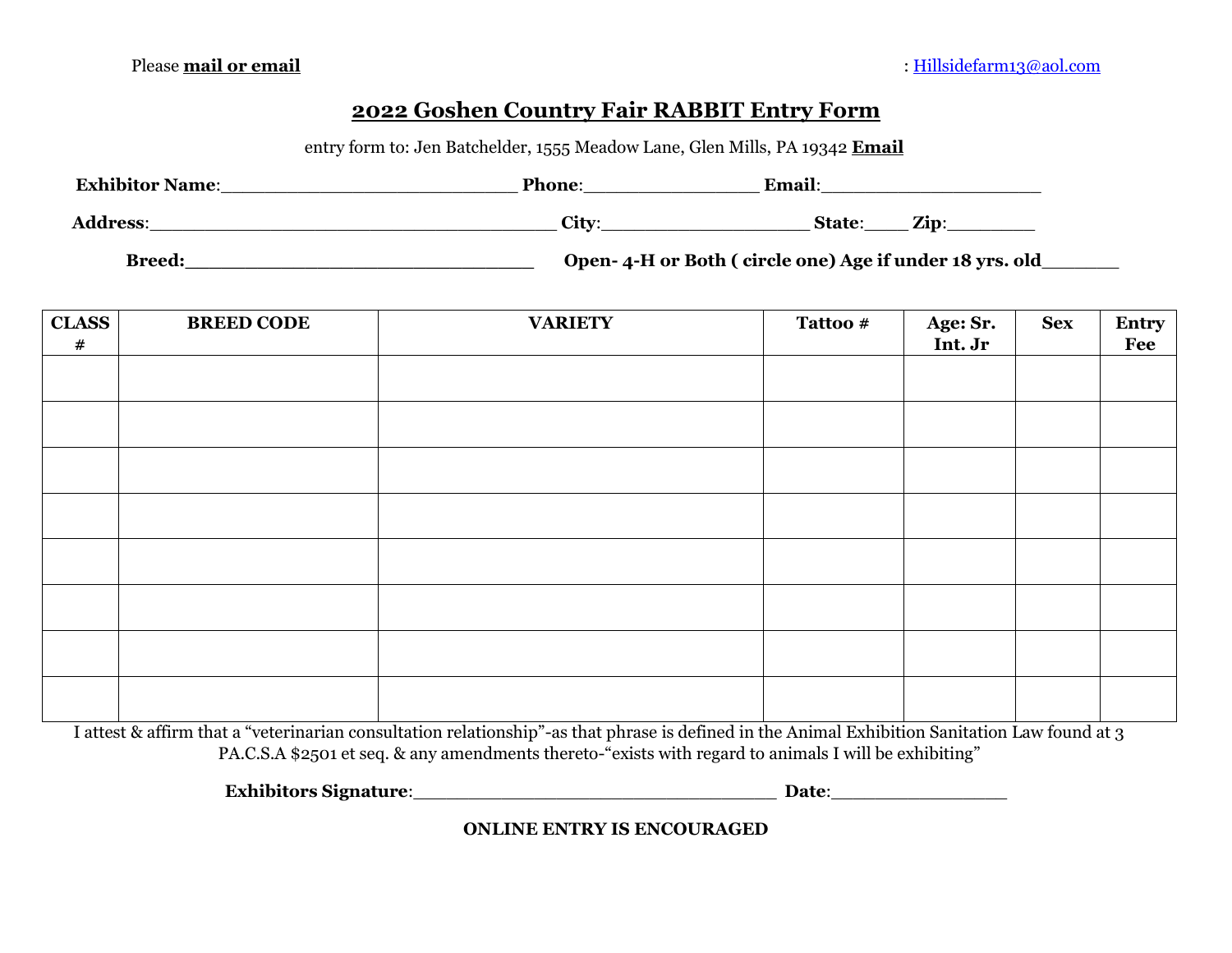Please **mail or email** : Hillsidefarm13@aol.com

### **2022 Goshen Country Fair Sheep Entry Form**

entry form to: Jen Batchelder, 1555 Meadow Lane, Glen Mills, PA 19342 **Email**

| <b>Exhibitor Name:</b> | <b>Phone:</b> | <b>Email</b>   |
|------------------------|---------------|----------------|
| <b>Address:</b>        | City          | 7in.<br>State: |

**Breed:\_\_\_\_\_\_\_\_\_\_\_\_\_\_\_\_\_\_\_\_\_\_\_\_\_\_\_\_\_ Open- 4-H or Both ( circle one) Age if under 18 yrs old**\_\_\_\_\_\_\_

| <b>CLASS</b><br>$\#$ | <b>ANIMAL NAME</b> | <b>DOB</b> | <b>Eartag</b> | <b>Registration #</b> | Dam Reg # | Sire Reg # | Entry<br>Fee |
|----------------------|--------------------|------------|---------------|-----------------------|-----------|------------|--------------|
|                      |                    |            |               |                       |           |            |              |
|                      |                    |            |               |                       |           |            |              |
|                      |                    |            |               |                       |           |            |              |
|                      |                    |            |               |                       |           |            |              |
|                      |                    |            |               |                       |           |            |              |
|                      |                    |            |               |                       |           |            |              |
|                      |                    |            |               |                       |           |            |              |
|                      |                    |            |               |                       |           |            |              |

I attest & affirm that a "veterinarian consultation relationship"-as that phrase is defined in the Animal Exhibition Sanitation Law found at 3 PA.C.S.A \$2501 et seq. & any amendments thereto-"exists with regard to animals I will be exhibiting"

**Exhibitors Signature**:\_\_\_\_\_\_\_\_\_\_\_\_\_\_\_\_\_\_\_\_\_\_\_\_\_\_\_\_\_\_\_\_\_ **Date**:\_\_\_\_\_\_\_\_\_\_\_\_\_\_\_\_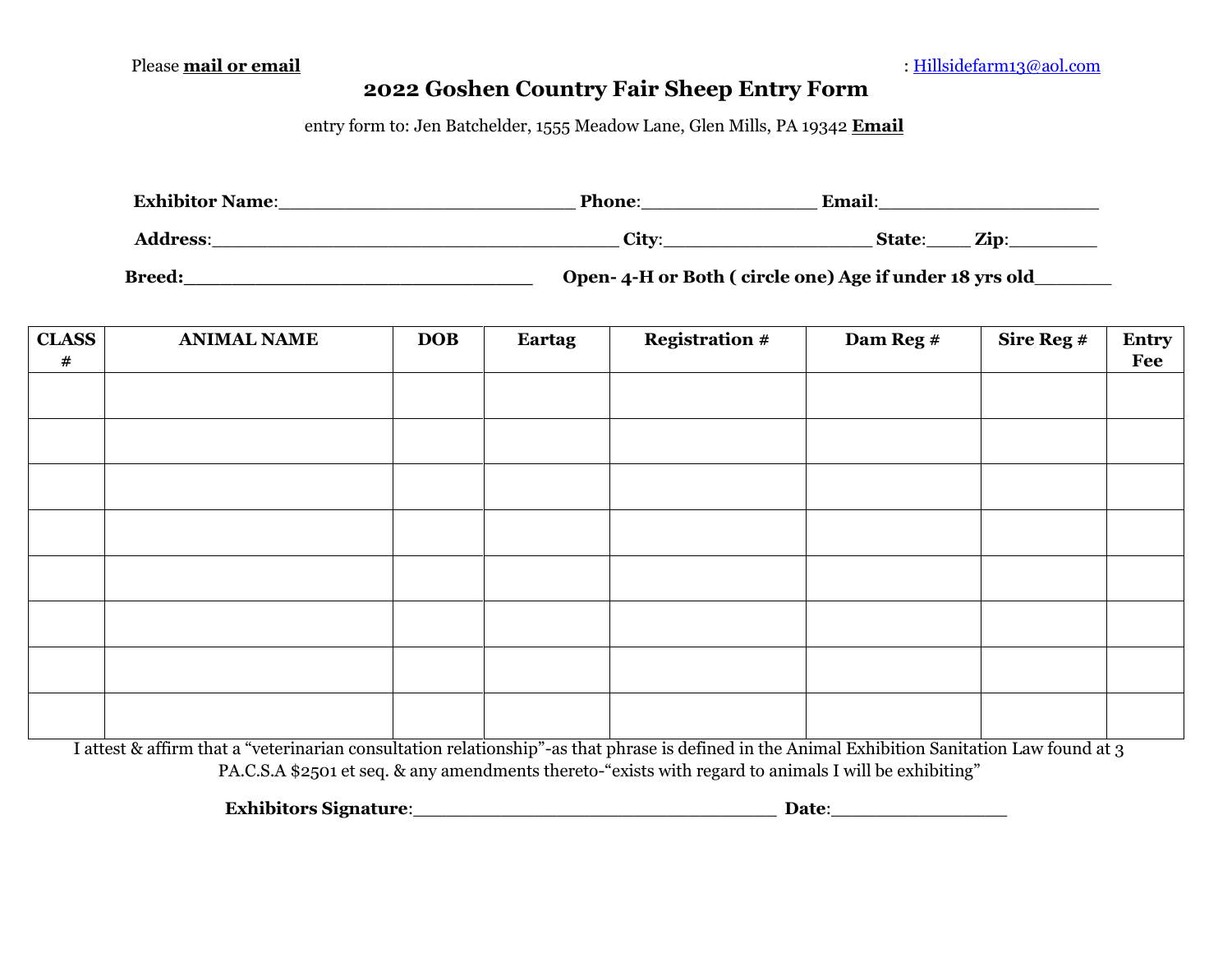### **2019 Goshen Country Fair POULTRY Entry Form**

entry form to: Jen Batchelder, 1555 Meadow Lane, Glen Mills, PA 19342 **Email**

| <b>Exhibitor Name:</b> | <b>Phone:</b> | <b>Email:</b>                                          |
|------------------------|---------------|--------------------------------------------------------|
| <b>Address:</b>        | <b>City:</b>  | Zin<br>State:                                          |
| <b>Breed:</b>          |               | Open-4-H or Both (circle one) Age if under 18 yrs. old |

| <b>CLASS</b><br>$\#$ | <b>BREED</b> | <b>VARIETY</b>            | # of<br><b>Cocks</b> | # of<br>Hens | # of<br><b>Cockerels</b> | # of<br><b>Pullets</b> | Entry<br>Fee |
|----------------------|--------------|---------------------------|----------------------|--------------|--------------------------|------------------------|--------------|
|                      |              |                           |                      |              |                          |                        |              |
|                      |              |                           |                      |              |                          |                        |              |
|                      |              | <b>CANCELLED FOR 2022</b> |                      |              |                          |                        |              |
|                      |              |                           |                      |              |                          |                        |              |
|                      |              |                           |                      |              |                          |                        |              |
|                      |              |                           |                      |              |                          |                        |              |
|                      |              |                           |                      |              |                          |                        |              |
|                      |              |                           |                      |              |                          |                        |              |

I attest & affirm that a "veterinarian consultation relationship"-as that phrase is defined in the Animal Exhibition Sanitation Law found at 3 PA.C.S.A \$2501 et seq. & any amendments thereto-"exists with regard to animals I will be exhibiting"

**Exhibitors Signature**:\_\_\_\_\_\_\_\_\_\_\_\_\_\_\_\_\_\_\_\_\_\_\_\_\_\_\_\_\_\_\_\_\_ **Date**:\_\_\_\_\_\_\_\_\_\_\_\_\_\_\_\_